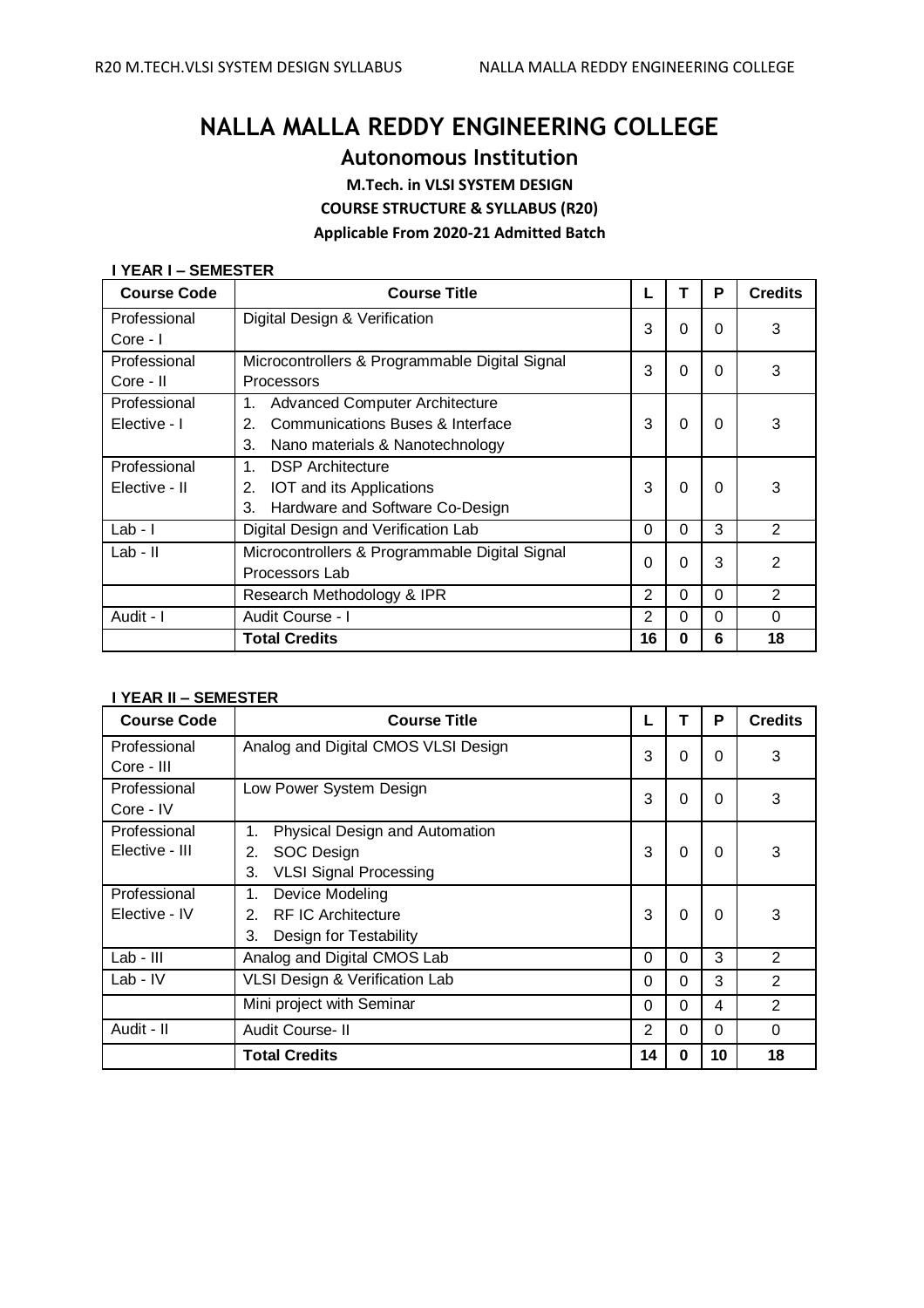# **III – SEMESTER**

| <b>Course Code</b>           | <b>Course Title</b>                                                                          |   | P        | <b>Credits</b> |
|------------------------------|----------------------------------------------------------------------------------------------|---|----------|----------------|
| Professional<br>Elective - V | <b>Parallel Processing</b><br>2. Al and Machine Learning<br><b>Memory Technologies</b><br>3. | 3 | 0        | 3              |
| Open Elective                | Open Elective                                                                                | 3 | $\Omega$ | 3              |
| <b>Dissertation</b>          | Dissertation Work Review - II                                                                | 0 | 12       | 6              |
|                              | <b>Total Credits</b>                                                                         | 6 | 12       | 12             |

# **II YEAR II - SEMESTER**

| <b>Course Code</b>  | <b>Course Title</b>            |  | D  | Credits |
|---------------------|--------------------------------|--|----|---------|
| <b>Dissertation</b> | Dissertation Work Review - III |  | 12 |         |
| <b>Dissertation</b> | Dissertation Viva-Voce         |  | 28 | 14      |
|                     | <b>Total Credits</b>           |  | 40 | 20      |

**\*For Dissertation Work Review - I, Please refer 7.8 in R19 Academic Regulations.**

# **Audit Course I & II:**

- 1. English for Research Paper Writing
- 2. Disaster Management
- 3. Sanskrit for Technical Knowledge
- 4. Value Education
- 5. Constitution of India
- 6. Pedagogy Studies
- 7. Stress Management by yoga
- 8. Personality Development Through Life Enlightenment Skills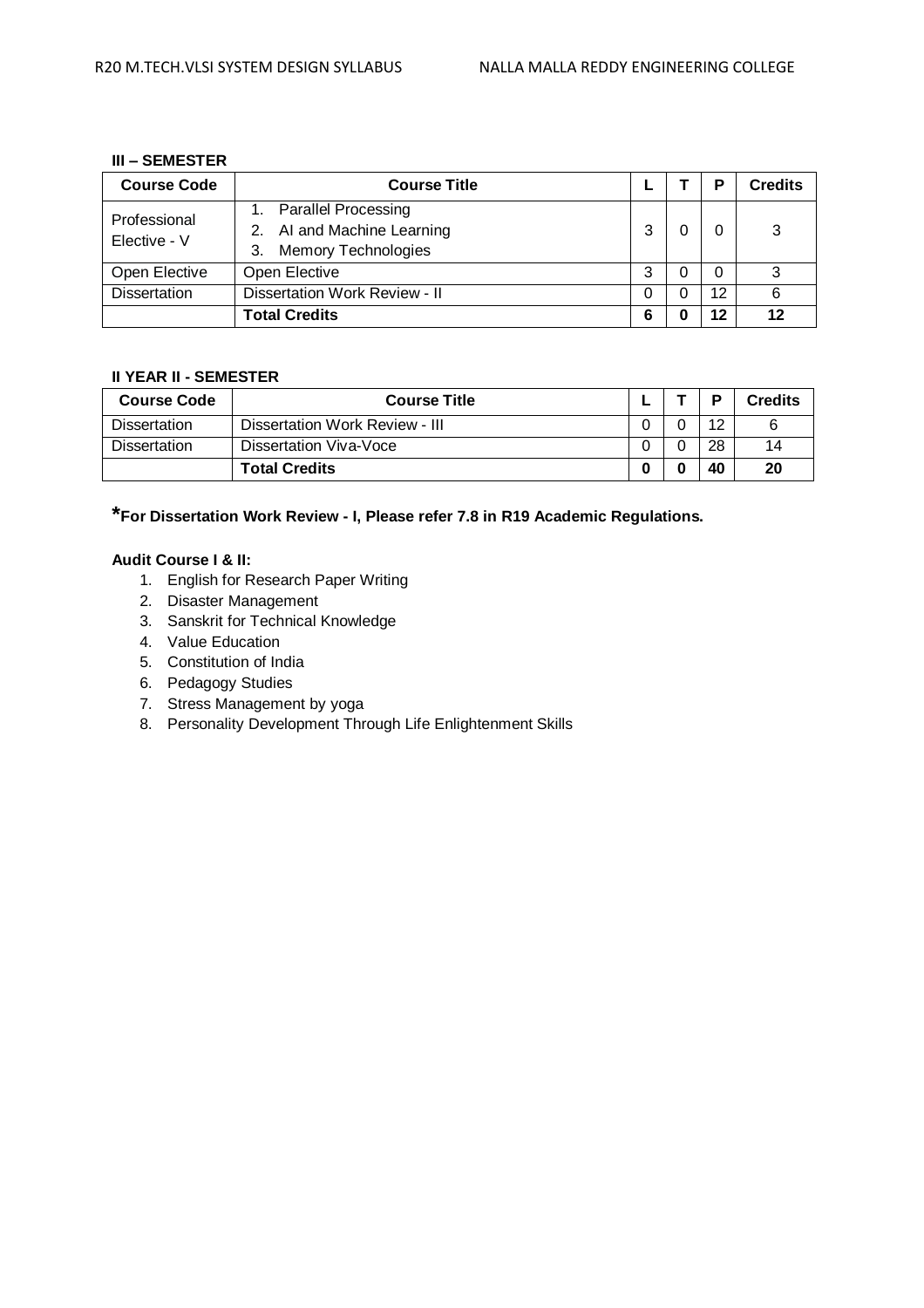# **DIGITAL DESIGN AND VERIFICATION (PC – I)**

**Course Outcomes:** At the end of this course, students will be able to

- 1. Familiarity of Front end design and verification techniques and create reusable test environments.
- 2. Verify increasingly complex designs more efficiently and effectively.
- 3. Use EDA tools like Cadence, Mentor Graphics.

# **UNIT-I**

Revision of basic Digital systems: Combinational Circuits, Sequential Circuits, Logic families Synchronous FSM and asynchronous design, Metastability, Clock distribution and issues, basic building blocks like PWM module, pre-fetch unit, programmable counter, FIFO, Booth's multiplier, ALU, Barrel shifter etc.

#### **UNIT-II**

Verilog**/**VHDL Comparisons and Guidelines, Verilog: HDL fundamentals, simulation, and test- bench design, Examples of Verilog codes for combinational and sequential logic, Verilog AMS

### **UNIT-III**

System Verilog and Verification: Verification guidelines, Data types, procedural statements and routines, connecting the test bench and design, Assertions, Basic OOP concepts, Randomization, Introduction to basic scripting language: Perl, Tcl/Tk

#### **UNIT-IV**

Current challenges in physical design: Roots of challenges, Delays: Wire load models Generic PD flow, Challenges in PD flow at different steps, SI Challenge - Noise & Crosstalk, IR Drop, Process effects: Process Antenna Effect & Electromigration

#### **UNIT-V**

Programmable Logic Devices: Introduction, Evolution: PROM, PLA, PAL, Architecture of PAL's, Applications, Programming PLD's, FPGA with technology: Antifuse, SRAM, EPROM, MUX, FPGA structures, and ASIC Design Flows, Programmable Interconnections, Coarse grained reconfigurable devices

#### **TEXTBOOKS:**

- 1. Douglas Smith, "HDL Chip Design: A Practical Guide for Designing, Synthesizing & Simulating ASICs & FPGAs Using VHDL or Verilog", Doone publications, 1998.
- 2. Samir Palnitkar, "Verilog HDL: A guide to Digital Design and Synthesis", Prentice Hall, 2nd Edition, 2003.

- 1. Doug Amos, Austin Lesea, Rene Richter, "FPGA based Prototyping Methodology Manual", Synopsys Press, 2011.
- 2. Christophe Bobda, "Introduction to Reconfigurable Computing, Architectures, Algorithms and Applications", Springer, 2007.
- **3.** Janick Bergeron, "Writing Testbenches: Functional Verification of HDL Models", Second Edition, Springer, 2003.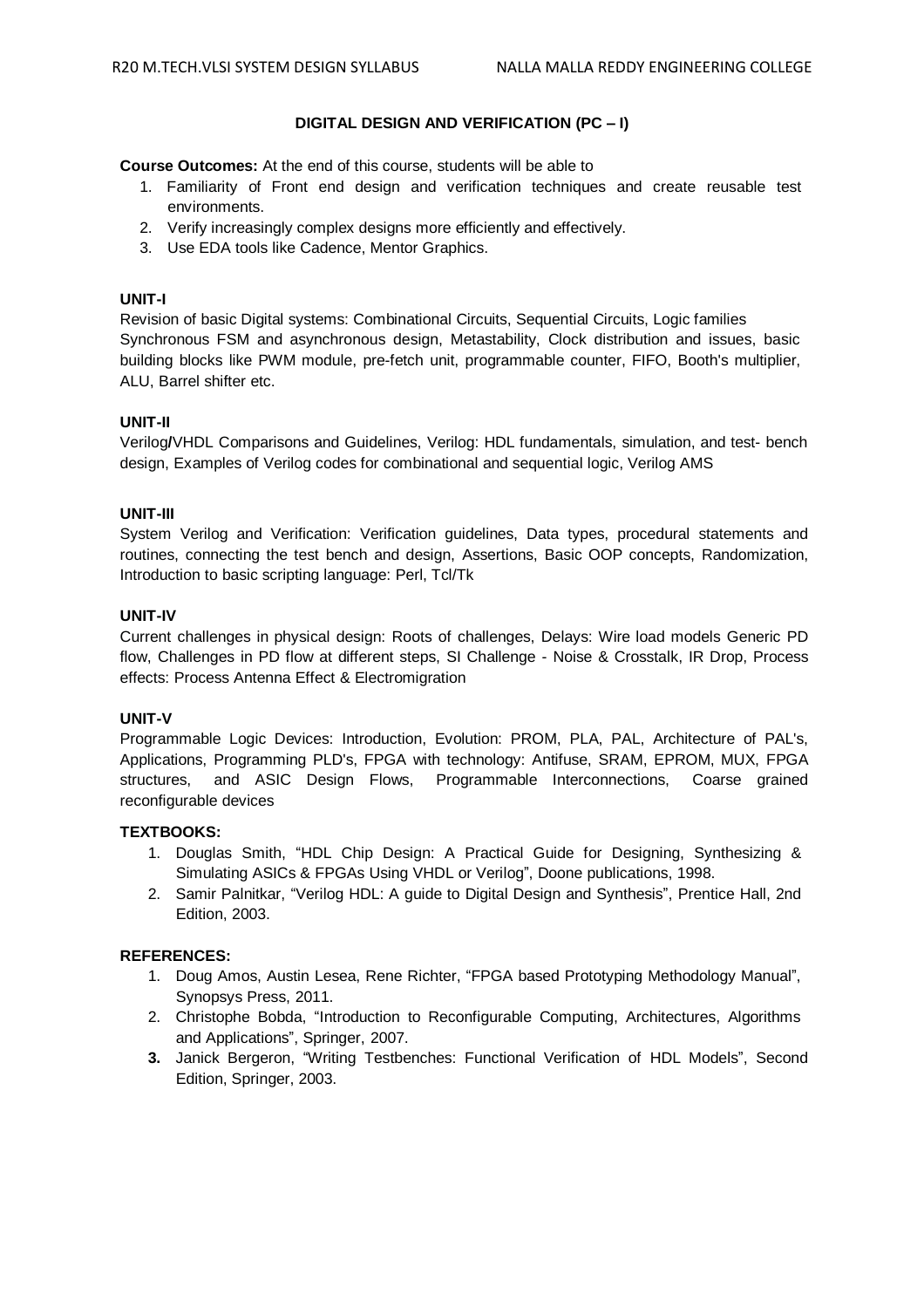# **MICROCONTROLLERS AND PROGRAMMABLE DIGITAL SIGNAL PROCESSORS (PC - II)**

**Course Outcomes:** At the end of this course, students will be able to

- 1. Compare and select ARM processor core based SoC with several features/peripherals based on requirements of embedded applications.
- 2. Identify and characterize architecture of Programmable DSP Processors
- 3. Develop small applications by utilizing the ARM processor core and DSP processor based platform.

# **UNIT-I**

ARM Cortex-M3 processor: Applications, Programming model – Registers, Operation - modes, Exceptions and Interrupts, Reset Sequence Instruction Set, Unified Assembler Language, Memory Maps, Memory Access Attributes, Permissions, Bit-Band Operations, Unaligned and Exclusive Transfers. Pipeline, Bus Interfaces.

# **UNIT-II**

Exceptions, Types, Priority, Vector Tables, Interrupt Inputs and Pending behavior, Fault Exceptions, Supervisor and Pendable Service Call, Nested Vectored Interrupt Controller, Basic Configuration, SYSTICK Timer, Interrupt Sequences, Exits, Tail Chaining, Interrupt Latency.

# **UNIT-III**

LPC 17xx microcontroller- Internal memory, GPIOs, Timers, ADC, UART and other serial interfaces, PWM, RTC, WDT.

# **UNIT-IV**

Programmable DSP (P-DSP) Processors: Harvard architecture, Multi port memory, architectural structure of P-DSP- MAC unit, Barrel shifters, Introduction to TI DSP processor family

#### **UNIT-V**

VLIW architecture and TMS320C6000 series, architecture study, data paths, cross paths, Introduction to Instruction level architecture of C6000 family, Assembly Instructions memory addressing, for arithmetic, logical operations

# **TEXTBOOKS:**

- 1. Joseph Yiu, "The definitive guide to ARM Cortex-M3", Elsevier, 2<sup>nd</sup> Edition
- 2. Venkatramani B. and Bhaskar M. "Digital Signal Processors: Architecture, Programming and Applications", TMH, 2<sup>nd</sup> Edition

- 1. Sloss Andrew N, Symes Dominic, Wright Chris, "ARM System Developer's Guide: Designing and Optimizing", Morgan Kaufman Publication.
- 2. Steve furber, "ARM System-on-Chip Architecture", Pearson Education
- 3. Frank Vahid and Tony Givargis, "Embedded System Design", Wiley
- 4. Technical references and user manuals on [www.arm.com,](http://www.arm.com,/) NXP Semiconductor [www.nxp.com](http://www.nxp.com/) and Texas Instruments [www.ti.com](http://www.ti.com/)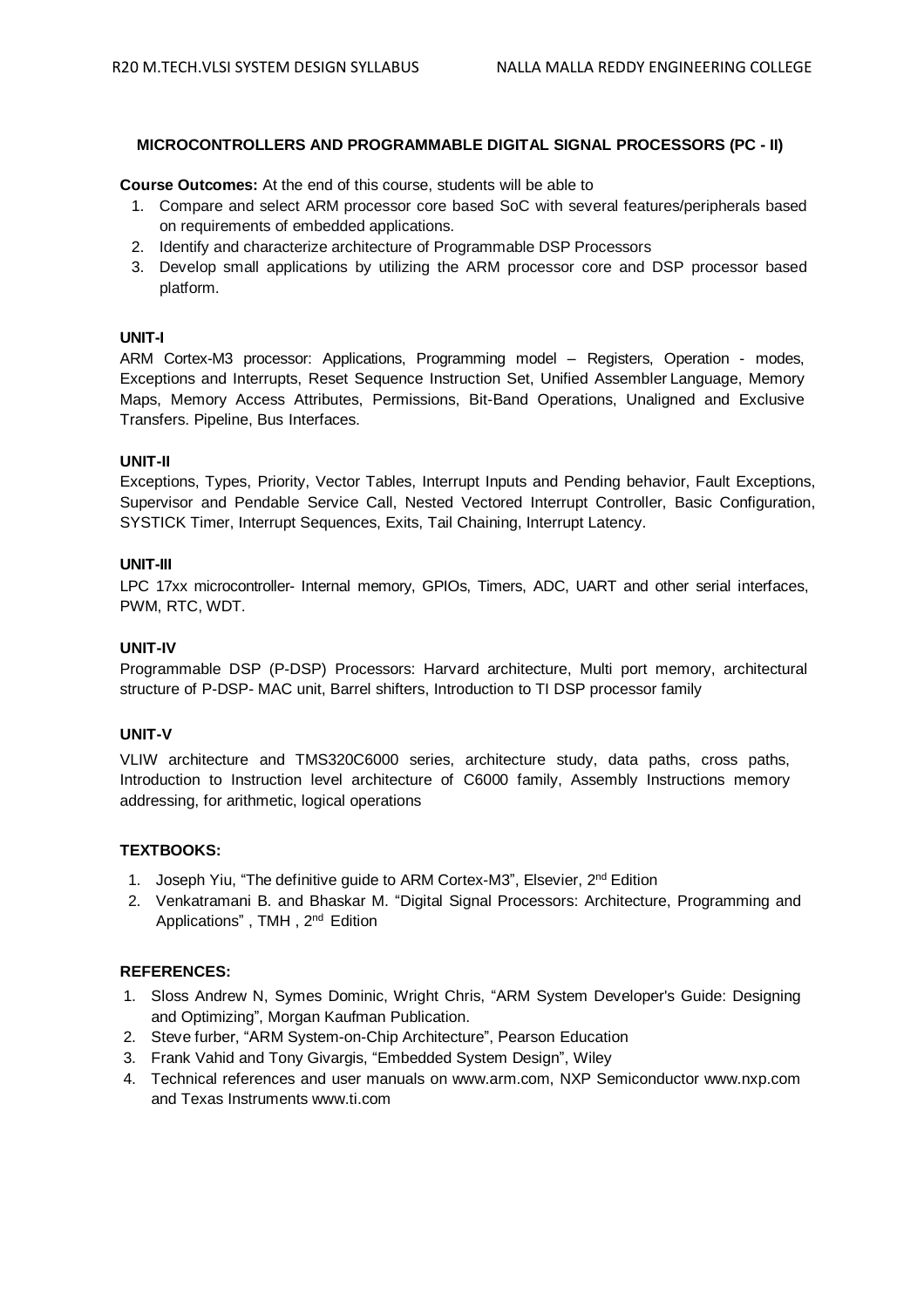# **ADVANCED COMPUTER ARCHITECTURE (PE – I)**

# **UNIT- I**

**Fundamentals of Computer Design:** Fundamentals of Computer design, Changing faces of computing and task of computer designer, Technology trends, Cost price and their trends, measuring and reporting performance, quantitative principles of computer design, Amdahl's law.

Instruction set principles and examples- Introduction, classifying instruction set- memory addressingtype and size of operands, operations in the instruction set.

# **UNIT – II**

**Pipelines:** Introduction ,basic RISC instruction set ,Simple implementation of RISC instruction set, Classic five stage pipe line for RISC processor, Basic performance issues in pipelining , Pipeline hazards, Reducing pipeline branch penalties.

**Memory Hierarchy Design:** Introduction, review of ABC of cache, Cache performance, Reducing cache miss penalty, Virtual memory.

# **UNIT - III**

**Instruction Level Parallelism the Hardware Approach:** Instruction-Level parallelism, Dynamic scheduling, Dynamic scheduling using Tomasulo's approach, Branch prediction, high performance instruction delivery- hardware based speculation.

**ILP Software Approach:** Basic compiler level techniques, static branch prediction, VLIW approach, Exploiting ILP, Parallelism at compile time, Cross cutting issues -Hardware verses Software.

# **UNIT – IV**

**Multi Processors and Thread Level Parallelism:** Multi Processors and Thread level Parallelism-Introduction, Characteristics of application domain, Systematic shared memory architecture, Distributed shared – memory architecture, Synchronization.

# **UNIT – V**

**Inter Connection and Networks:** Introduction, Interconnection network media, Practical issues in interconnecting networks, Examples of inter connection, Cluster, Designing of clusters. **Intel Architecture:** Intel IA- 64 ILP in embedded and mobile markets Fallacies and pit falls

# **TEXT BOOK:**

1. John L. Hennessy, David A. Patterson, "Computer Architecture: A Quantitative Approach", 3rd Edition, Elsevier.

# **REFERENCE BOOKS**

- 1. John P. Shen and Miikko H. Lipasti, "Modern Processor Design: Fundamentals of Super Scalar Processors", 2002, Beta Edition, McGraw-Hill
- 2. Kai Hwang, Faye A.Brigs., "Computer Architecture and Parallel Processing", Mc Graw Hill.
- 3. Dezso Sima, Terence Fountain, Peter Kacsuk , "Advanced Computer Architecture A Design Space Approach", Pearson Education.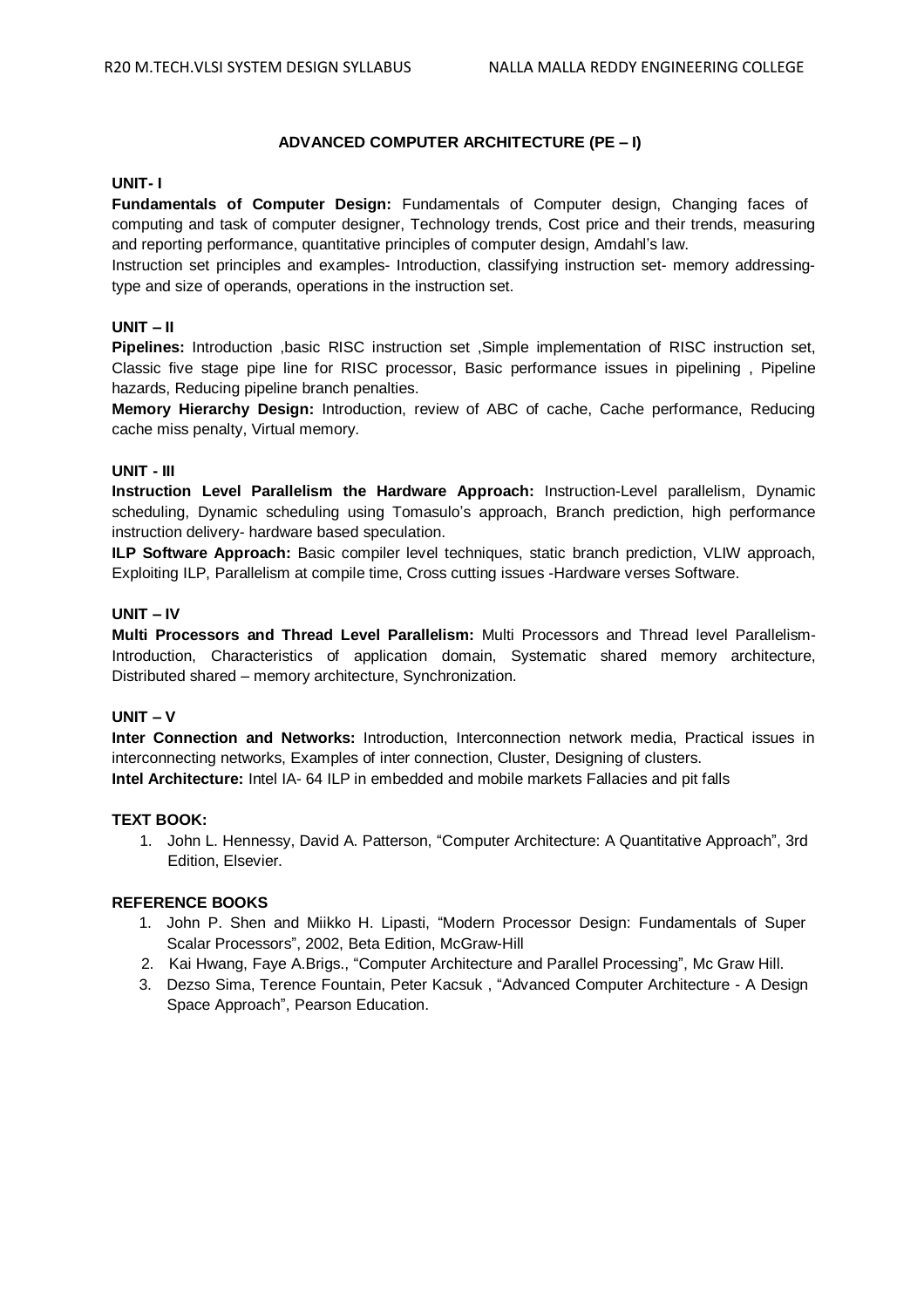# **COMMUNICATION BUSES AND INTERFACES (PE – I)**

**Course Outcomes:** At the end of the course, students will be able to:

- 1. Select a particular serial bus suitable for a particular application.
- 2. Develop APIs for configuration, reading and writing data onto serial bus.
- 3. Design and develop peripherals that can be interfaced to desired serial bus.

# **UNIT-I**

Serial Busses - Physical interface, Data and Control signals, features, limitations and applications of RS232, RS485, I2C, SPI

# **UNIT-II**

CAN - Architecture, Data transmission, Layers, Frame formats, applications

# **UNIT-III**

PCIe - Revisions, Configuration space, Hardware protocols, applications

# **UNIT-IV**

USB - Transfer types, enumeration, Descriptor types and contents, Device driver

# **UNIT-V**

Data Streaming Serial Communication Protocol - Serial Front Panel Data Port (SFPDP) using fiber optic and copper cable

# **TEXTBOOKS:**

- 1. Jan Axelson, "Serial Port Complete COM Ports, USB Virtual Com Ports, and Ports for Embedded Systems", Lakeview Research, 2<sup>nd</sup> Edition
- 2. Jan Axelson, "USB Complete", Penram Publications
- 3. Mike Jackson, Ravi Budruk, "PCI Express Technology", Mindshare Press
- 4. Wilfried Voss, "A Comprehensible Guide to Controller Area Network", Copperhill Media Corporation, 2<sup>nd</sup> Edition, 2005.
- 5. Serial Front Panel Draft Standard VITA 17.1 200x
- 6. Technical references on [www.can-cia.org,](http://www.can-cia.org,/) www.pcisig.com[,](http://www.can-cia.org,/) [www.usb.org](http://www.usb.org/)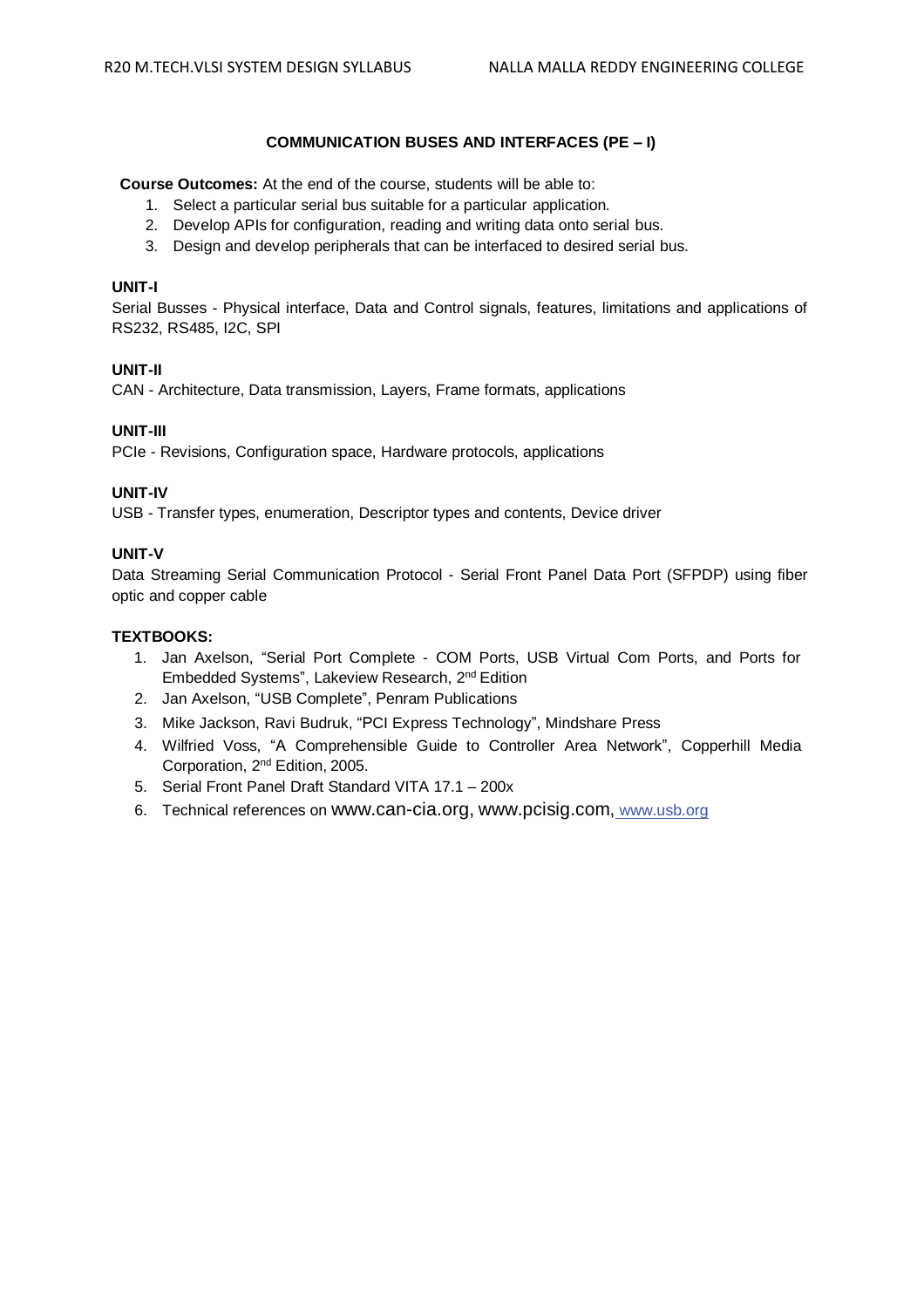# **NANOMATERIALS AND NANOTECHNOLOGY (PE – I)**

**Course Outcomes:** At the end of the course, students will be able to:

- 1. To understand the basic science behind the design and fabrication of nano scale systems.
- 2. To understand and formulate new engineering solutions for current problems and competing technologies for future applications.
- 3. To be able make inter disciplinary projects applicable to wide areas by clearing and fixing the boundaries in system development.
- 4. To gather detailed knowledge of the operation of fabrication and characterization devices to achieve precisely designed systems

# **UNIT I**

Introduction of nano materials and nanotechnologies, Features of nanostructures, Applications of nano materials and technologies.

Nano dimensional Materials 0D, 1D, 2D structures – Size Effects – Fraction of Surface Atoms – Specific Surface Energy and Surface Stress – Effect on the Lattice Parameter – Phonon Density of States – the General Methods available for the Synthesis of Nanostructures – precipitative – reactive – hydrothermal/solvo thermal methods – suitability of such methods for scaling – potential Uses.

# **UNIT II**

Fundamentals of nanomaterials, Classification, Zero-dimensional nanomaterials, One-dimensional nanomaterials, Two-dimensional nanomaterials, Three dimensional nanomaterials. Low-Dimensional Nanomaterials and its Applications, Synthesis, Properties, and Applications of Low-Dimensional Carbon-Related Nanomaterials.

#### **UNIT III**

Micro- and Nanolithography Techniques, Emerging Applications

Introduction to Micro electro mechanical Systems (MEMS), Advantages and Challenges of MEMS, Fabrication Technologies, Surface Micromachining, Bulk Micromachining, Molding. Introduction to Nano Phonics.

# **UNIT IV**

Introduction, Synthesis of CNTs - Arc-discharge, Laser-ablation, Catalytic growth, Growth mechanisms of CNT's - Multi-walled nanotubes, Single-walled nanotubes Optical properties of CNT's, Electrical transport in perfect nanotubes, Applications as case studies. Synthesis and Applications of CNT's.

# **UNIT V**

Ferroelectric materials, coating, molecular electronics and nanoelectronics, biological and environmental, membrane based application, polymer based application.

# **TEXT BOOKS**

- 1. Kenneth J. Klabunde and Ryan M. Richards, "Nanoscale Materials in Chemistry", 2 edition, John Wiley and Sons, 2009.
- 2. I Gusev and A A Rempel, "Nanocrystalline Materials", Cambridge International Science Publishing, 1 st Indian edition by Viva Books Pvt. Ltd. 2008.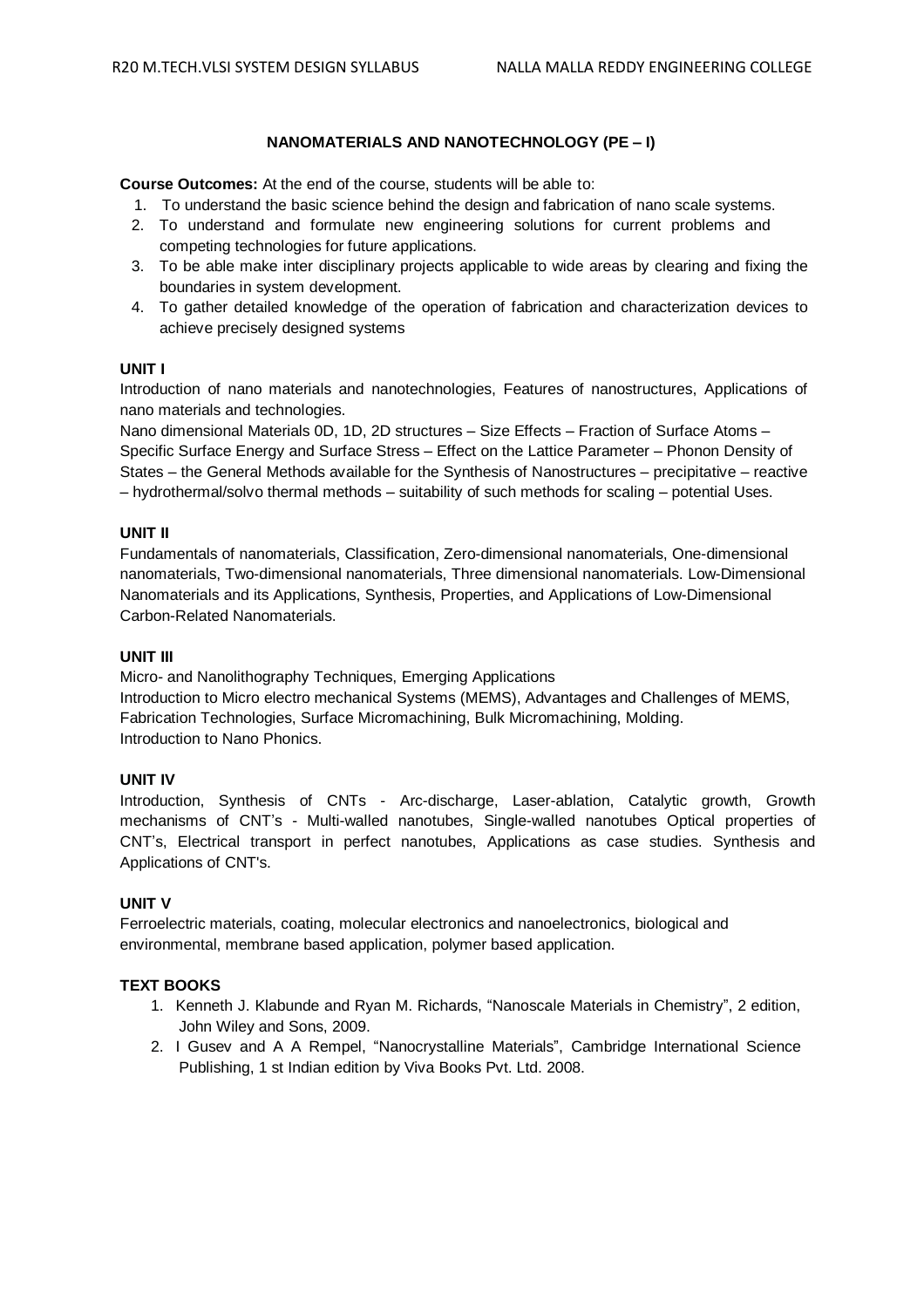3. B. S. Murty, P. Shankar, Baldev Raj, B. B. Rath, James Murday, "Nanoscience and Nanotechnology", Tata McGraw Hill Education 2012.

# **REFERENCE BOOKS**

- 1. Bharat Bhushan, "Springer Handbook of Nanotechnology", Springer, 3<sup>rd</sup> edition, 2010.
- 2. Kamal K. Kar, "Carbon Nanotubes: Synthesis, Characterization and Applications", Research Publishing Services; 1 st edition, 2011, ISBN-13: 978-9810863975.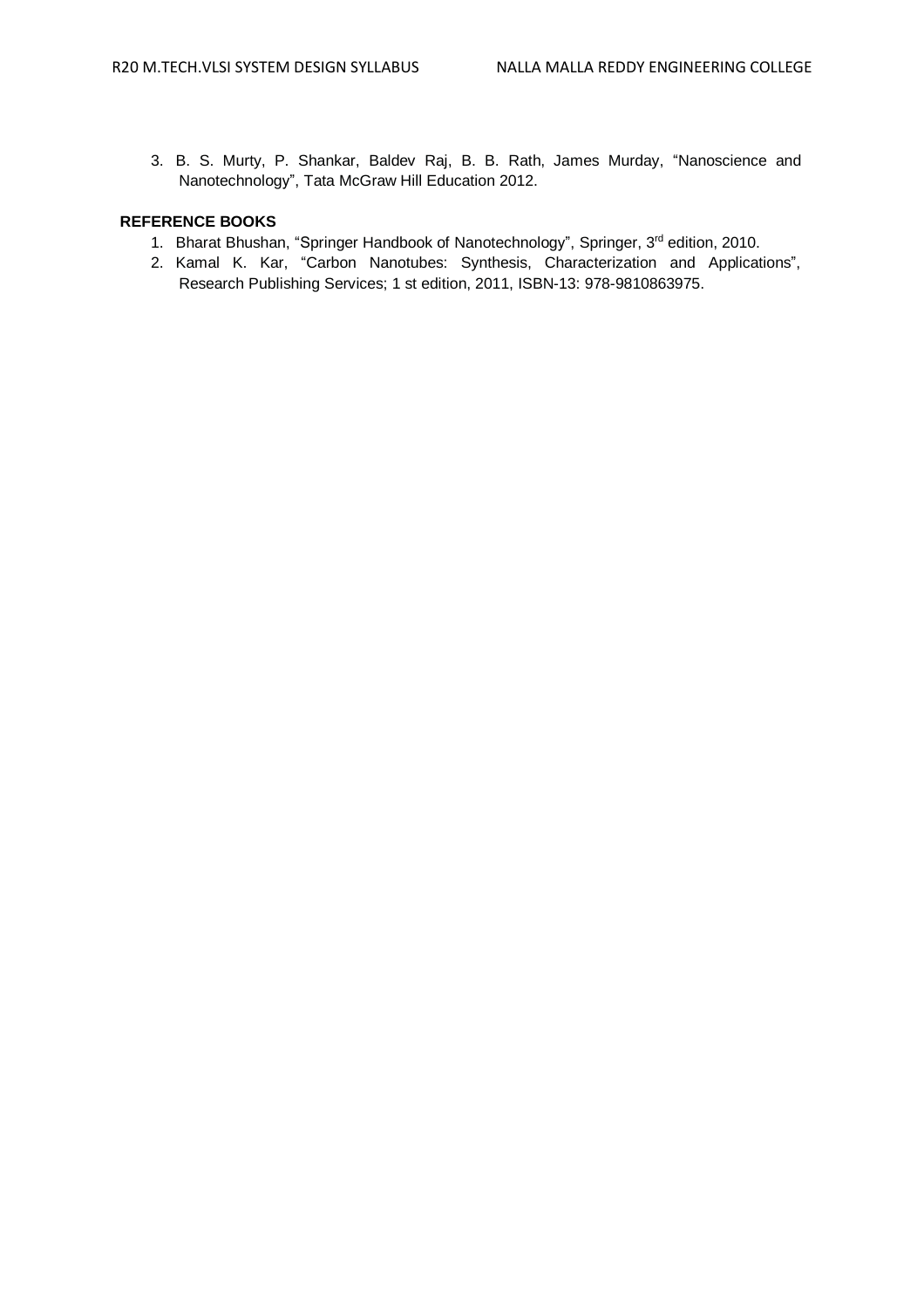# **DSP ARCHITECTURE (PE – II)**

# **Course Outcomes:**

- 1. At the end of this course, students will be able to Identify and formalize architectural level characterization of P-DSP hardware
- 2. Ability to design, programming (assembly and C), and testing code using Code Composer Studio environment
- 3. Deployment of DSP hardware for Control, Audio and Video Signal processing applications Understanding of major areas and challenges in DSP based embedded systems

# **UNIT-I**

Programmable DSP Hardware: Processing Architectures (von Neumann, Harvard), DSP core algorithms (FIR, IIR, Convolution, Correlation, FFT), IEEE standard for Fixed and Floating Point Computations, Special Architectures Modules used in Digital Signal Processors (like MAC unit, Barrel shifters), On-Chip peripherals, DSP benchmarking.

# **UNIT-II**

Structural and Architectural Considerations: Parallelism in DSP processing, Texas Instruments TMS320 Digital Signal Processor Families, Fixed Point TI DSP Processors: TMS320C1X and TMS320C2X Family,TMS320C25 –Internal Architecture, Arithmetic and Logic Unit, Auxiliary Registers, Addressing Modes (Immediate, Direct and Indirect, Bit-reverse Addressing), Basics of TMS320C54x and C55x Families in respect of Architecture improvements and new applications fields, TMS320C5416 DSP Architecture, Memory Map, Interrupt System, Peripheral Devices, Illustrative Examples for assembly coding.

### **UNIT-III**

VLIW Architecture: Current DSP Architectures, GPUs as an alternative to DSP Processors, TMS320C6X Family, Addressing Modes, Replacement of MAC unit by ILP, Detailed study of ISA, Assembly Language Programming, Code Composer Studio, Mixed Cand Assembly Language programming, On-chip peripherals, Simple applications developments as an embedded environment.

# **UNIT-IV**

Multi-core DSPs: Introduction to Multi-core computing and applicability for DSP hardware, Concept of threads, introduction to P-thread, mutex and similar concepts, heterogeneous and homogenous multicore systems.

# **UNIT-V**.

Shared Memory parallel programming –OpenMP approach of parallel programming, PRAGMA directives, OpenMP Constructs for work sharing like for loop, sections, TI TMS320C6678 (Eight Core subsystem).

- 1. M. Sasikumar, D. Shikhare, Ravi Prakash, "Introduction to Parallel Processing", 1st Edition, PHI, 2006.
- 2. Fayez Gebali, "Algorithms and Parallel Computing",1st Edition, John Wiley & Sons, 2011
- 3. Rohit Chandra, Ramesh Menon, Leo Dagum, David Kohr, Dror Maydan, Jeff McDonald, "Parallel Programming in OpenMP", 1st Edition, Morgan Kaufman,2000.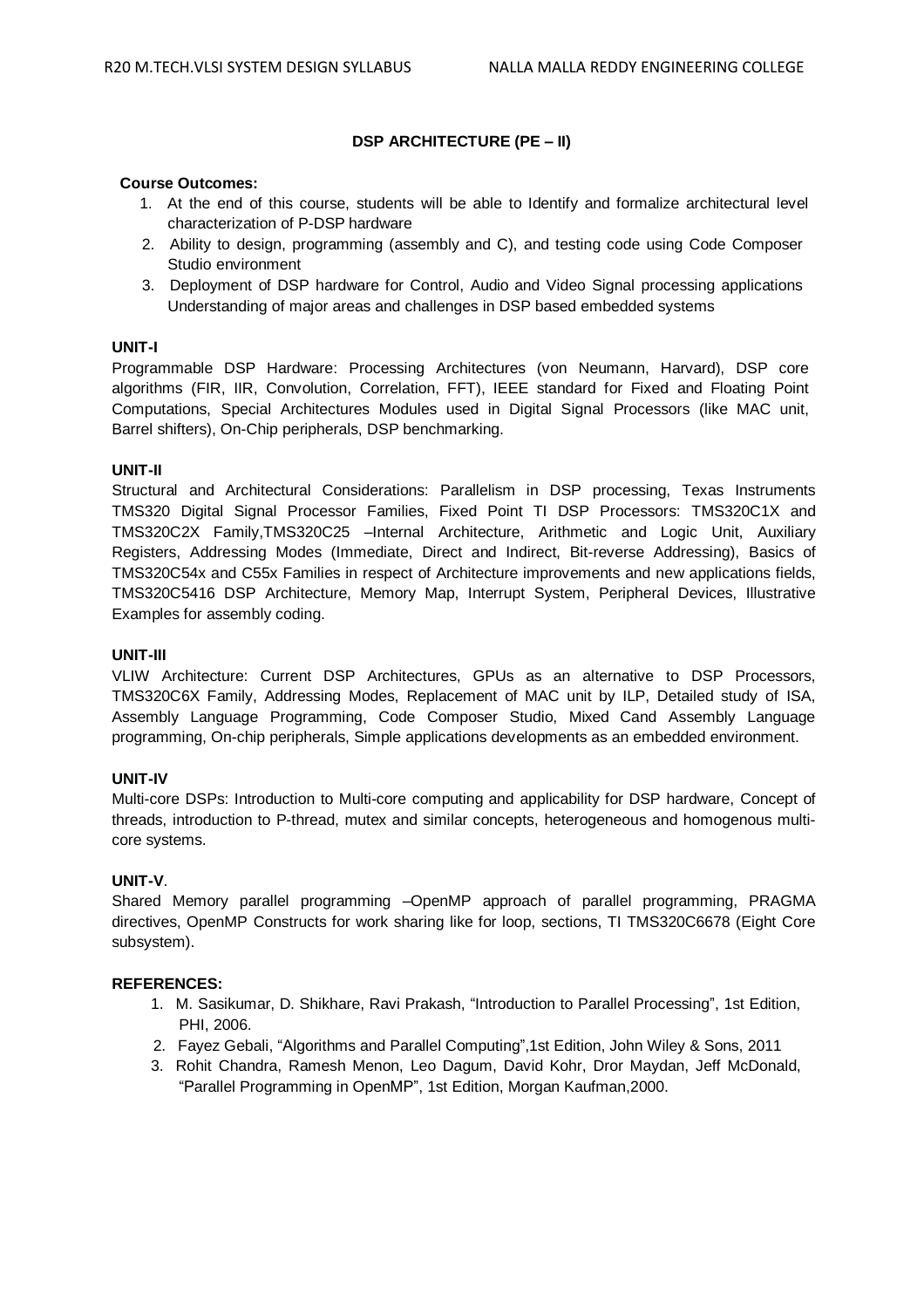- 4. Ann Melnichuk, Long Talk, "Multicore Embedded systems", 1st Edition, CRC Press,2010.
- 5. Wayne Wolf, "High Performance Embedded Computing: Architectures, Applications and Methodologies", 1st Edition, Morgan Kaufman, 2006.
- 6. E.S. Gopi, "Algorithmic Collections for Digital Signal Processing Applications Using MATLAB", 1st Edition, Springer Netherlands,2007.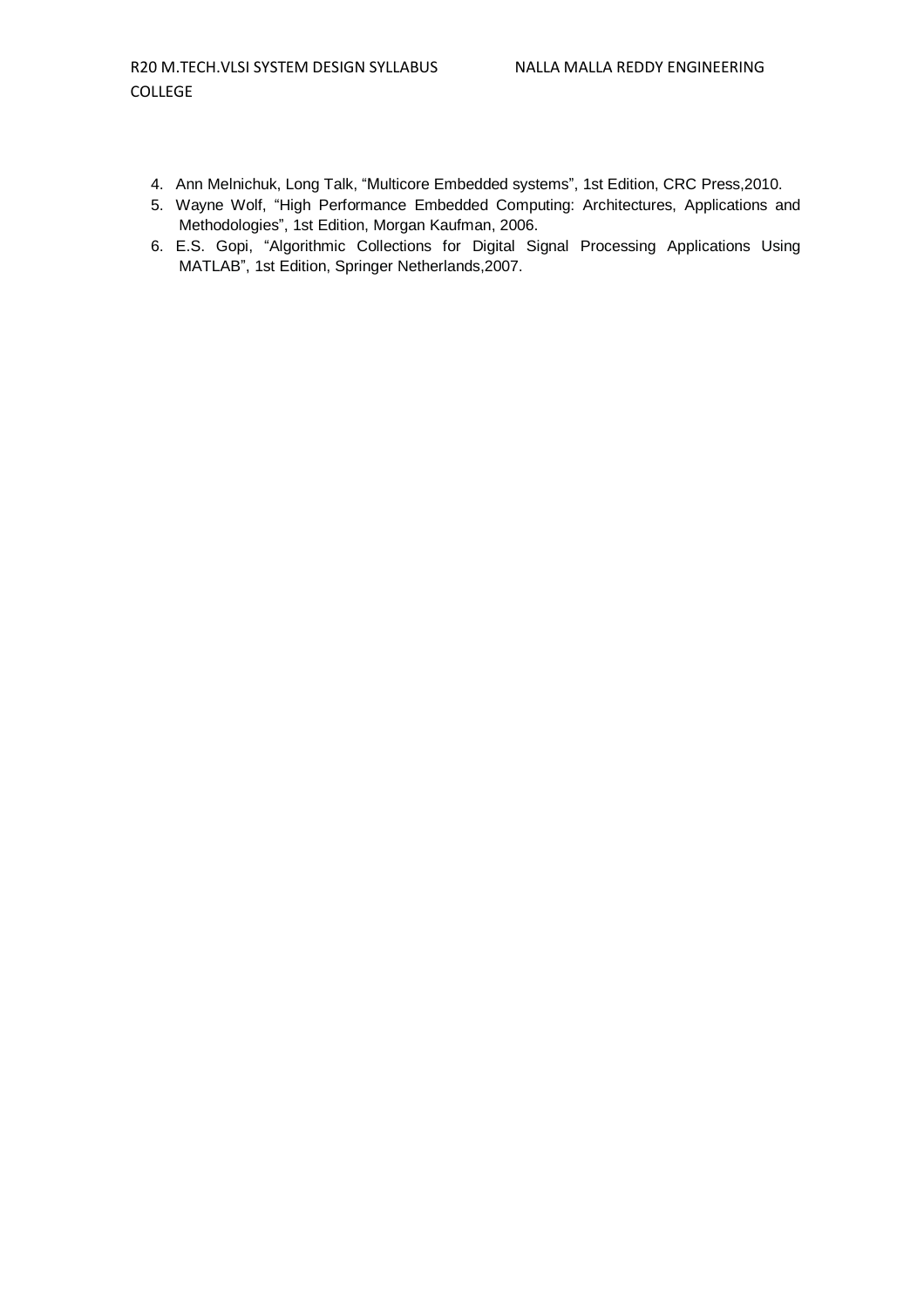# **IOT AND ITS APPLICATIONS (PE – II)**

**Course Outcomes:** At the end of this course, students will be able to

- 1. Understand the concept of IOT and M2M
- 2. Study IOT architecture and applications in various fields
- 3. Study the security and privacy issues in IOT.

# **UNIT-I**

IoT& Web Technology The Internet of Things Today, Time for Convergence, Towards the IoT Universe, Internet of Things Vision, IoT Strategic Research and Innovation Directions, IoT Applications, Future Internet Technologies, Infrastructure, Networks and Communication, Processes, Data Management, Security, Privacy & Trust, Device Level Energy Issues, IoT Related Standardization, Recommendations on Research Topics.

# **UNIT-II**

M2M to IoT – A Basic Perspective– Introduction, Some Definitions, M2M Value Chains, IoT Value Chains, An emerging industrial structure for IoT, The international driven global value

chain and global information monopolies. M2M to IoT-An Architectural Overview– Building an architecture, Main design principles and needed capabilities, An IoT architecture outline, standards considerations.

# **UNIT-III**

IoT Architecture -State of the Art – Introduction, State of the art, Architecture Reference Model-Introduction, Reference Model and architecture, IoT reference Model, IoT Reference Architecture-Introduction, Functional View, Information View, Deployment and Operational View, Other Relevant architectural views.

# **UNIT-IV**

IoT Applications for Value Creations Introduction, IoT applications for industry: Future Factory Concepts, Brownfield IoT, Smart Objects, Smart Applications, Four Aspects in your Business to Master IoT, Value Creation from Big Data and Serialization, IoT for Retailing Industry, IoT For Oil and Gas Industry, Opinions on IoT Application and Value for Industry, Home Management, eHealth.

# **UNIT-V**

Internet of Things Privacy, Security and Governance Introduction, Overview of Governance, Privacy and Security Issues,

# **TEXTBOOKS**

- 1. Vijay Madisetti and Arshdeep Bahga, "Internet of Things (A Hands-on-Approach)", 1<sup>st</sup> Edition, VPT, 2014.
- 2. Francis daCosta, "Rethinking the Internet of Things: A Scalable Approach to Connecting Everything", 1<sup>st</sup> Edition, Apress Publications, 2013.
- 3. Cuno Pfister, "Getting Started with the Internet of Things", O Reilly Media, 2011.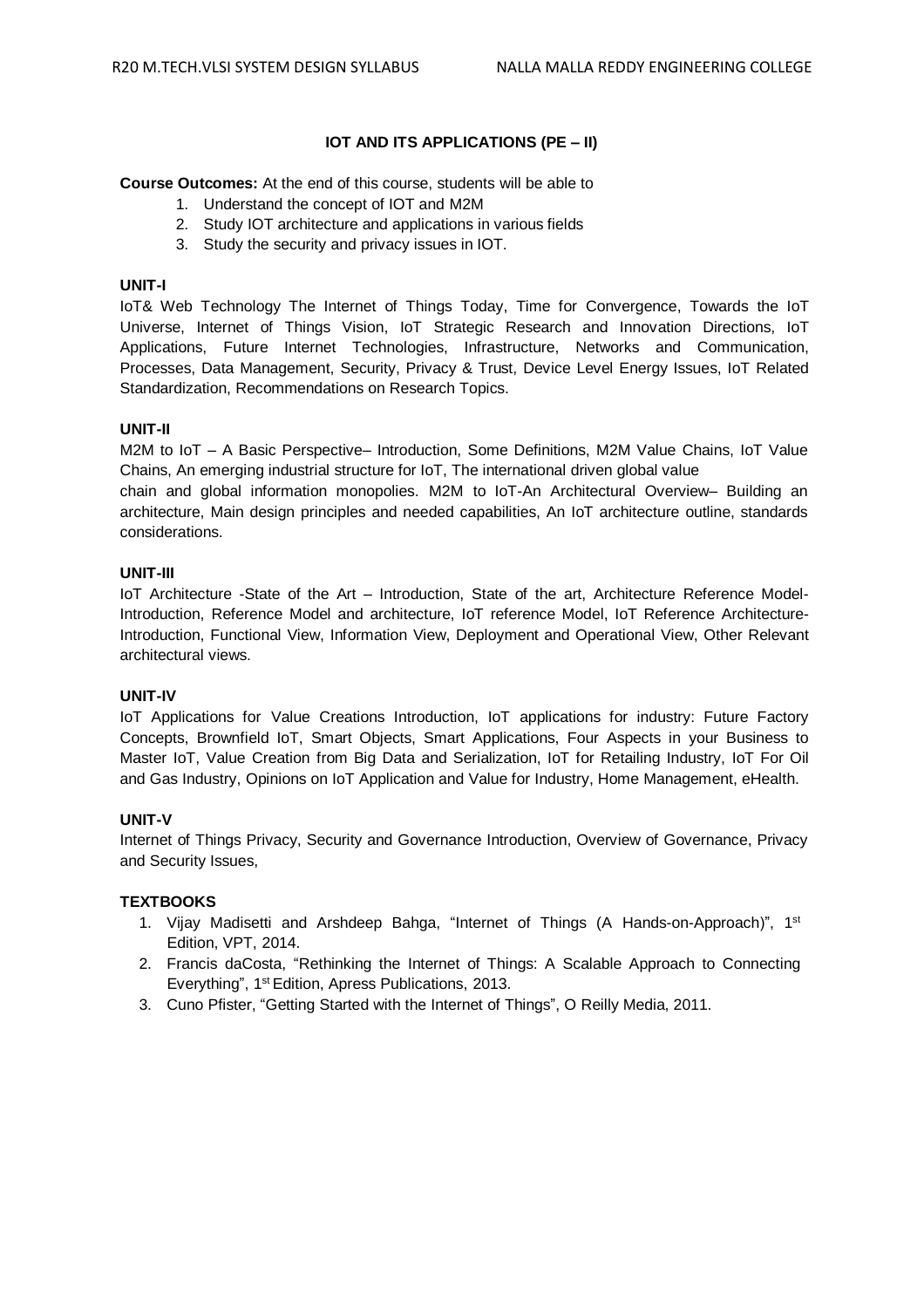# **HARDWARE AND SOFTWARE CO-DESIGN (PE – II)**

#### **Course Outcomes:**

- 1. To acquire the knowledge on various models of Co-design.
- 2. To explore the interrelationship between Hardware and software in a embedded system
- 3. To acquire the knowledge of firmware development process and tools during Co-design.
- 4. Understand validation methods and adaptability.

# **UNIT I**

**Co- Design Issues:** Co- Design Models, Architectures, Languages, A Generic Co-design Methodology.

**Co- Synthesis Algorithms:** Hardware software synthesis algorithms: hardware – software partitioning distributed system co-synthesis.

# **UNIT II**

**Prototyping and Emulation:** Prototyping and emulation techniques, prototyping and emulation environments, future developments in emulation and prototyping architecture specialization techniques, system communication infrastructure.

**Target Architectures:** Architecture Specialization techniques, System Communication infrastructure, Target Architecture and Application System classes, Architecture for control dominated systems (8051-Architectures for High performance control), Architecture for Data dominated systems (ADSP21060, TMS320C60), Mixed Systems.

# **UNIT III**

**Compilation Techniques and Tools for Embedded Processor Architectures:** Modern embedded architectures, embedded software development needs, compilation technologies, practical consideration in a compiler development environment.

# **UNIT IV**

**Design Specification and Verification:** Design, co-design, the co-design computational model, concurrency coordinating concurrent computations, interfacing components, design verification, implementation verification, verification tools, interface verification.

# **UNIT V**

**Languages for System – Level Specification and Design-I:** System – level specification, design representation for system level synthesis, system level specification languages,

**Languages for System – Level Specification and Design-II:** Heterogeneous specifications and multi-language co-simulation, the cosyma system and lycos system.

- 1. Hardware / Software Co- Design Principles and Practice Jorgen Staunstrup, Wayne Wolf Springer, 2009.
- 2. Hardware / Software Co- Design Giovanni De Micheli, Mariagiovanna Sami,Kluwer Academic Publishers, 2002.
- 3. A Practical Introduction to Hardware/Software Co-design -Patrick R. Schaumont, Springer, 2010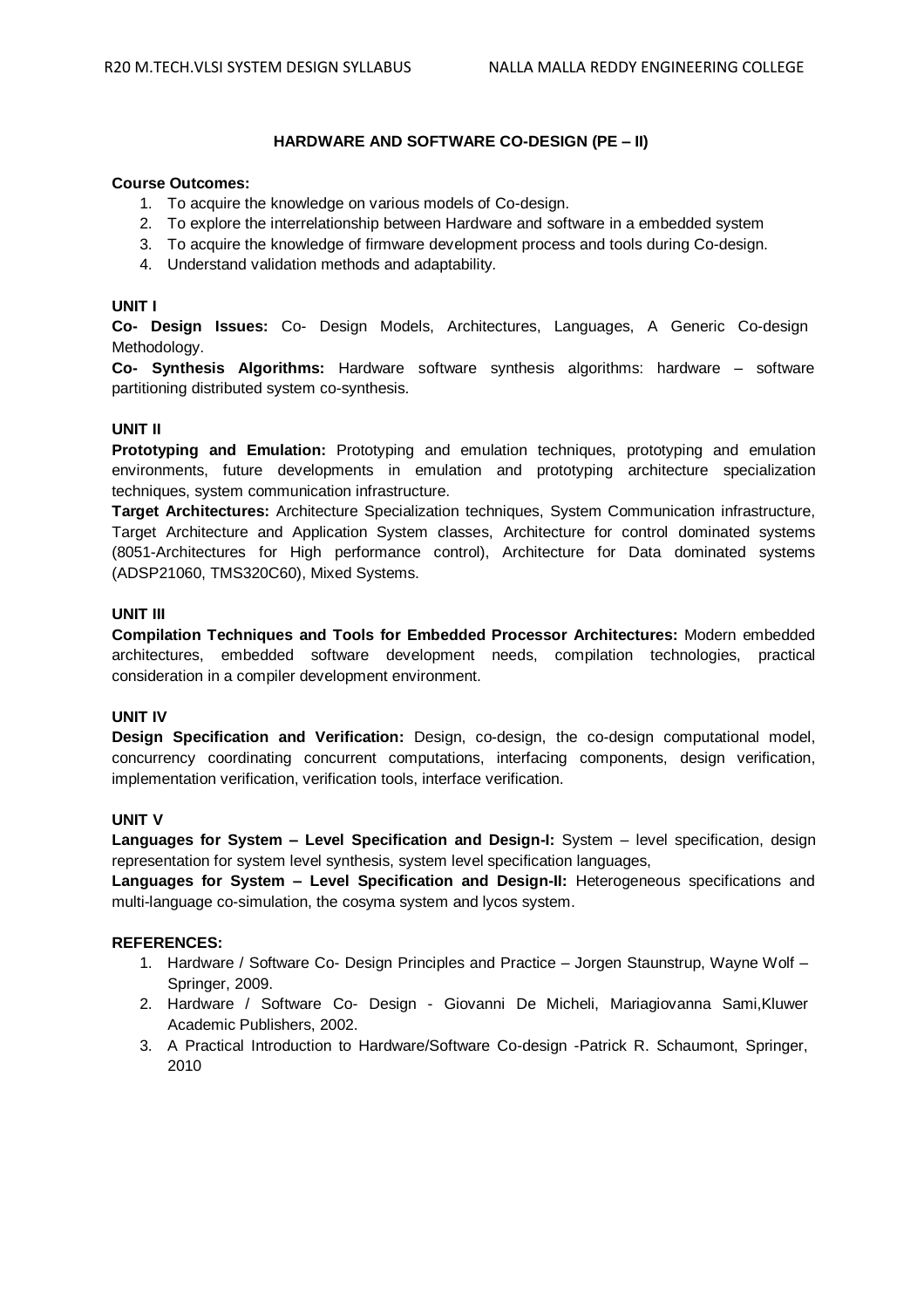# **DIGITAL DESIGN AND VERIFICATION LAB (Lab – I)**

# **Course Objectives:**

- To provide familiarity with hardware description language Verilog HDL for modelling of combinational and sequential circuits.
- To understand the role of functional simulator in the validating the functionality of designed circuits.
- To understand the Synthesis of a designed digital circuits.
- To introduce the process of implementation of digital circuits on FPGA kits.

# **Course Outcomes:** After completing this course the student will be able to

- Apply CAD tools for the design of digital circuits.
- Appreciate the process of synthesizing a given digital circuits.
- Implement the specified digital circuits using FPGA.

# **Implementation of the following designs on FPGA using Verilog HDL:**

- 1. 8:1 Mux/Demux, Full Adder, 8-bit Magnitude comparator, Encoder/decoder, Priority encoder, Parity generator
- 2. Code converters
- 3. D-FF, 4-bit Shift registers (SISO, SIPO, PISO, bidirectional), 3-bit Synchronous Counters.
- 4. Sequence generator/detectors, Synchronous FSM Mealy and Moore machines.
- 5. Vending machines Traffic Light controller, ATM, elevator control.
- 6. PCI Bus &Arbiter.
- 7. Single and Dual port SRAM
- 8. Arithmetic circuits like serial adder/ subtractor, parallel adder/subtractor, serial/parallel multiplier.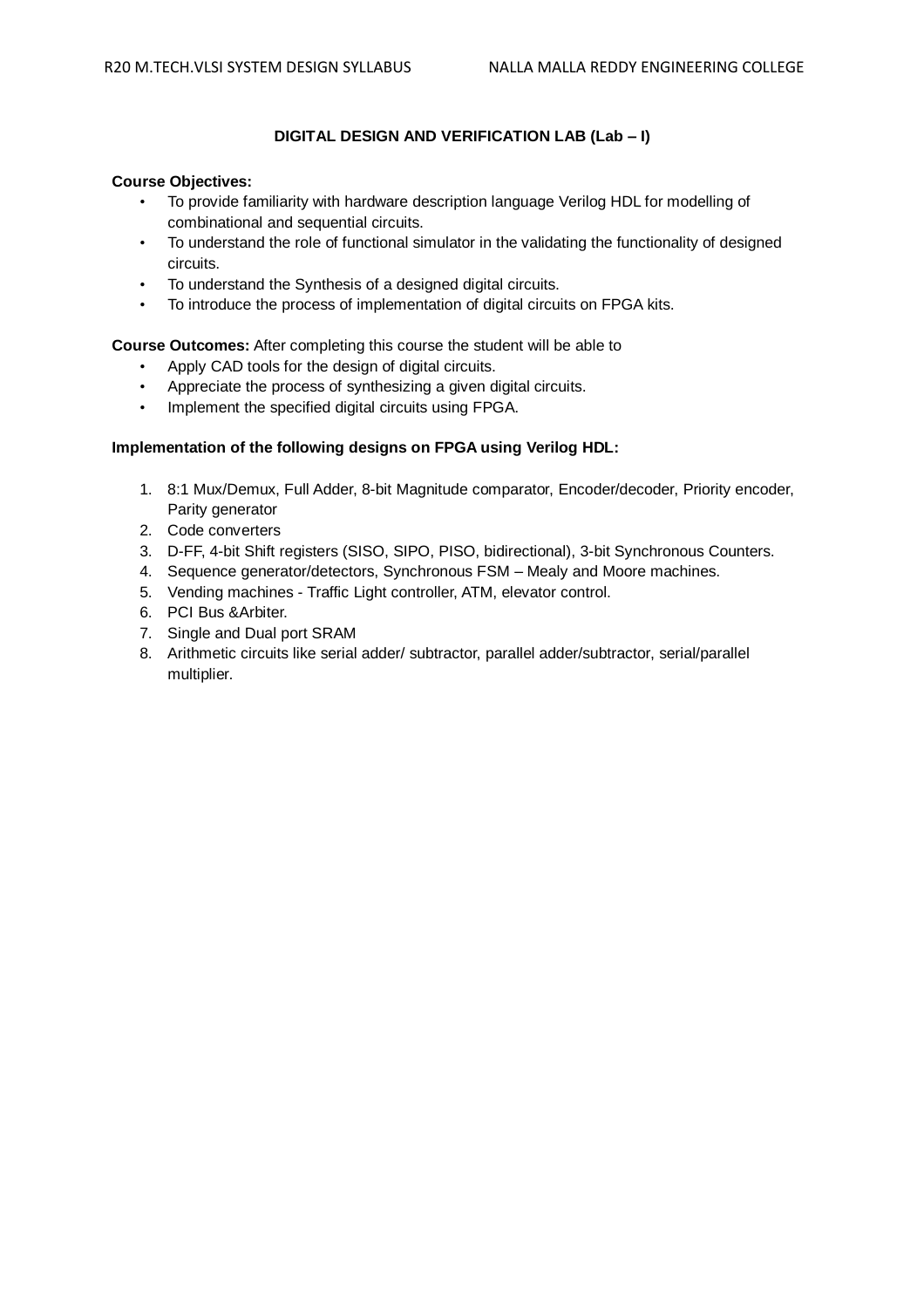# **MICROCONTROLLERS AND PROGRAMMABLE DIGITAL SIGNAL PROCESSORS LAB (Lab – II)**

**Course Outcomes:** At the end of the laboratory work, students will be able to:

- 1. Install, configure and utilize tool sets for developing applications based on ARM processor core SoC and DSP processor.
- 2. Develop prototype codes using commonly available on and off chip peripherals on the Cortex M3 and DSP development boards.

# **List of Assignments:**

**Part A)** Experiments to be carried out on Cortex-M3 development boards and using GNU tool- chain

- 1. Blink an LED with software delay, delay generated using the SysTick timer.
- 2. System clock real time alteration using the PLL modules.
- 3. Control intensity of an LED using PWM implemented in software and hardware.
- 4. Control an LED using switch by polling method, by interrupt method and flash the LED once every five switch presses.
- 5. UART Echo Test.
- 6. Take analog readings on rotation of rotary potentiometer connected to an ADC channel.
- 7. Temperature indication on an RGB LED.
- 8. Mimic light intensity sensed by the light sensor by varying the blinking rate of an LED.
- 9. Evaluate the various sleep modes by putting core in sleep and deep sleep modes.
- 10. System reset using watchdog timer in case something goes wrong.
- 11. Sample sound using a microphone and display sound levels on LEDs.

**Part B)** Experiments to be carried out on DSP C6713 evaluation kits and using Code Composer Studio (CCS)

- 12. To develop an assembly code and C code to compute Euclidian distance between any two points
- 13. To develop assembly code and study the impact of parallel, serial and mixed execution
- 14. To develop assembly and C code for implementation of convolution operation
- 15. To design and implement filters in C to enhance the features of given input sequence/signal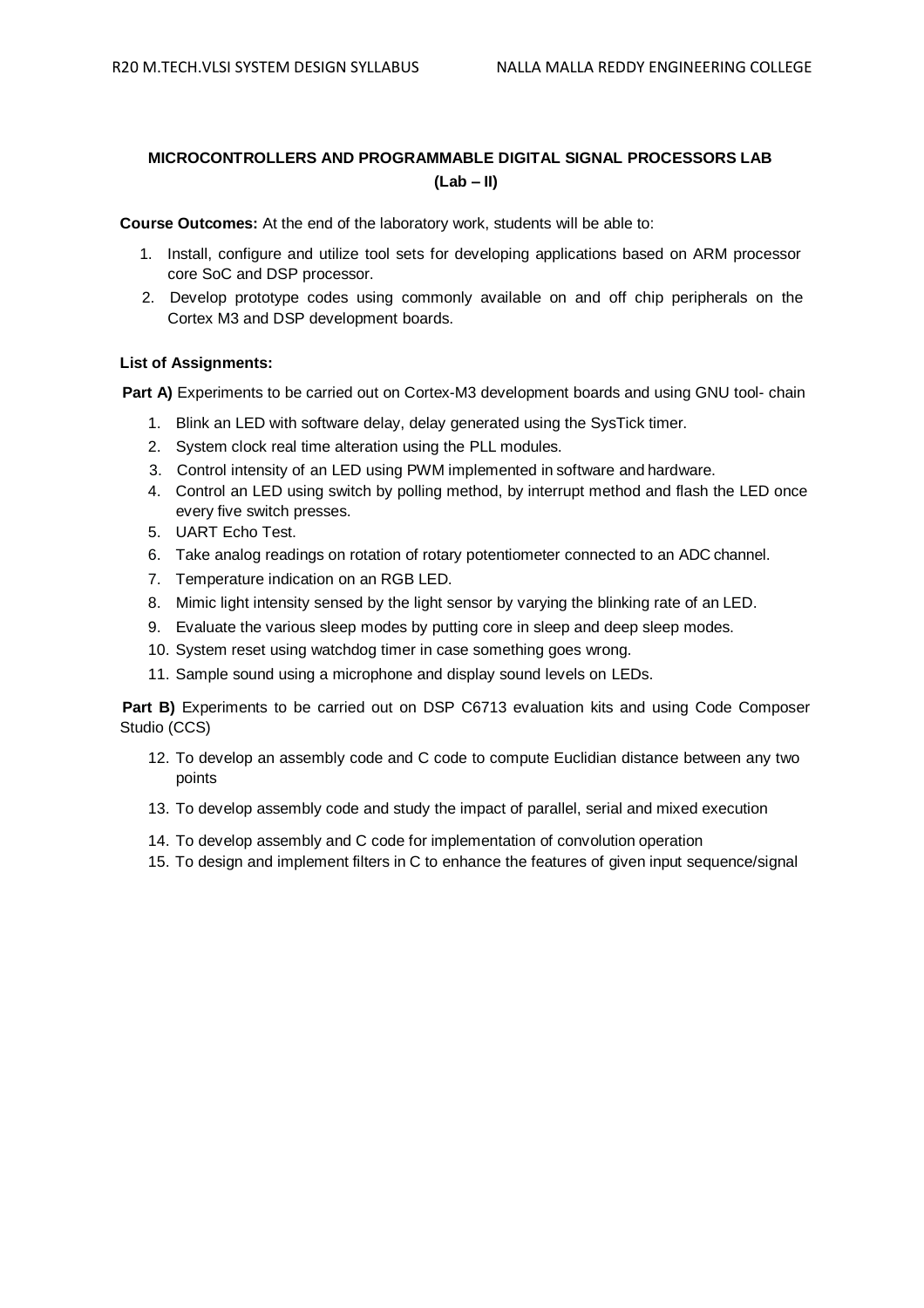# **RESEARCH METHODOLOGY AND IPR**

# **Prerequisite:** None

# **Course Objectives:**

- To understand the research problem
- To know the literature studies, plagiarism and ethics
- To get the knowledge about technical writing
- To analyze the nature of intellectual property rights and new developments
- To know the patent rights

**Course Outcomes:** At the end of this course, students will be able to

- Understand research problem formulation.
- Analyze research related information
- Follow research ethics
- Understand that today's world is controlled by Computer, Information Technology, but tomorrow world will be ruled by ideas, concept, and creativity.
- Understanding that when IPR would take such important place in growth of individuals & nation, it is needless to emphasis the need of information about Intellectual Property Right to be promoted among students in general & engineering in particular.
- Understand that IPR protection provides an incentive to inventors for further research work and investment in R & D, which leads to creation of new and better products, and in turn brings about, economic growth and social benefits.

# **UNIT-I:**

Meaning of research problem, Sources of research problem, Criteria Characteristics of a good research problem, Errors in selecting a research problem, Scope and objectives of research problem. Approaches of investigation of solutions for research problem, data collection, analysis, interpretation, Necessary instrumentations

# **UNIT-II:**

Effective literature studies approaches, analysis, Plagiarism, Research ethics

# **UNIT-III:**

Effective technical writing, how to write report, Paper Developing a Research Proposal, Format of research proposal, a presentation and assessment by a review committee

### **UNIT-IV:**

Nature of Intellectual Property: Patents, Designs, Trade and Copyright. Process of Patenting and Development: technological research, innovation, patenting, development. International Scenario: International cooperation on Intellectual Property. Procedure for grants of patents, Patenting under PCT.

# **UNIT-V:**

Patent Rights: Scope of Patent Rights. Licensing and transfer of technology. Patent information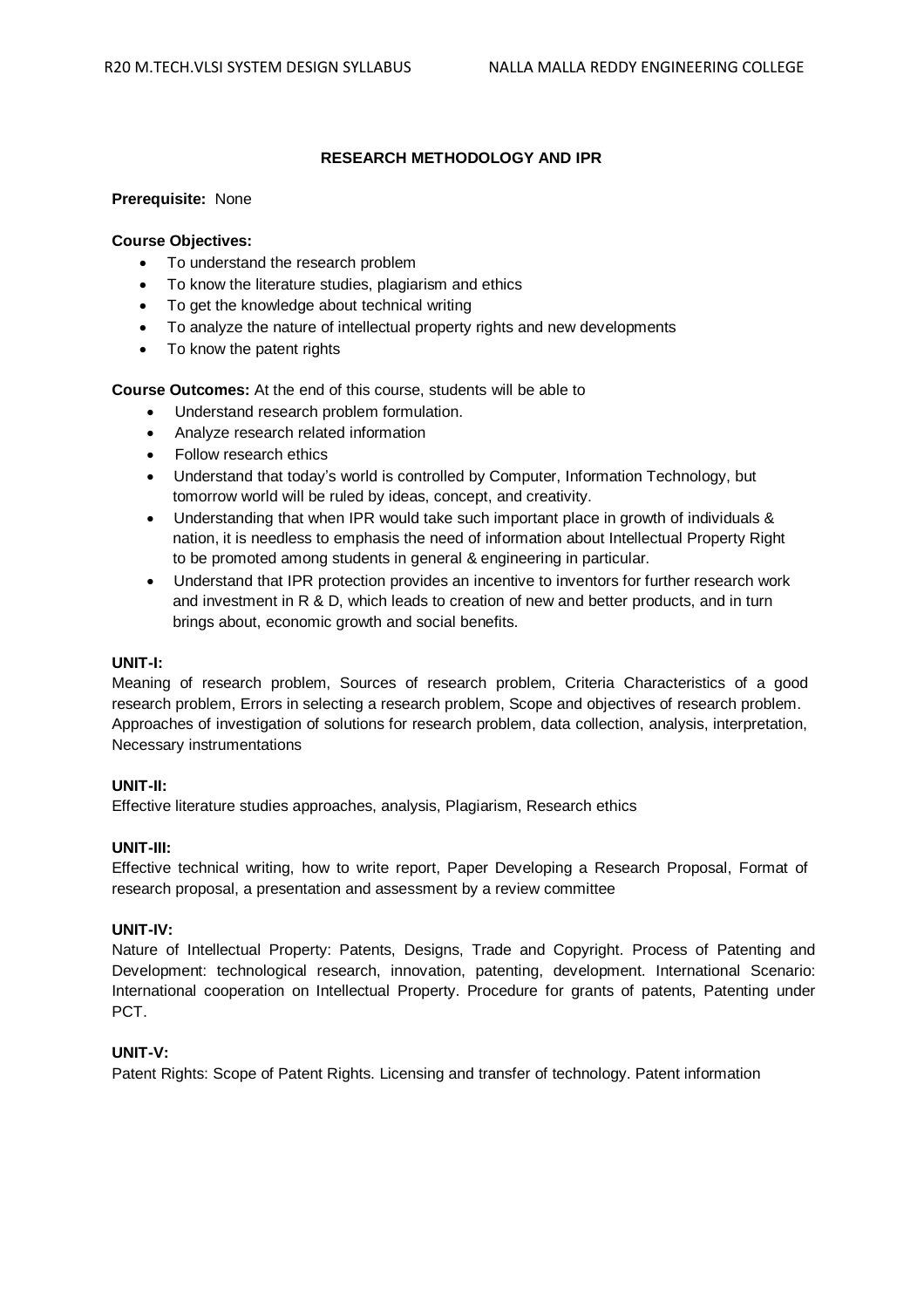and databases. Geographical Indications. New Developments in IPR: Administration of Patent System. New developments in IPR; IPR of Biological Systems, Computer Software etc. Traditional knowledge Case Studies, IPR and IITs.

# **TEXT BOOKS:**

- 1. Stuart Melville and Wayne Goddard, "Research methodology: an introduction for science & engineering students'"
- 2. Wayne Goddard and Stuart Melville, "Research Methodology: An Introduction"

- 1. Ranjit Kumar, 2nd Edition, "Research Methodology: A Step by Step Guide for beginners"
- 2. Halbert, "Resisting Intellectual Property", Taylor & Francis Ltd ,2007.
- 3. Mayall, "Industrial Design", McGraw Hill, 1992.
- 4. Niebel, "Product Design", McGraw Hill, 1974.
- 5. Asimov, "Introduction to Design", Prentice Hall, 1962.
- 6. Robert P. Merges, Peter S. Menell, Mark A. Lemley, "Intellectual Property in New Technological Age", 2016.
- 7. T. Ramappa, "Intellectual Property Rights Under WTO", S. Chand, 2008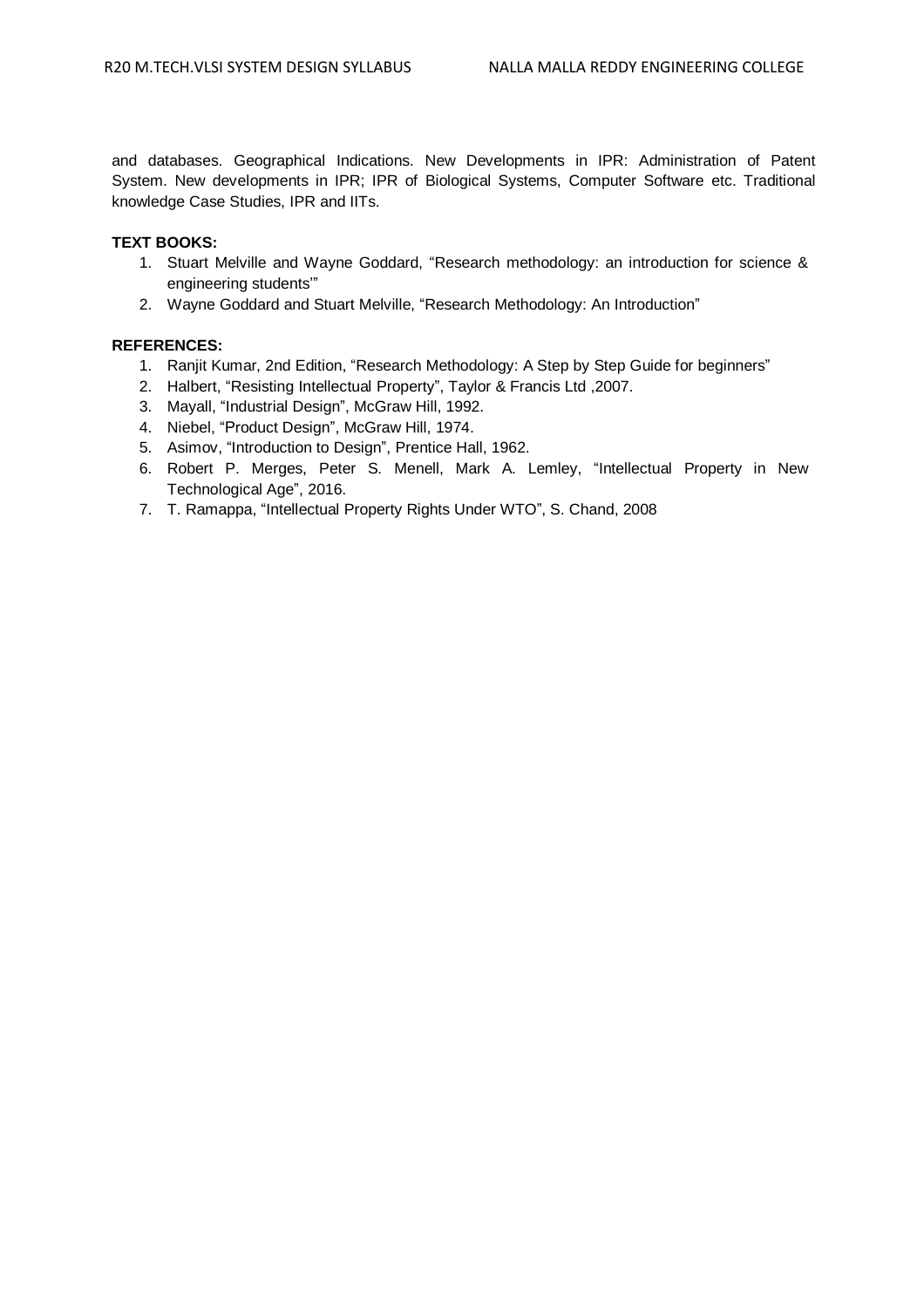# **ANALOG AND DIGITAL CMOS VLSI DESIGN (PC – III)**

# **Course Outcomes:** At the end of this course, students will be able to

- 1. Analyze, design, optimize and simulate analog and digital circuits using CMOS constrained by the design metrics.
- 2. Connect the individual gates to form the building blocks of a system.
- 3. Use EDA tools like Cadence, Mentor Graphics and other open source software tools like **Naspice**

# **Digital CMOS Design:**

# **UNIT-I**

Review: Basic MOS structure and its static behavior, Quality metrics of a digital design: Cost, Functionality, Robustness, Power, and Delay, Stick diagram and Layout, Wire delay models. Inverter: Static CMOS inverter, Switching threshold and noise margin concepts and their evaluation, Dynamic behavior, Power consumption.

# **UNIT-II**

Physical design flow: Floor planning, Placement, Routing, CTS, Power analysis and IR drop estimation-static and dynamic, ESD protection-human body model, Machine model.

Combinational logic: Static CMOS design, Logic effort, Ratioed logic, Pass transistor logic, Dynamic logic, Speed and power dissipation in dynamic logic, Cascading dynamic gates, CMOS transmission gate logic.

# **UNIT-III**

Sequential logic: Static latches and registers, Bi-stability principle, MUX based latches, Static SR flipflops, Master-slave edge-triggered register, Dynamic latches and registers, Concept of pipelining, Pulse registers, Non-bistable sequential circuit.

Advanced technologies: Giga-scale dilemma, Short channel effects, High–k, Metal Gate Technology, FinFET, TFET etc.

# **Analog CMOS Design:**

# **UNIT-IV**

Single Stage Amplifier: CS stage with resistance load, Divide connected load, Current source load, Triode load, CS stage with source degeneration, Source follower, Common-gate stage, Cascade stage, Choice of device models. Differential Amplifiers: Basic difference pair, Common mode response, Differential pair with MOS loads, Gilbert cell.

# **UNIT-V**

Passive and active current mirrors: Basic current mirrors, Cascade mirrors, Active current mirrors. Frequency response of CS stage: Source follower, Common gate stage, Cascade stage and difference pair, Noise

# **TEXTBOOKS:**

- 1. J P Rabaey, A P Chandrakasan, B Nikolic, "Digital Integrated circuits: A design perspective", Prentice Hall electronics and VLSI series, 2<sup>nd</sup> Edition.
- 2. Baker, Li, Boyce, "CMOS Circuit Design, Layout, and Simulation", Wiley, 2<sup>nd</sup> Edition.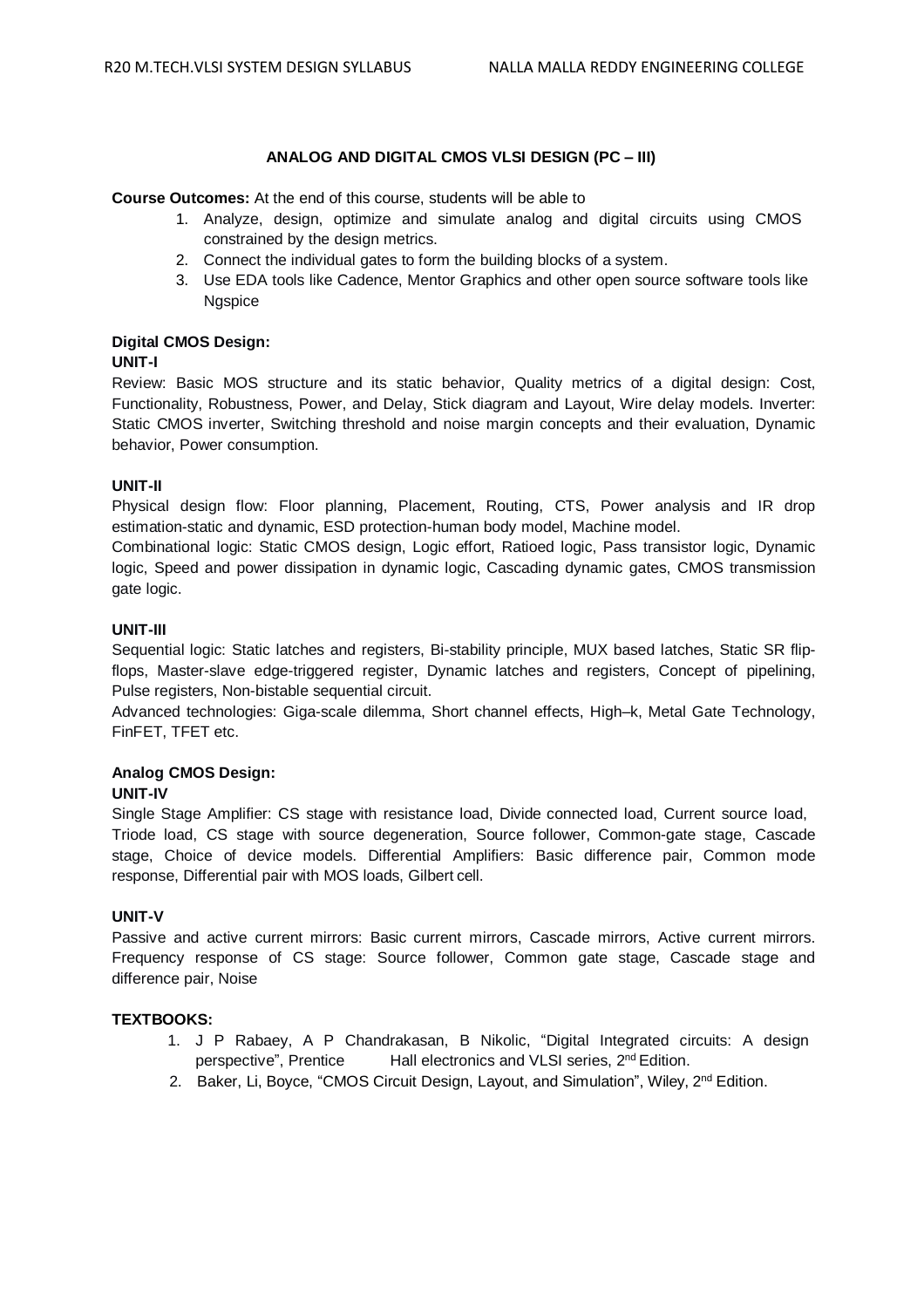- 1. BehzadRazavi , "Design of Analog CMOS Integrated Circuits", TMH, 2007.
- 2. Phillip E. Allen and Douglas R. Holberg, "CMOS Analog Circuit Design", Oxford, 3rd Edition.
- 3. R J Baker, "CMOS circuit Design, Layout and Simulation", IEEE Inc., 2008.
- 4. Kang, S. and Leblebici, Y., "CMOS Digital Integrated Circuits, Analysis and Design", TMH, 3rdEdition.
- 5. Pucknell, D.A. and Eshraghian, K., "Basic VLSI Design", PHI, 3<sup>rd</sup> Edition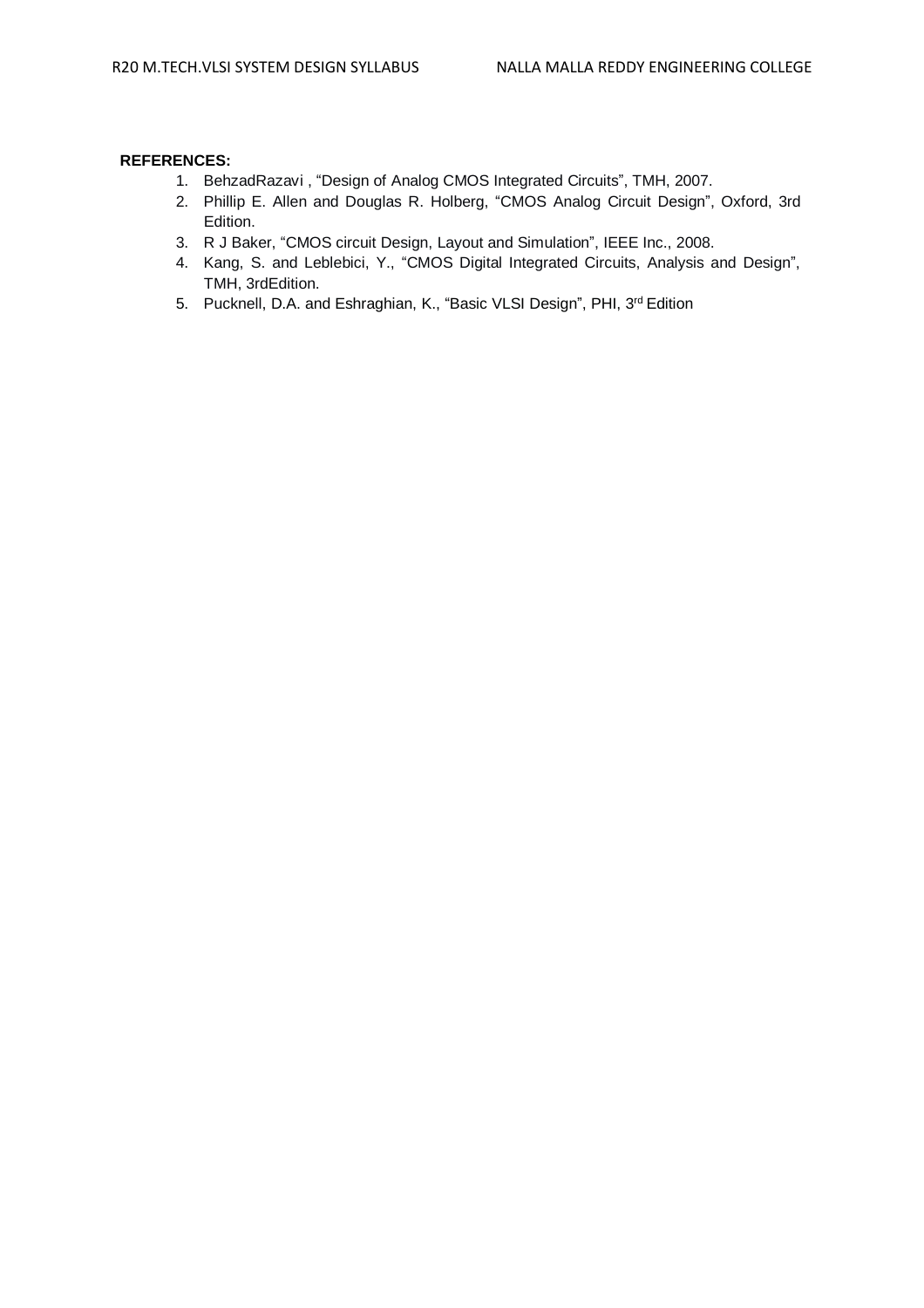# **LOW POWER VLSI DESIGN (PC – IV)**

**Course Outcomes:** At the end of the course, students will be able to:

- 1. Identify the sources of power dissipation in digital IC systems & understand the impact of power on system performance and reliability.
- 2. Characterize and model power consumption & understand the basic analysis methods.
- 3. Understand leakage sources and reduction techniques.

# **UNIT-I**

Technology & Circuit Design Levels: Sources of power dissipation in digital ICs, degree of freedom, recurring themes in low-power, emerging low power approaches, dynamic dissipation in CMOS, effects of Vdd & Vt on speed, constraints on Vt reduction, transistor sizing & optimal gate oxide thickness, impact of technology scaling, technology innovations.

# **UNIT-II**

Low Power Circuit Techniques: Power consumption in circuits, flip-flops & latches, high capacitance nodes, energy recovery, reversible pipelines, high performance approaches. Low Power Clock Distribution: Power dissipation in clock distribution, single driver

#### **UNIT-III**

Logic Synthesis for Low Power estimation techniques: Power minimization techniques, low power arithmetic components- circuit design styles, adders, multipliers.

# **UNIT-IV**

Low Power Memory Design: Sources & reduction of power dissipation in memory subsystem, sources of power dissipation in DRAM & SRAM, low power DRAM circuits, low power SRAM circuits.

# **UNIT-V**

Low Power Microprocessor Design System: power management support, architectural trade offs for power, choosing the supply voltage, low-power clocking, implementation problem for low power, comparison of microprocessors for power & performance.

# **TEXTBOOKS**

- 1. P. Rashinkar, Paterson and L. Singh, "Low Power Design Methodologies", Kluwer Academic, 2002
- 2. Kaushik Roy, Sharat Prasad, "Low power CMOS VLSI circuit design", John Wiley sons Inc.,2000.

- 1. J.B.Kulo and J.H Lou, "Low voltage CMOS VLSI Circuits", Wiley, 1999.
- 2. A.P.Chandrasekaran and R.W.Broadersen, "Low power digital CMOS design", Kluwer,1995
- 3. Gary Yeap, "Practical low power digital VLSI design", Kluwer, 1998.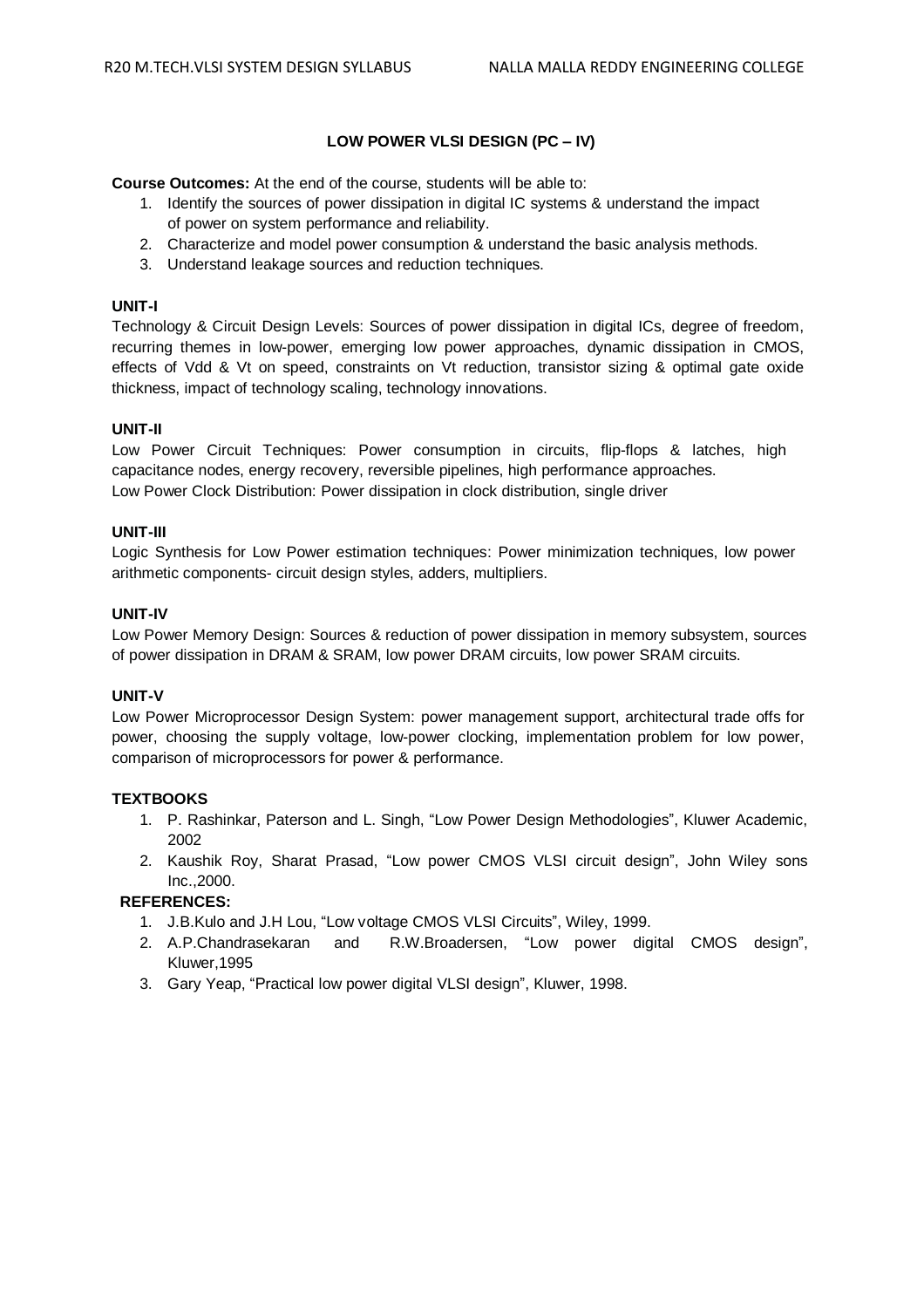# **PHYSICAL DESIGN AND AUTOMATION (PE – III)**

**Course Outcomes:** At the end of the course, students will be able to:

- 1. Study automation process for VLSI System design.
- 2. Understanding of fundamentals for various physical design CAD tools.
- 3. Develop and enhance the existing algorithms and computational techniques for physical design process of VLSI systems.

# **UNIT - I**

Introduction to VLSI Physical Design Automation: Design Representation, VLSI Design Styles, and VLSI Physical Design automation.

# **UNIT - II**

Partitioning, Floor planning, Pin Assignment, Standard cell, Performance issues in circuit layout, delay models, Layout styles.

# **UNIT - III**

**Placement:** Problem formulation, classification, Simulation based placement algorithms, Partitioning based placement algorithms, Time driven and performance driven placement.

# **UNIT - IV**

**Global routing:** Problem formulation, classification of global routing, Maze routing algorithms, Line-Probe algorithms, and shortest path based algorithms, Steiner Tree based algorithms, Integer programming based approach, Performance driven routing.

Detailed Routing: Problem formulation, classification, Single layer, two layer, three layer and Multi-Layer channel routing, Algorithms, Switch box routing.

# **UNIT - V**

**Over the Cell Routing** - Single layer and two-layer routing: Over the cell routing, Two Layer, Three Layer and Multi-Layer OTC Routing.

**Via Minimization:** Constraint and Unconstrained via minimization.

**Clock and Power Routing**: Clocking schemes, design considerations for the clock, Problem formulation, Clock routing algorithms, Skew and Delay reduction by Pin Assignment, Multiple clock routing, Power and Ground Routing

# **TEXT BOOKS:**

- 1. Algorithms for VLSI Physical Design Automation Naveed Sherwani, 3rd Ed., 2005,
- 2. Algorithms for VLSI Design Automation, S.H.Gerez, 1999, WILEY Student Edition, John wiley & Sons (Asia) Pvt. Ltd.

# **REFERENCE BOOKS:**

- 1. Computer Aided Logical Design with Emphasis on VLSI Hill & Peterson, 1993, Wiley.
- 2. Modern VLSI Design: Systems on silicon Wayne Wolf, 2nd ed., 1998, Pearson Education Asia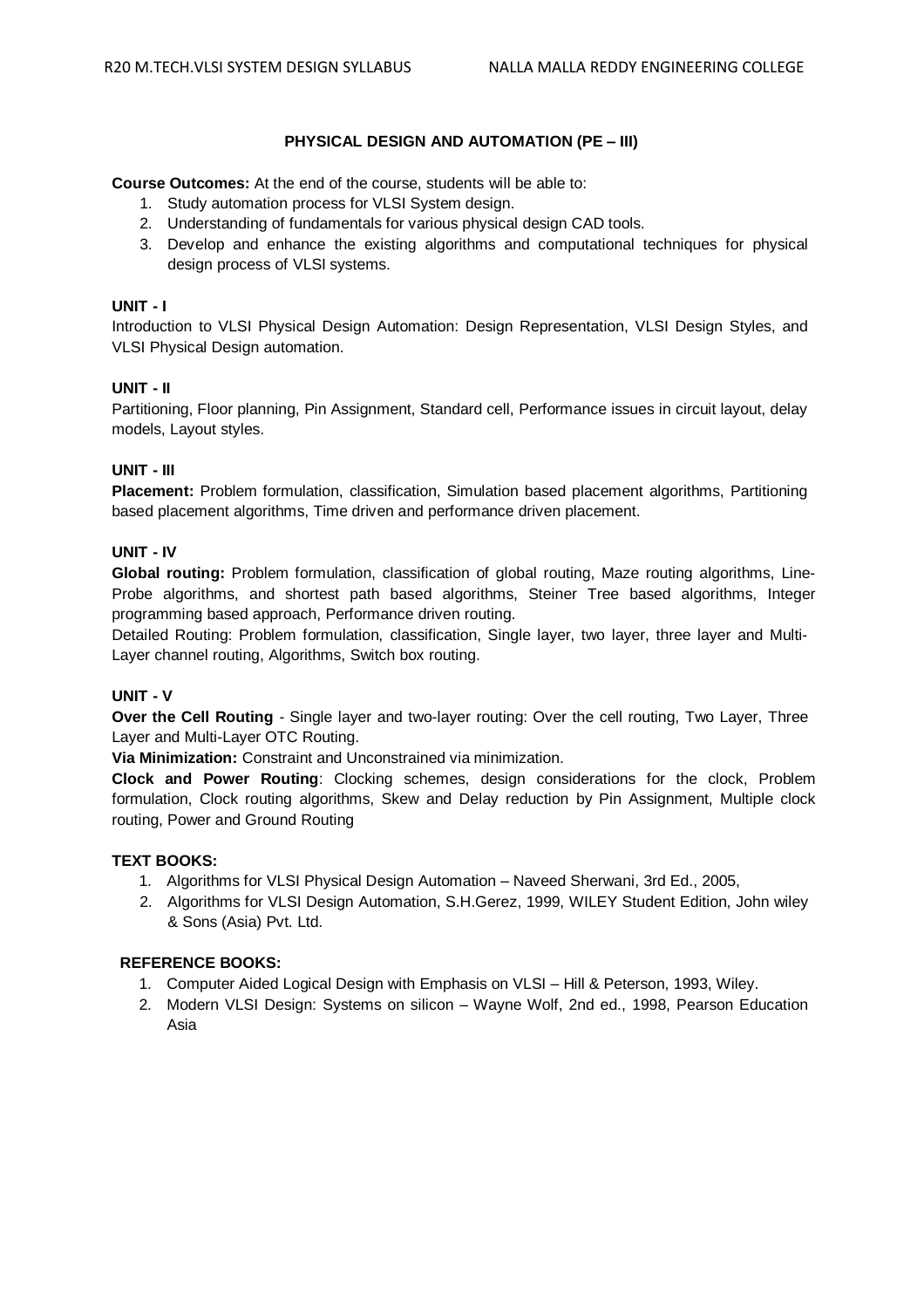# **SOC DESIGN (PE – III)**

**Course Outcomes:** At the end of the course, students will be able to:

- 1. Identify and formulate a given problem in the framework of SoC based design approaches
- 2. Design SoC based system for engineering applications
- 3. Realize impact of SoC on electronic design philosophy and Macro-electronics thereby incline towards entrepreneurship & skill development.

#### **UNIT-I**

**ASIC:** Overview of ASIC types, design strategies, CISC, RISC and NISC approaches for SOC architectural issues and its impact on SoC design methodologies, Application Specific Instruction Processor (ASIP) concepts.

#### **UNIT-II**

**NISC:** NISC Control Words methodology, NISC Applications and Advantages, Architecture Description Languages (ADL) for design and verification of Application Specific Instruction- set Processors (ASIP), No-Instruction-Set-computer (NISC)- design flow, modeling NISC architectures and systems, use of Generic Netlist Representation - A formal language for specification, compilation and synthesis of embedded processors.

#### **UNIT-III**

**Simulation:** Different simulation modes, behavioural, functional, static timing, gate level, switch level, transistor/circuit simulation, design of verification vectors, Low power FPGA, Reconfigurable systems, SoC related modeling of data path design and control logic, Minimization of interconnects impact, clock tree design issues.

# **UNIT-IV**

**Low power SoC design / Digital system** Design synergy, Low power system perspective- power gating, clock gating, adaptive voltage scaling (AVS), Static voltage scaling, Dynamic clock frequency and voltage scaling (DCFS), building block optimization, building block memory, power down techniques, power consumption verification.

#### **UNIT-V**

**Synthesis:** Role and Concept of graph theory and its relevance to synthesizable constructs, Walks, trails paths, connectivity, components, mapping/visualization, nodal and admittance graph. Technology independent and technology dependent approaches for synthesis, optimization constraints, Synthesis report analysis Single core and Multi core systems, dark silicon issues, HDL coding techniques for minimization of power consumption, Fault tolerant designs

#### **TEXTBOOKS:**

- 1. Hubert Kaeslin, "Digital Integrated Circuit Design: From VLSI Architectures to CMOS Fabrication", Cambridge University Press, 2008.
- 2. B. Al Hashimi, "System on chip-Next generation electronics", The IET, 2006

# **REFERENCES:**

1. Rochit Rajsuman, "System-on- a-chip: Design and test", Advantest America R & D Center, 2000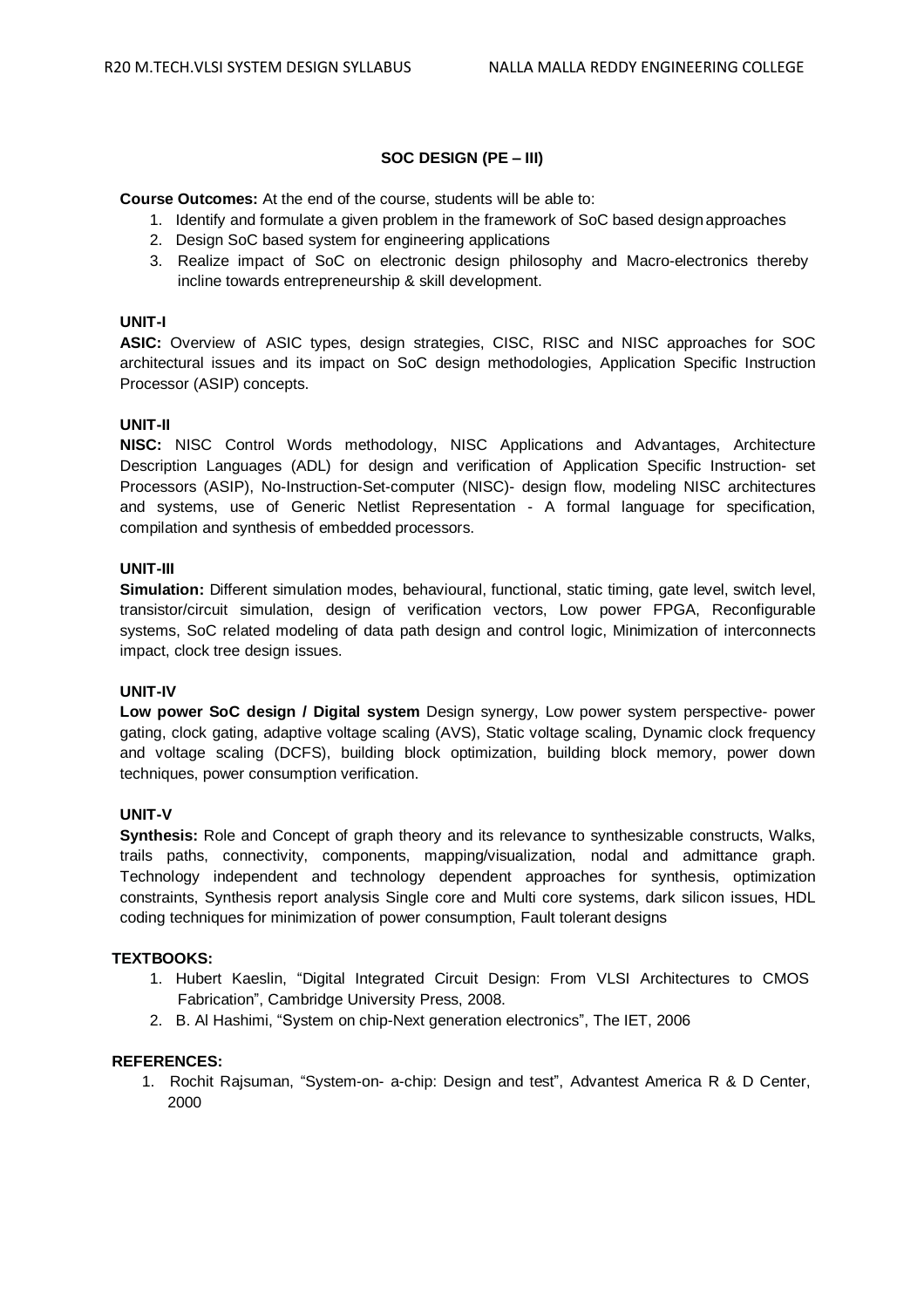- 2. P Mishra and N Dutt, "Processor Description Languages", Morgan Kaufmann, 2008
- 3. Michael J. Flynn and Wayne Luk, "Computer System Design: System-on-Chip". Wiley, 2011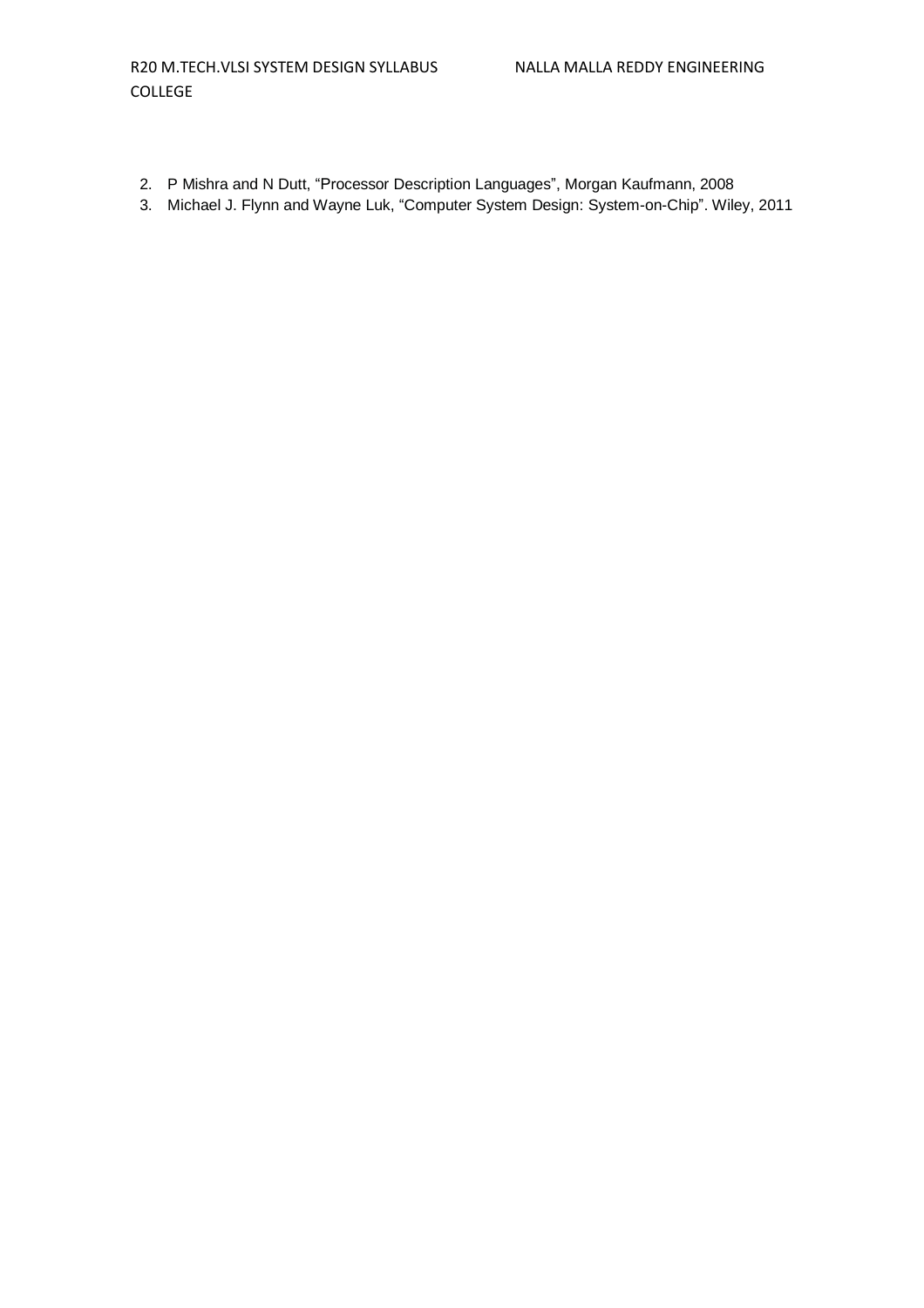# **VLSI SIGNAL PROCESSING (PE – III)**

**Course Outcomes:** On successful completion of the module, students will be able to:

- 1. Ability to modify the existing or new DSP architectures suitable for VLSI.
- 2. Understand the concepts of folding and unfolding algorithms and applications.
- 3. Ability to implement fast convolution algorithms.
- 4. Low power design aspects of processors for signal processing and wireless applications.

# **UNIT -I**

**Introduction to DSP:** Typical DSP algorithms, DSP algorithms benefits, Representation of DSP algorithms

**Pipelining and Parallel Processing:** Introduction, Pipelining of FIR Digital filters, Parallel Processing, Pipelining and Parallel Processing for Low Power

**Retiming:** Introduction, Definitions and Properties, Solving System of Inequalities, Retiming **Techniques** 

# **UNIT –II**

**Folding and Unfolding: Folding-** Introduction, Folding Transform, Register minimization Techniques, Register minimization in folded architectures, folding of Multirate systems

**Unfolding:** Introduction, An Algorithm for Unfolding, Properties of Unfolding, critical Path, Unfolding and Retiming, Applications of Unfolding

# **UNIT -III**

**Systolic Architecture Design:** Introduction, Systolic Array Design Methodology, FIR Systolic Arrays, Selection of Scheduling Vector, Matrix Multiplication and 2D Systolic Array Design, Systolic Design for Space Representations contain Delays.

# **UNIT -IV**

**Fast Convolution:** Introduction – Cook-Toom Algorithm – Winogard algorithm – Iterated Convolution – Cyclic Convolution – Design of Fast Convolution algorithm by Inspection

# **UNIT -V**

**Low Power Design:** Scaling Vs Power Consumption, Power Analysis, Power Reduction techniques, Power Estimation Approaches

**Programmable DSP:** Evaluation of Programmable Digital Signal Processors, DSP Processors for Mobile and Wireless Communications, Processors for Multimedia Signal Processing

# **TEXT BOOKS**

- 1. VLSI Digital Signal Processing- System Design and Implementation Keshab K. Parthi, Wiley Inter Science, 1998.
- 2. VLSI and Modern Signal processing Kung S. Y, H. J. While House, T. Kailath, Prentice Hall, 1985.

- 1. Design of Analog Digital VLSI Circuits for Telecommunications and Signal Processing Jose E. France, Yannis Tsividis, Prentice Hall, 1994.
- 2. VLSI Digital Signal Processing Medisetti V. K, IEEE Press (NY), 1995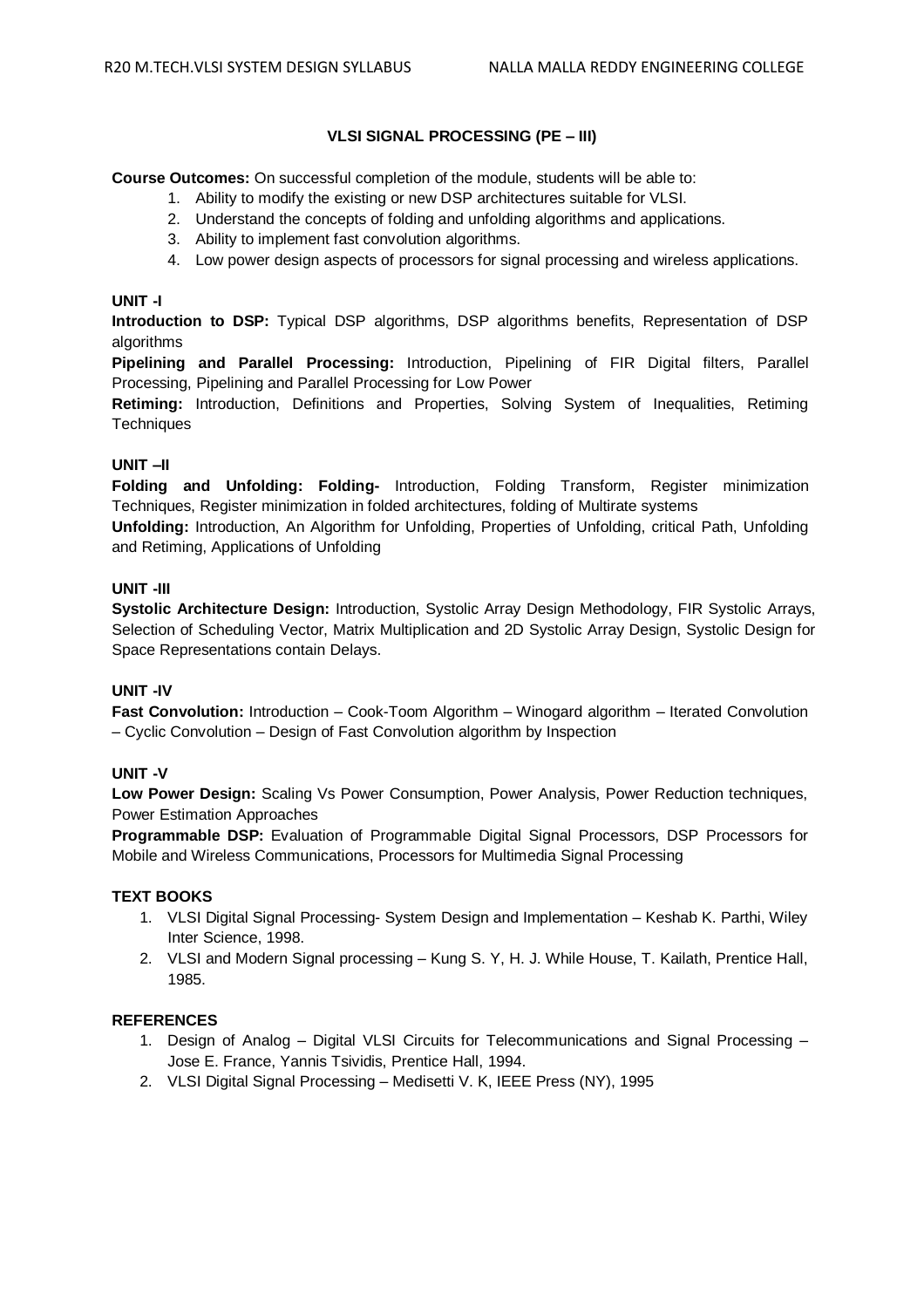# **DEVICE MODELLING (PE – IV)**

# **UNIT - I**

**MOS Capacitor:** Energy band diagram of Metal-Oxide-Semiconductor contacts, Mode of Operations: Accumulation, Depletion, Mid gap, and Inversion, 1D Electrostatics of MOS, Depletion Approximation, Accurate Solution of Poisson's Equation.

# **UNIT - II**

**MOS Capacitor Characteristics and Non idealities:** CV characteristics of MOS, LFCV and HFCV, Nonidealities in MOS, oxide fixed charges, interfacial charges.

### **UNIT - III**

**The MOS transistor:** Small signal modeling for low frequency and High frequency, Pao-Sah and Brews models; Short channel effects in MOS transistors.

### **UNIT - IV**

**The bipolar transistor:** Eber's-Moll model; charge control model; small-signal models for low and high frequency and switching characteristics.

#### **UNIT - V**

**FinFETs:** I-V characteristics, device capacitances, parasitic effects of extension regions, performance of simple combinational gates and amplifiers, novel circuits using FinFETs and GAA devices.

#### **TEXT BOOKS:**

- 1. S. M. Sze, "Physics of Semiconductor Devices", 2<sup>nd</sup> Edition, Wiley Eastern, 1981.
- 2. Y. P. Tsividis, "Operation and Modelling of the MOS Transistor", McGraw-Hill, 1987.
- 3. E. Takeda, "Hot-carrier Effects in MOS Transistors", Academic Press, 1995.
- 4. P. Colinge, "FinFETs and Other Multi-Gate Transistors", Springer. 2009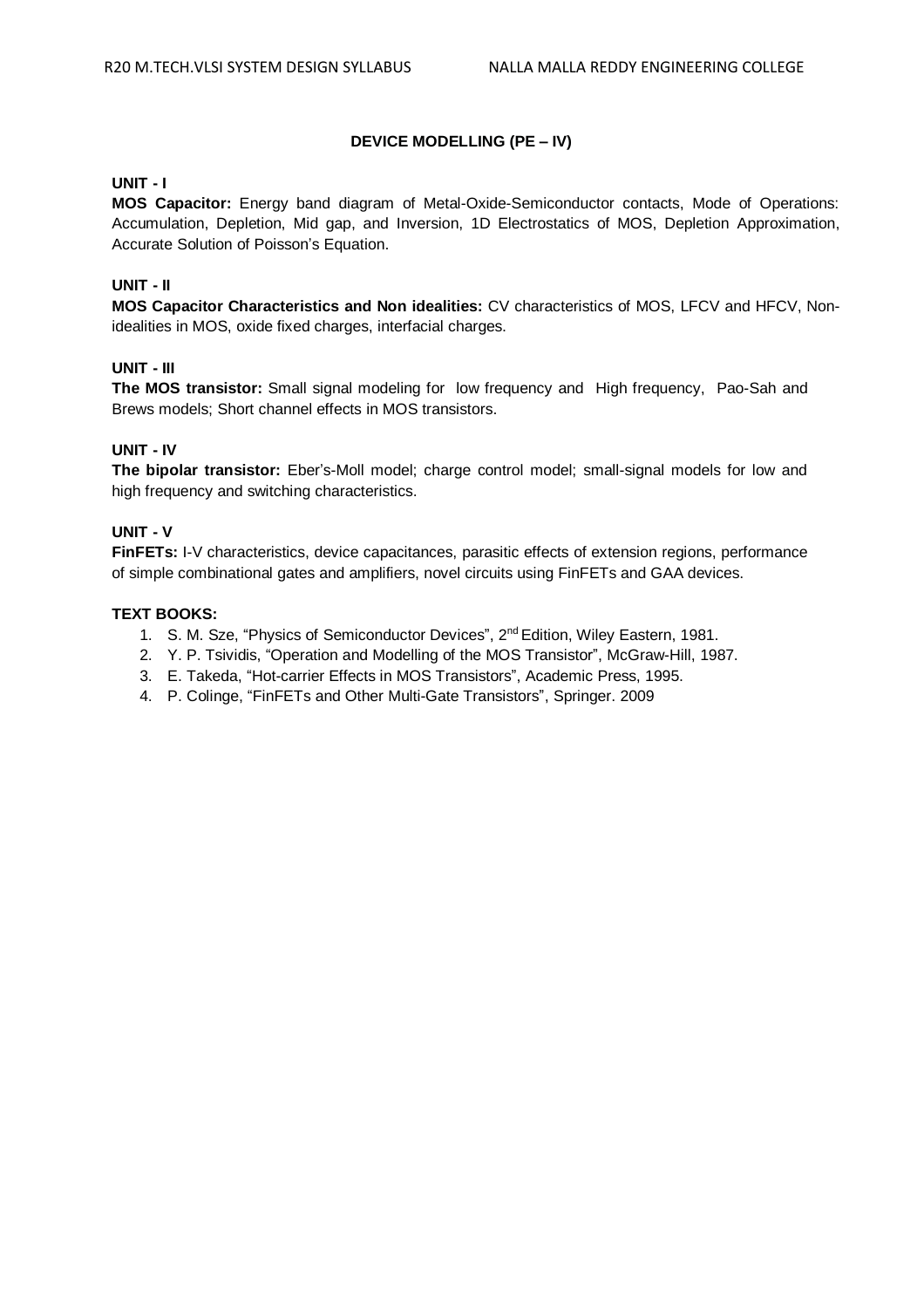# **RF IC ARCHITECTURE (PE – IV)**

# **UNIT – I**

**Introduction to RF and Wireless Technology:** Complexity comparison, Design bottle necks, Applications, Analog and digital systems, Choice of Technology.

# **UNIT – II**

**Basic concepts in RF Design:** Nonlinearity and time variance, ISI, Random process and noise, sensitivity and dynamic range, passive impedance transformation.

# **UNIT – III**

**Multiple Access:** Techniques and wireless standards, mobile RF communication, FDMA, TDMA, CDMA, Wireless standards.

**Transceiver Architectures:** General considerations, receiver architecture, Transmitter Architecture, transceiver performance tests, case studies.

# **UNIT – IV**

**Amplifiers, Mixers and Oscillators:** LNAs, down conversion mixers, Cascaded Stages, oscillators, Frequency synthesizers.

# **UNIT – V**

**Power Amplifiers:** General considerations, linear and nonlinear Pas, classification, High Frequency power amplifier, large signal impedance matching, linearization techniques.

#### **TEXT BOOKS:**

- 1. Behzad Razavi, RF Microelectronics Prentice Hall of India, 2001.
- 2. Thomas H. Lee, The Design of CMOS Radio Integrated Circuits**,** Cambridge University Press.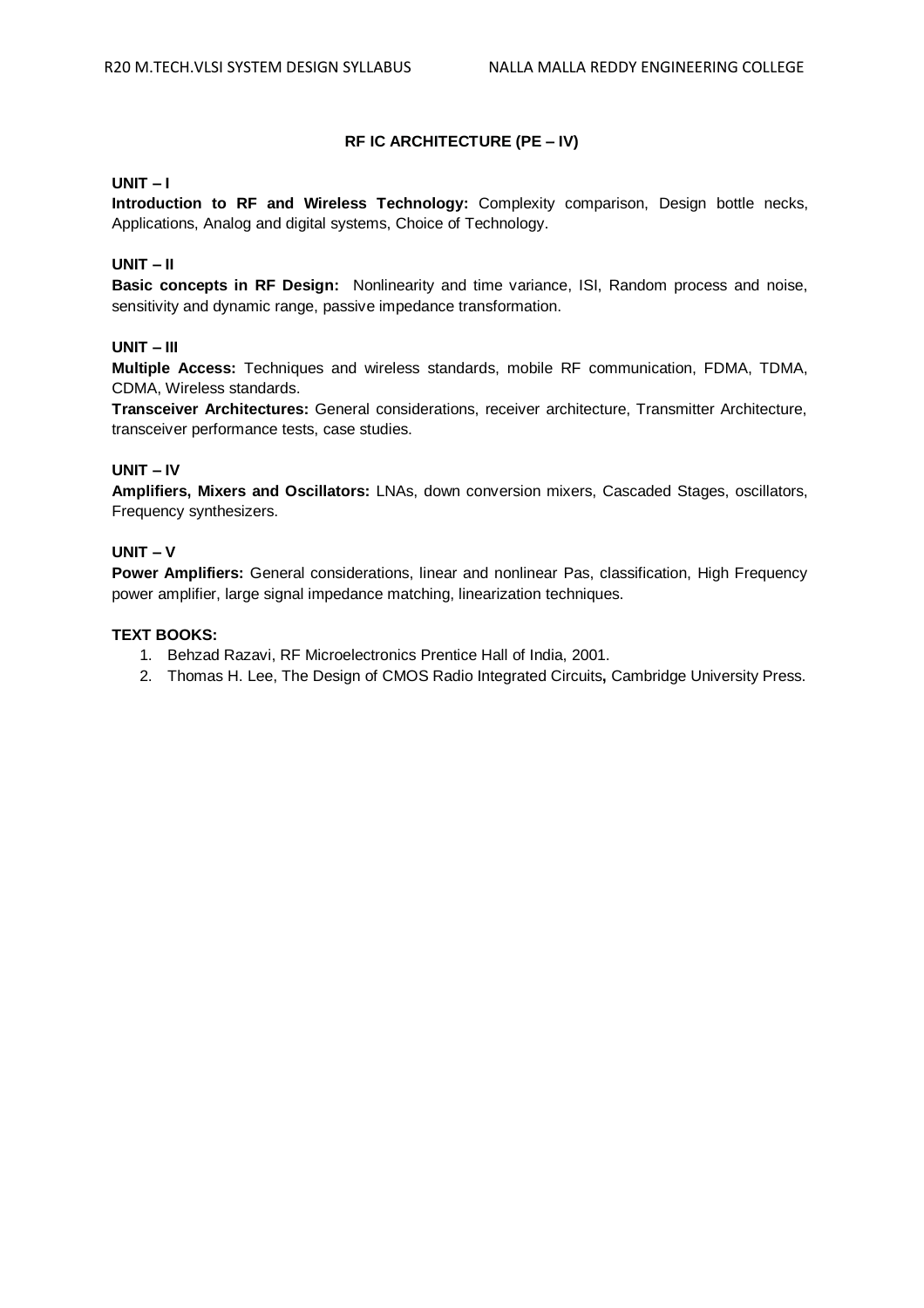# **DESIGN FOR TESTABILITY (PE – IV)**

# **UNIT - I**

**Introduction to Testing:** Testing Philosophy, Role of Testing, Digital and Analog VLSI Testing, VLSI Technology Trends affecting Testing, Types of Testing, Fault Modeling: Defects, Errors and Faults, Functional Versus Structural Testing, Levels of Fault Models, Single Stuck-at Fault.

### **UNIT - II**

**Logic and Fault Simulation:** Simulation for Design Verification and Test Evaluation, Modeling Circuits for Simulation, Algorithms for True-value Simulation, Algorithms for Fault Simulation, ATPG.

### **UNIT - III**

**Testability Measures:** SCOAP Controllability and Observability, High Level Testability Measures, Digital DFT and Scan Design: Ad-Hoc DFT Methods, Scan Design, Partial-Scan Design, Variations of Scan.

# **UNIT - IV**

**Built-In Self-Test:** The Economic Case for BIST, Random Logic BIST: Definitions, BIST Process, Pattern Generation, Response Compaction, Built-In Logic Block Observers, Test-Per-Clock, Test-Per-Scan BIST Systems, Circular Self Test Path System, Memory BIST, Delay Fault BIST.

# **UNIT - V**

**Boundary Scan Standard:** Motivation, System Configuration with Boundary Scan: TAP Controller and Port, Boundary Scan Test Instructions, Pin Constraints of the Standard, Boundary Scan Description Language: BDSL Description Components, Pin Descriptions.

#### **TEXT BOOK:**

1. M.L. Bushnell, V. D. Agrawal, "Essential of Electronic Testing for Digital, Memory and Mixed Signal VLSI Circuits", Kluwer Academic Publishers.

# **REFERENCE BOOKS:**

- 1. M. Abramovici, M. A. Breuer and A.D Friedman, Digital Systems and Testable Design", Jaico Publishing House.
- 2. P. K. Lala, "Digital Circuits Testing and Testability", Academic Press.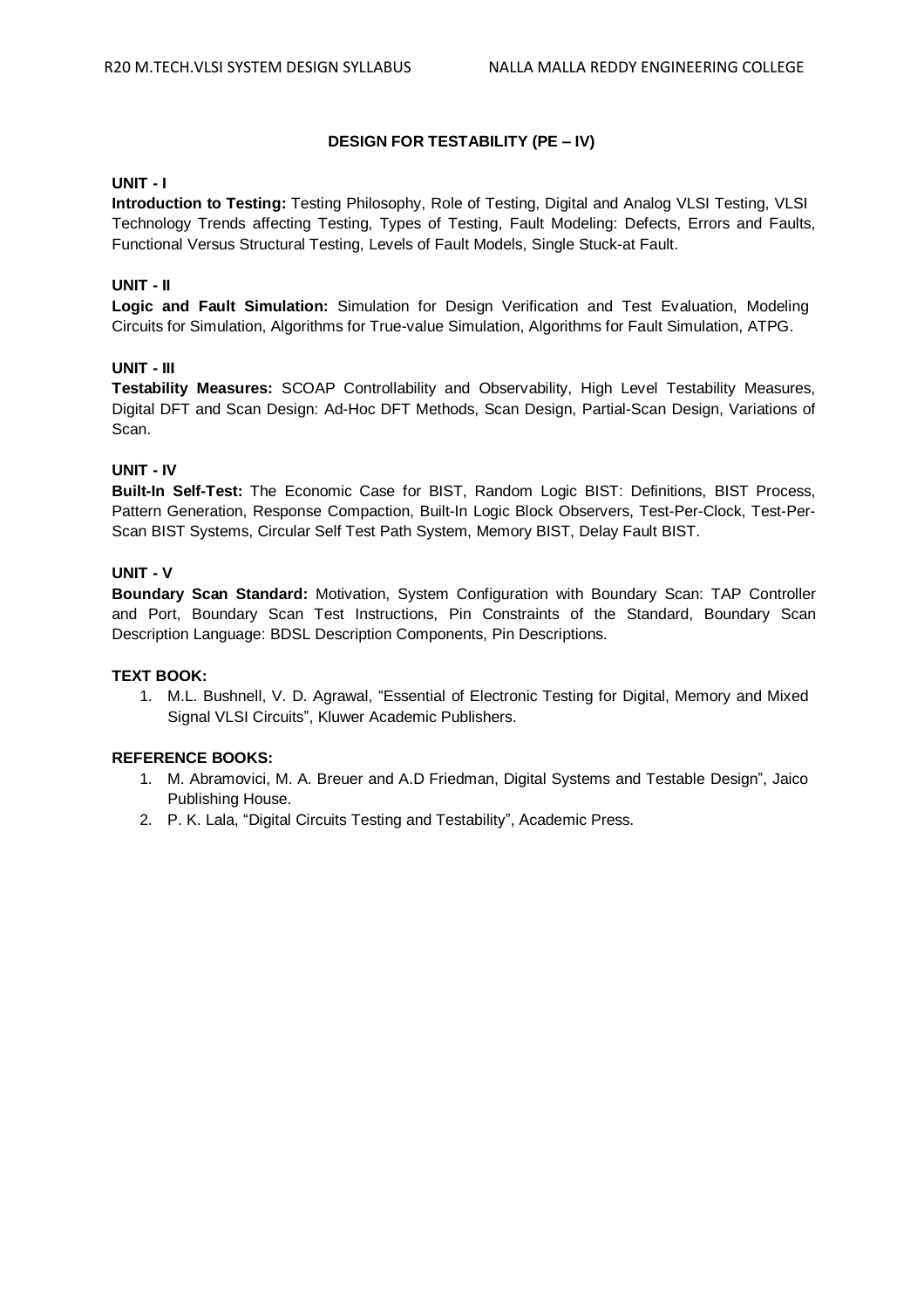# **ANALOG AND DIGITAL CMOS LAB (Lab – III)**

**Course Outcomes:** At the end of the laboratory work, students will be able to:

- 1. Design digital and analog Circuit using CMOS.
- 2. Use EDA tools like Cadence, Mentor Graphics and other open source software tools like **Naspice**

# **List of Experiments:**

- 1) Use VDD=1.8V for 0.18um CMOS process, VDD=1.3V for 0.13um CMOS Process and VDD=1V for 0.09um CMOS Process.
	- a) Plot ID vs. VGS at different drain voltages for NMOS, PMOS.
	- b) Plot ID vs. VGS at particular drain voltage (low) for NMOS, PMOS and determine Vt.
	- c) Plot log ID vs. VGS at particular gate voltage (high) for NMOS, PMOS and determine IOFF and sub-threshold slope.
	- d) Plot ID vs. VDS at different gate voltages for NMOS, PMOS and determine Channel length modulation factor.
	- e) Extract Vth of NMOS/PMOS transistors (short channel and long channel). Use VDS = 30mV

To extract Vth use the following procedure.

- i. Plot gm vs VGS using NGSPICE and obtain peak gm point.
- ii. Plot y=ID/(gm)1/2 as a function of VGS using Ngspice.
- iii. Use Ngspice to plot tangent line passing through peak gm point in y (VGS) plane and determine Vth.
- f) Plot ID vs. VDS at different drain voltages for NMOS, PMOS, plot DC load line and calculate gm, gds, gm/gds, and unity gain frequency.
- Tabulate your result according to technologies and comment on it.
- 2) Use VDD=1.8V for 0.18um CMOS process, VDD=1.2V for 0.13um CMOS Process and VDD=1V for 0.09um CMOS Process.
	- a) Perform the following
		- i. Plot VTC curve for CMOS inverter and thereon plot dVout vs. dVin and determine transition voltage and gain g. Calculate VIL, VIH, NMH, NML for the inverter.
		- ii. Plot VTC for CMOS inverter with varying VDD.
		- iii. Plot VTC for CMOS inverter with varying device ratio.
	- b) Perform transient analysis of CMOS inverter with no load and with load and determine tpHL, tpLH, 20%-to-80% tr and 80%-to-20% tf. (use VPULSE =  $2V$ , Cload =  $50$ fF)
	- c) Perform AC analysis of CMOS inverter with fanout 0 and fanout 1. (Use Cin= 0.012pF,  $Cload = 4pF$ ,  $Rload = k$ )
- 3) Use Ngspice to build a three stage and five stage ring oscillator circuit in 0.18um and 0.13um technology and compare its frequencies and time period.
- 4) Perform the following
	- a) Draw small signal voltage gain of the minimum-size inverter in 0.18um and 0.13um technology as a function of input DC voltage. Determine the small signal voltage gain at the switching point using Ngspice and compare the values for 0.18um and 0.13umprocess.
	- b) Consider a simple CS amplifier with active load, as explained in the lecture, with NMOS transistor MN as driver and PMOS transistor MP as load, in 0.18um technology.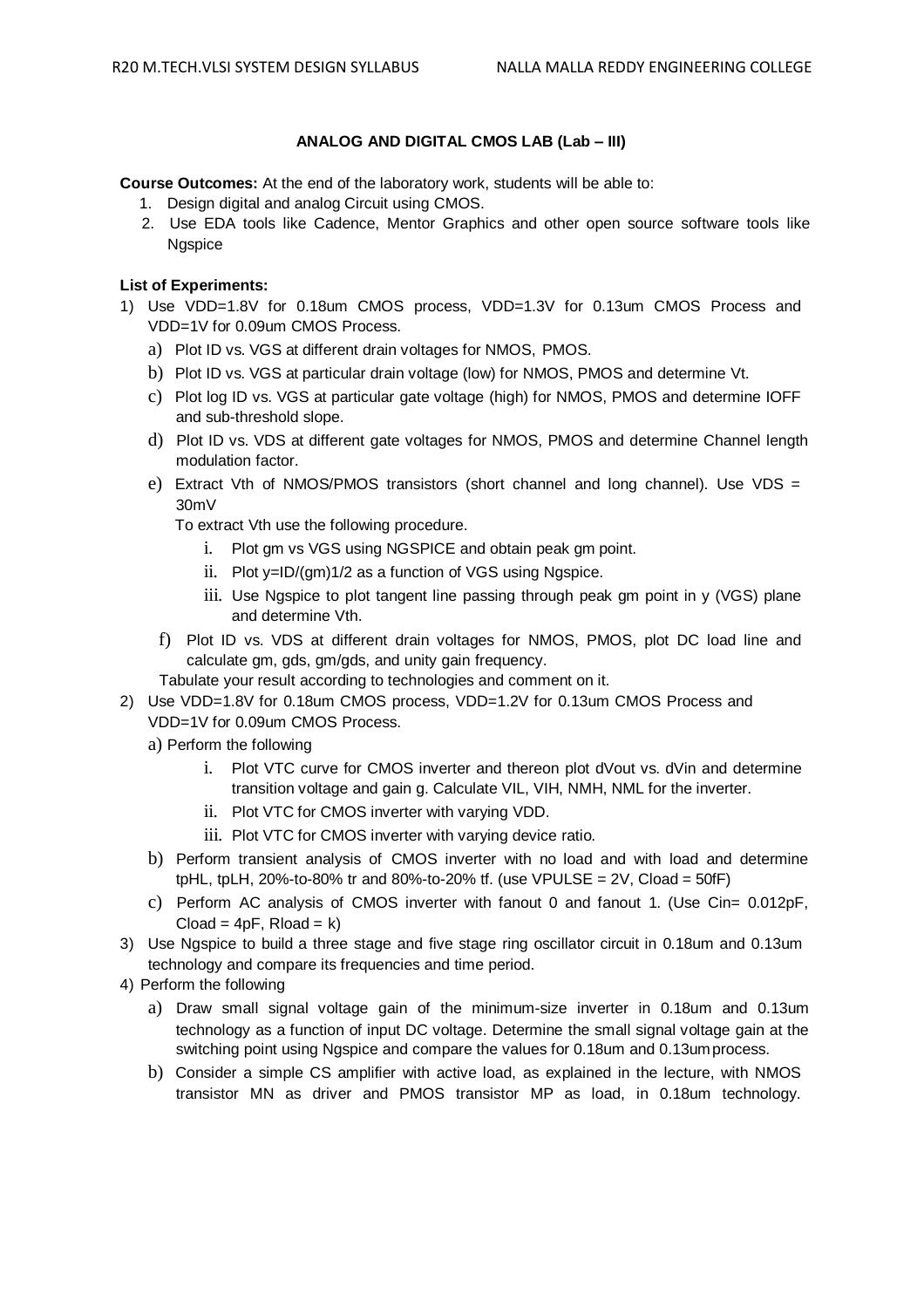(W/L)MN=5, (W/L)MP=10 and L=0.5um for both transistors.

- i. Establish a test bench, as explained in the lecture, to achieve VDSQ=VDD/2.
- ii. Calculate input bias voltage if bias current=50uA.
- iii. Use Ngspice and obtain the bias current. Compare its value with 50uA.
- iv. Determine small signal voltage gain, -3dB BW and GBW of the amplifier using small signal analysis in Ngspice (consider 30fF load capacitance).
- v. Plot step response of the amplifier for input pulse amplitude of 0.1V. Derive time constant of the output and compare it with the time constant resulted from -3dB BW
- vi. Use Ngspice to determine input voltage range of the amplifier
- 5) Three OPAMP INA. Vdd=1.8V Vss=0V, CAD tool: Mentor Graphics DA. Note: Adjust accuracy options of the simulator (setup->options in GUI).Use proper values of resistors to get a three OPAMP INA with differential-mode voltage gain=10. Consider voltage gain=2 for the first stage and voltage gain=5 for the second stage.
	- i. Draw the schematic of op-amp macro model.
	- ii. Draw the schematic of INA.
	- iii. Obtain parameters of the op-amp macro model such that
		- a. low-frequency voltage gain  $= 5x104$ ,
		- b. unity gain BW (fu)  $=$  500KHz,
		- c. input capacitance=0.2pF,
		- d. output resistance  $=$ .
		- e. CMRR=120dB
	- iv. Draw schematic diagram of CMRR simulation setup.
	- v. Simulate CMRR of INA using AC analysis (it's expected to be around 6dB below CMRR of OPAMP).
	- vi. Plot CMRR of the INA versus resistor mismatches (for resistors of second stage only) changing from -5% to +5% (use AC analysis). Generate a separate plot for mismatch in each resistor pair. Explain how CMRR of OPAMP changes with resistor mismatches.
	- vii. Repeat (iii) to (vi) by considering CMRR of all OPAMPs to be 90dB.
- 6) Technology: UMC 0.18um, VDD=1.8V. Use MAGIC or Microwind.
	- a) Draw layout of a minimum size inverter in UMC 0.18um technology using MAGIC Station layout editor. Use that inverter as a cell and lay out three cascaded minimum-sized inverters. Use M1 as interconnect line between inverters.
	- b) Run DRC, LVS and RC extraction. Make sure there is no DRC error. Extract the netlist.
	- c) Use extracted netlist and obtain tPHLtPLH for the middle inverter using Eldo.
	- d) Use interconnect length obtained and connect the second and third inverter.

Extract the new netlist and obtain tPHL and tPLH of the middle inverter. Compare new values of delay times with corresponding values obtained in part 'c'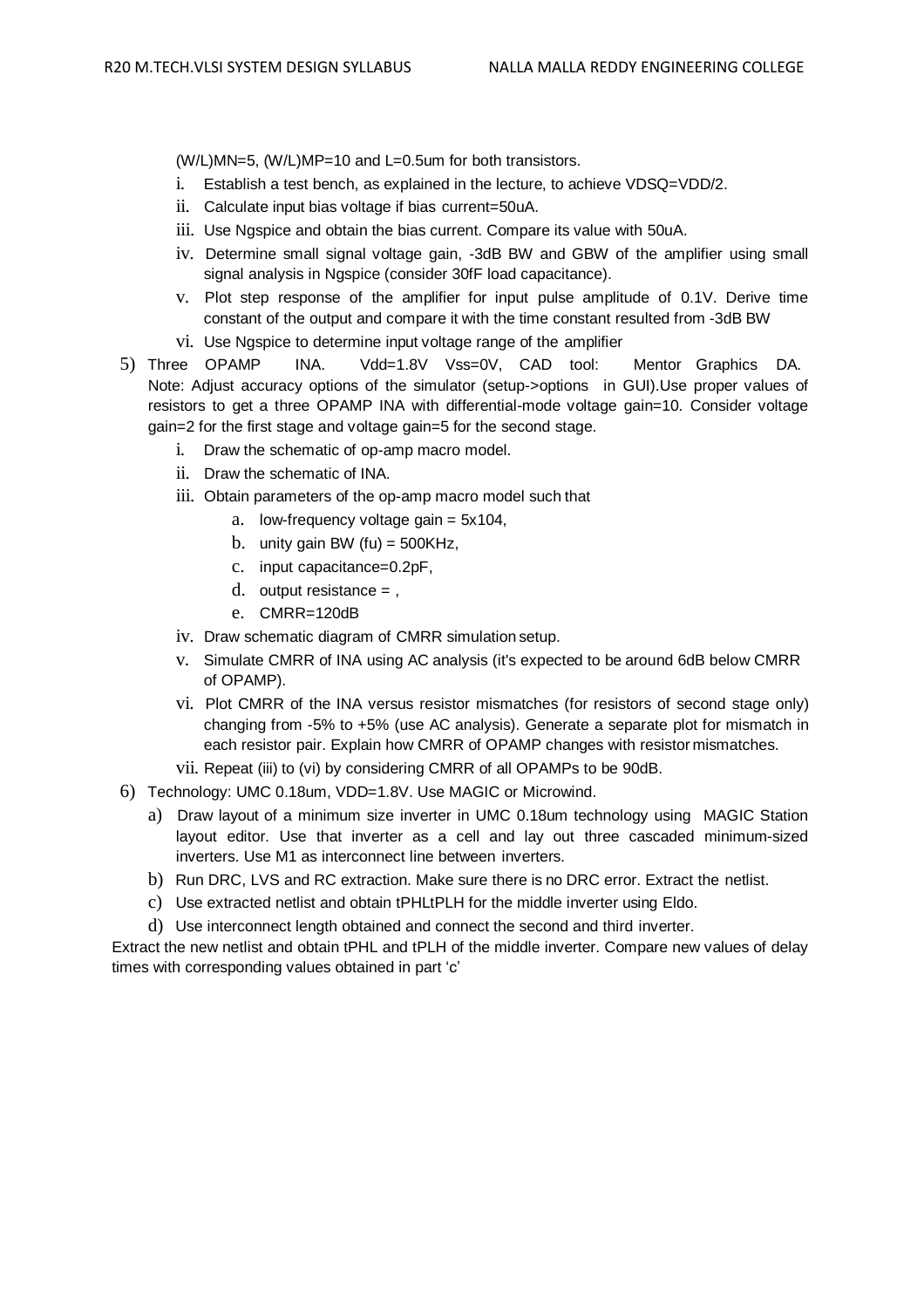# **VLSI DESIGN AND VERIFICATION LAB (Lab – IV)**

# **Implementation of the following designs using CAD Tools:**

- 1. Connect two of such FIFOs having different clock rates. Design and test a 2 location 4-bit wide FIFO. Can you explain problems associated with such a setup?
- 2. Building and testing a parameterised multi-bit adder using control swap (Fredkin) gates as building blocks.
- 3. Example of some basic circuits, finite state machines (Moore/Mealy). Test and debug code for muxes, encoder/decoders, counters, memory access.
- 4. Serial port design and integration within a system. Test and debug the code for a UART module with a FIFO interface. Connect two UART modules and transmit/receive data between them.
- 5. Introduction to synthesis. Run a program to blink an LED on the FPGA. Establish a serial communication between board and computer host.
- 6. Any of the above designs, implement the physical layout.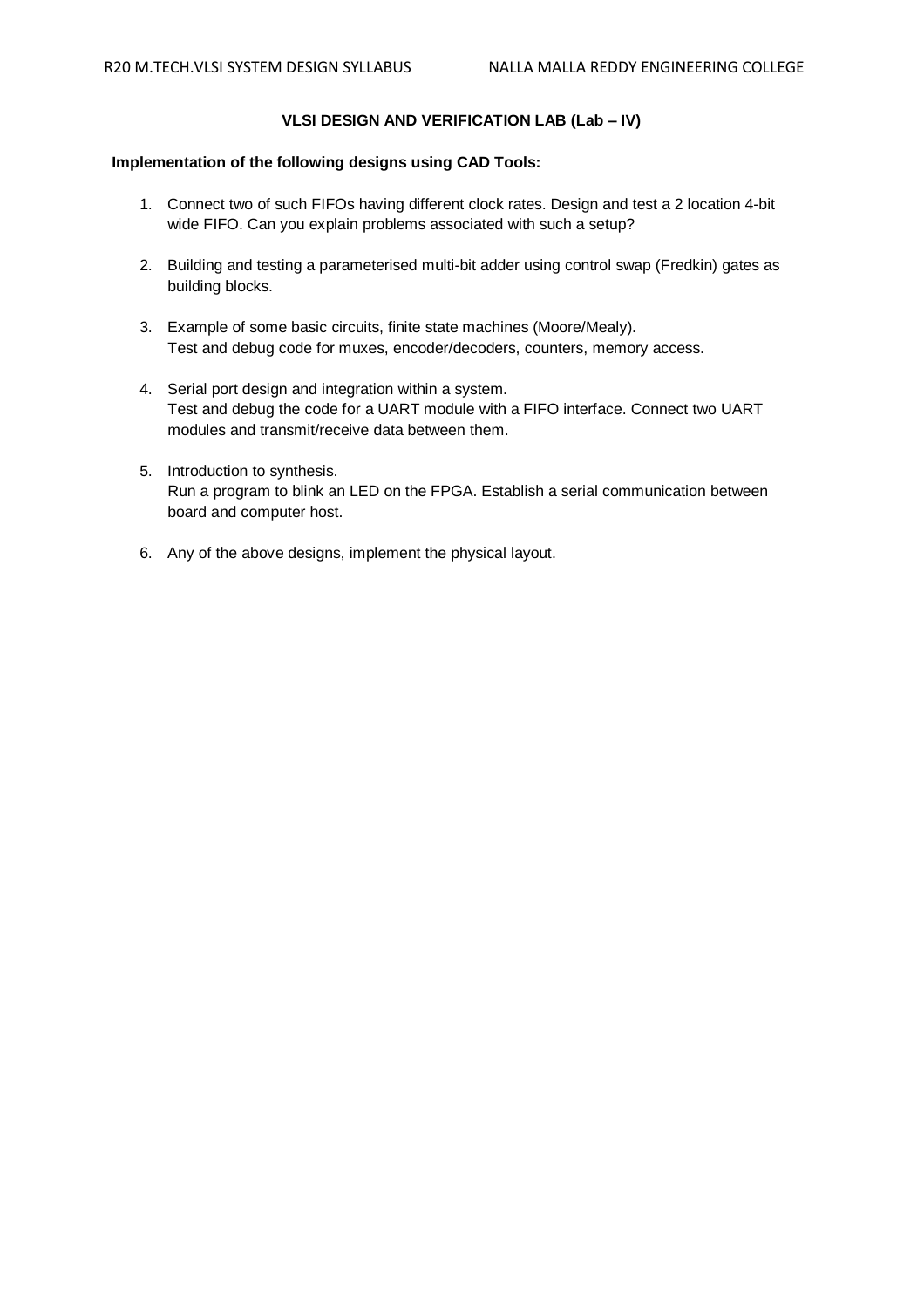# **PARALLEL PROCESSING (PE – V)**

**Course Outcomes:** At the end of this course, students will be able to

- 1. Identify limitations of different architectures of computer
- 2. Analysis quantitatively the performance parameters for different architectures
- 3. Investigate issues related to compilers and instruction set based on type of architectures.

# **UNIT-I**

Overview of Parallel Processing and Pipelining, Performance analysis, Scalability, Principles and implementation of Pipelining, Classification of pipelining processors, Advanced pipelining techniques, Software pipelining

# **UNIT-II**

VLIW processors Case study: Superscalar Architecture- Pentium, Intel Itanium Processor, Ultra SPARC, MIPS on FPGA, Vector and Array Processor, FFT Multiprocessor Architecture

# **UNIT-III**

Multithreaded Architecture, Multithreaded processors, Latency hiding techniques, Principles of multithreading, Issues and solutions.

# **UNIT-IV**

Parallel Programming Techniques: Message passing program development, Synchronous and asynchronous message passing, Shared Memory Programming, Data Parallel Programming, Parallel Software Issues

# **UNIT-V**

Operating systems for multiprocessors systems customizing applications on parallel processing platforms

# **TEXTBOOKS:**

- 1. Kai Hwang, Faye A. Briggs, "Computer Architecture and Parallel Processing", MGH International Edition
- 2. Kai Hwang, "Advanced Computer Architecture", TMH

- 1. V. Rajaraman, L. Sivaram Murthy, "Parallel Computers", PHI.
- 2. William Stallings, "Computer Organization and Architecture, Designing for performance" Prentice Hall, Sixth edition
- 3. Kai Hwang, Zhiwei Xu, "Scalable Parallel Computing", MGH
- 4. David Harris and Sarah Harris, "Digital Design and Computer Architecture", Morgan Kaufmann.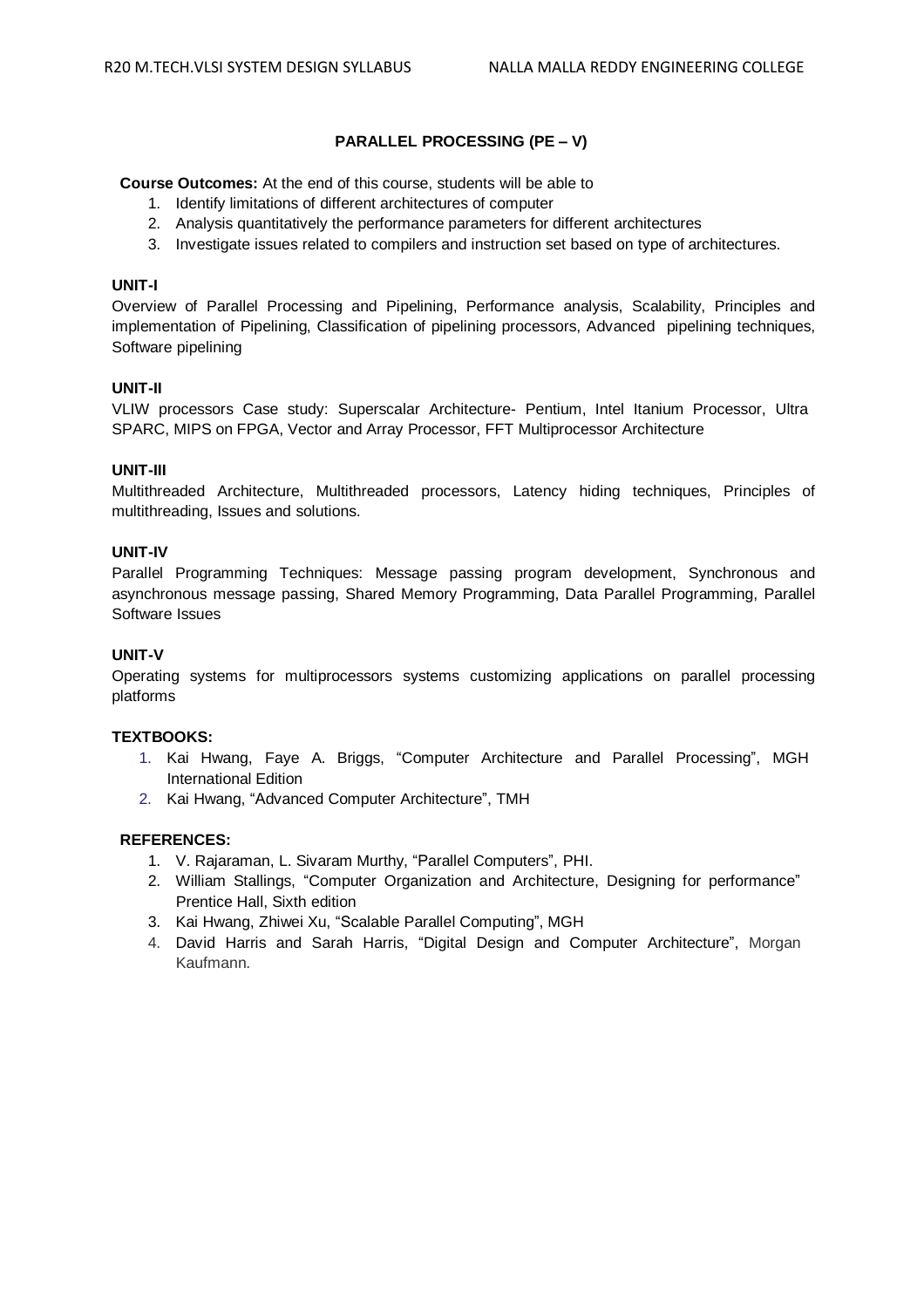# **AI AND MACHINE LEARNING (PE – V)**

# **UNIT - I**

Supervised Learning (Regression/Classification)

Basic methods: Distance-based methods, Nearest-Neighbours, Decision Trees, Naive Bayes Linear models: Linear Regression, Logistic Regression, Generalized Linear Models Support Vector Machines, Nonlinearity and Kernel Methods

Beyond Binary Classification: Multi-class/Structured Outputs, Ranking

# **UNIT-II**

Unsupervised Learning Clustering: K-means/Kernel K-means Dimensionality Reduction: PCA and kernel PCA Matrix Factorization and Matrix Completion Generative Models (mixture models and latent factor models)

# **UNIT-III**

Evaluating Machine Learning algorithms and Model Selection, Introduction to Statistical Learning Theory, Ensemble Methods (Boosting, Bagging, Random Forests)

# **UNIT-IV**

Biological foundations to intelligent Systems: Artificial Neural Networks. Single layer and Multilayer Feed Forward NN, LMS and Back Propagation. Algorithm, Feedback networks and Radial Basis Function Networks

# **UNIT-V**

Fuzzy Logic, Knowledge Representation and Inference Mechanism, Defuzzification Methods Fuzzy Neural Networks and some algorithms to learn the parameters of the network like GA

# **TEXTBOOKS:**

- 1. Kevin Murphy, Machine Learning: A Probabilistic Perspective, MIT Press, 2012
- 2. Trevor Hastie, Robert Tibshirani, Jerome Friedman, The Elements of Statistical Learning, Springer 2009 (freely available online)
- 3. Christopher Bishop, Pattern Recognition and Machine Learning, Springer, 2007.
- 4. J M Zurada , "An Introduction to ANN",Jaico Publishing House
- 5. Simon Haykins, "Neural Networks", Prentice Hall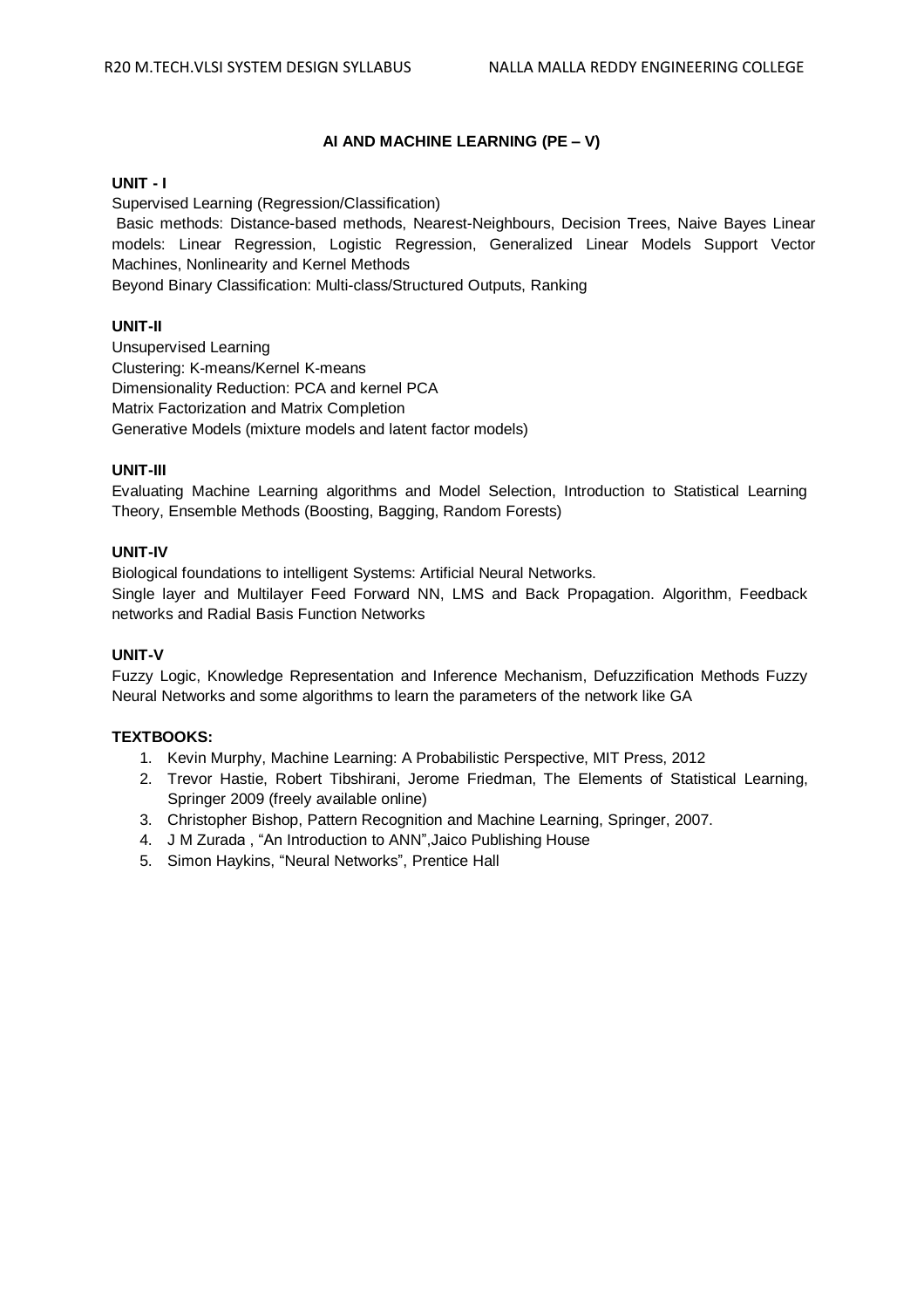# **MEMORY TECHNOLOGIES (PE – V)**

**Course Outcomes:** At the end of the course, students will be able to:

- 1. Select architecture and design semiconductor memory circuits and subsystems.
- 2. Identify various fault models, modes and mechanisms in semiconductor memories and their testing procedures.
- 3. Know, how of the state-of-the-art memory chip design

# **UNIT-I**

Random Access Memory Technologies: Static Random Access Memories (SRAMs), SRAM Cell Structures, MOS SRAM Architecture, MOS SRAM Cell and Peripheral Circuit, Bipolar SRAM, Advanced SRAM Architectures, Application Specific SRAMs.

# **UNIT-II**

DRAMs, MOS DRAM Cell, BiCMOS DRAM, Error Failures in DRAM, Advanced DRAM Design and Architecture, Application Specific DRAMs. SRAM and DRAM Memory controllers.

# **UNIT-III**

Non-Volatile Memories: Masked ROMs, PROMs, Bipolar & CMOS PROM, EEPROMs, Floating Gate EPROM Cell, OTP EPROM, EEPROMs, Non-volatile SRAM, Flash Memories.

# **UNIT-IV**

Advanced Memory Technologies and High-density Memory Packing Technologies: Ferroelectric Random Access Memories (FRAMs), Gallium Arsenide (GaAs) FRAMs, Analog Memories, Magneto Resistive Random Access Memories (MRAMs), Experimental Memory Devices.

# **UNIT-V**

Memory Hybrids (2D & 3D), Memory Stacks, Memory Testing and Reliability Issues, Memory Cards, High Density Memory Packaging.

# **TEXTBOOKS:**

- 1. Ashok K Sharma, "Advanced Semiconductor Memories: Architectures, Designs and Applications", Wiley Interscience
- 2. Kiyoo Itoh, "VLSI memory chip design", Springer International Edition

#### **REFERENCES:**

1. Ashok K Sharma," Semiconductor Memories: Technology, Testing and Reliability , PHI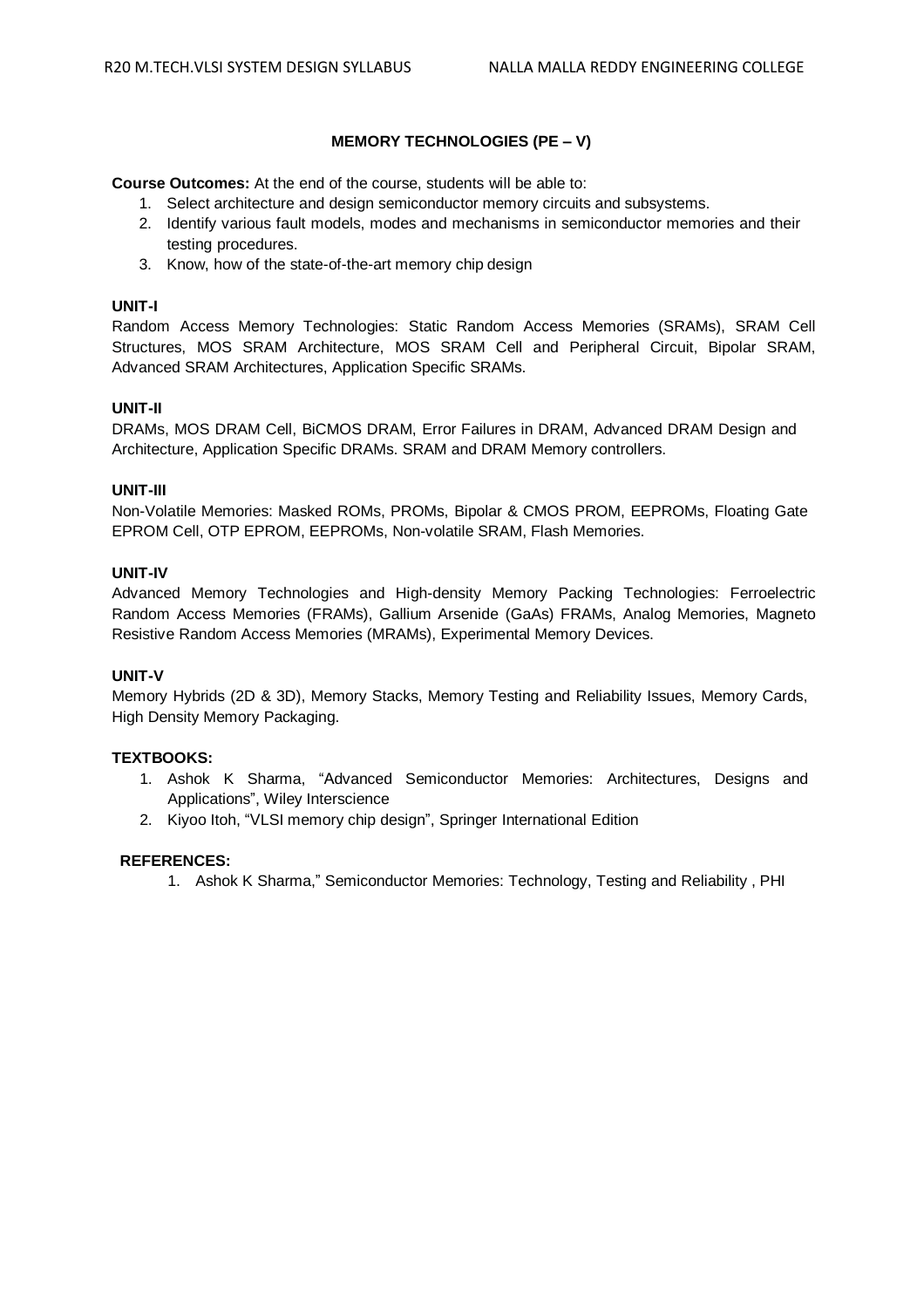# **ENGLISH FOR RESEARCH PAPER WRITING (Audit Course - I & II)**

# **Prerequisite:** None

**Course objectives:** Students will be able to:

- Understand that how to improve your writing skills and level of readability
- Learn about what to write in each section
- Understand the skills needed when writing a Title Ensure the good quality of paper at very first-time submission

# **UNIT-I:**

Planning and Preparation, Word Order, Breaking up long sentences, Structuring Paragraphs and Sentences, Being Concise and Removing Redundancy, Avoiding Ambiguity and Vagueness

# **UNIT-II:**

Clarifying Who Did What, Highlighting Your Findings, Hedging and Criticizing, Paraphrasing and Plagiarism, Sections of a Paper, Abstracts. Introduction

# **UNIT-III:**

Review of the Literature, Methods, Results, Discussion, Conclusions, The Final Check.

# **UNIT-IV:**

key skills are needed when writing a Title, key skills are needed when writing an Abstract, key skills are needed when writing an Introduction, skills needed when writing a Review of the Literature,

#### **UNIT-V:**

skills are needed when writing the Methods, skills needed when writing the Results, skills are needed when writing the Discussion, skills are needed when writing the Conclusions. useful phrases, how to ensure paper is as good as it could possibly be the first- time submission

- 1. Goldbort R (2006) Writing for Science, Yale University Press (available on Google Books)
- 2. Day R (2006) How to Write and Publish a Scientific Paper, Cambridge University Press
- 3. Highman N (1998), Handbook of Writing for the Mathematical Sciences, SIAM. Highman's book.
- 4. Adrian Wallwork, English for Writing Research Papers, Springer New York Dordrecht Heidelberg London, 2011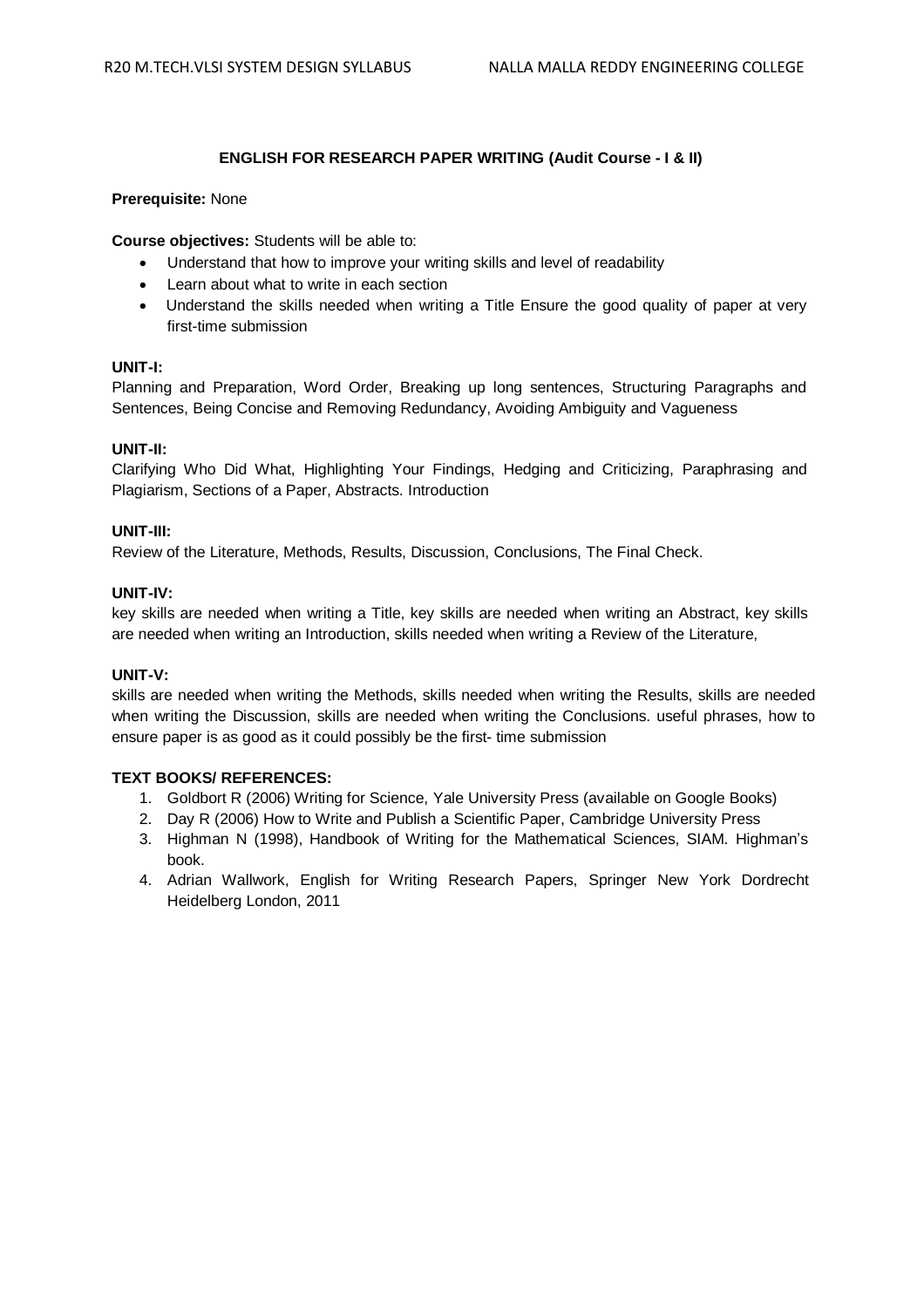### **DISASTER MANAGEMENT (Audit Course - I & II)**

#### **Prerequisite:** None

#### **Course Objectives:** Students will be able to

- learn to demonstrate a critical understanding of key concepts in disaster risk reduction and humanitarian response.
- critically evaluate disaster risk reduction and humanitarian response policy and practice from multiple perspectives.
- develop an understanding of standards of humanitarian response and practical relevance in specific types of disasters and conflict situations.
- critically understand the strengths and weaknesses of disaster management approaches,
- planning and programming in different countries, particularly their home country or the countries they work in

### **UNIT-I:**

#### **Introduction:**

Disaster: Definition, Factors and Significance; Difference Between Hazard and Disaster; Natural and Manmade Disasters: Difference, Nature, Types and Magnitude.

### **Disaster Prone Areas in India:**

Study of Seismic Zones; Areas Prone to Floods and Droughts, Landslides and Avalanches; Areas Prone to Cyclonic and Coastal Hazards with Special Reference to Tsunami; Post-Disaster Diseases and Epidemics

#### **UNIT-II:**

# **Repercussions of Disasters and Hazards**:

Economic Damage, Loss of Human and Animal Life, Destruction of Ecosystem. Natural Disasters: Earthquakes, Volcanisms, Cyclones, Tsunamis, Floods, Droughts and Famines, Landslides and Avalanches, Man-made disaster: Nuclear Reactor Meltdown, Industrial Accidents, Oil Slicks and Spills, Outbreaks of Disease and Epidemics, War and Conflicts.

#### **UNIT-III:**

#### **Disaster Preparedness and Management:**

Preparedness: Monitoring of Phenomena Triggering A Disaster or Hazard; Evaluation of Risk: Application of Remote Sensing, Data from Meteorological and Other Agencies, Media Reports: Governmental and Community Preparedness.

#### **UNIT-IV:**

# **Risk Assessment Disaster Risk:**

Concept and Elements, Disaster Risk Reduction, Global and National Disaster Risk Situation. Techniques of Risk Assessment, Global Co-Operation in Risk Assessment and Warning, People's Participation in Risk Assessment. Strategies for Survival.

#### **UNIT-V:**

### **Disaster Mitigation:**

Meaning, Concept and Strategies of Disaster Mitigation, Emerging Trends In Mitigation. Structural Mitigation and Non-Structural Mitigation, Programs of Disaster Mitigation in India.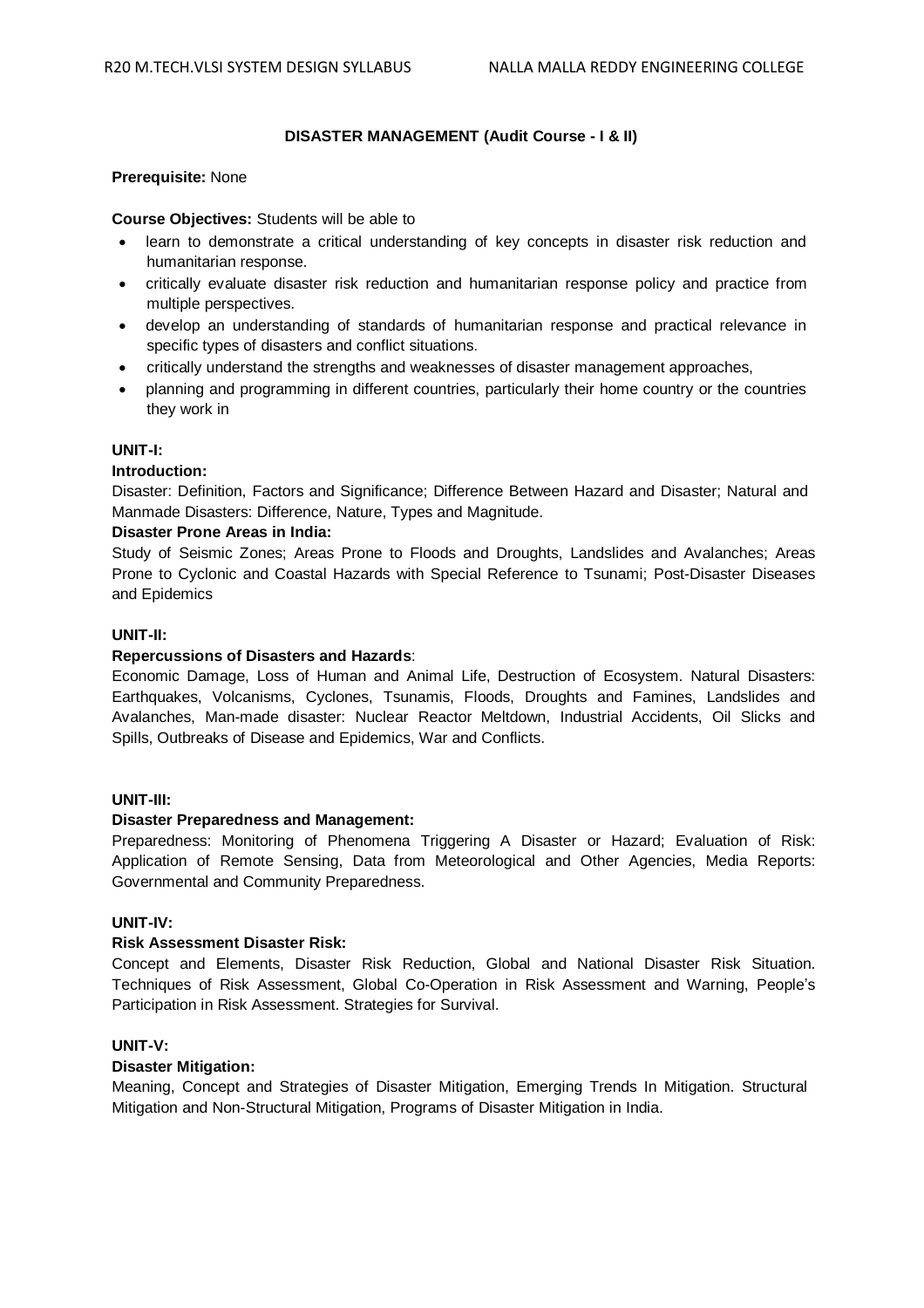- 1. R. Nishith, Singh AK, "Disaster Management in India: Perspectives, issues and strategies "'New Royal book Company.
- 2. Sahni, Pardeep Et. Al. (Eds.)," Disaster Mitigation Experiences and Reflections", Prentice Hall of India, New Delhi.
- 3. Goel S. L., Disaster Administration and Management Text and Case Studies", Deep &Deep Publication Pvt. Ltd., New Delhi.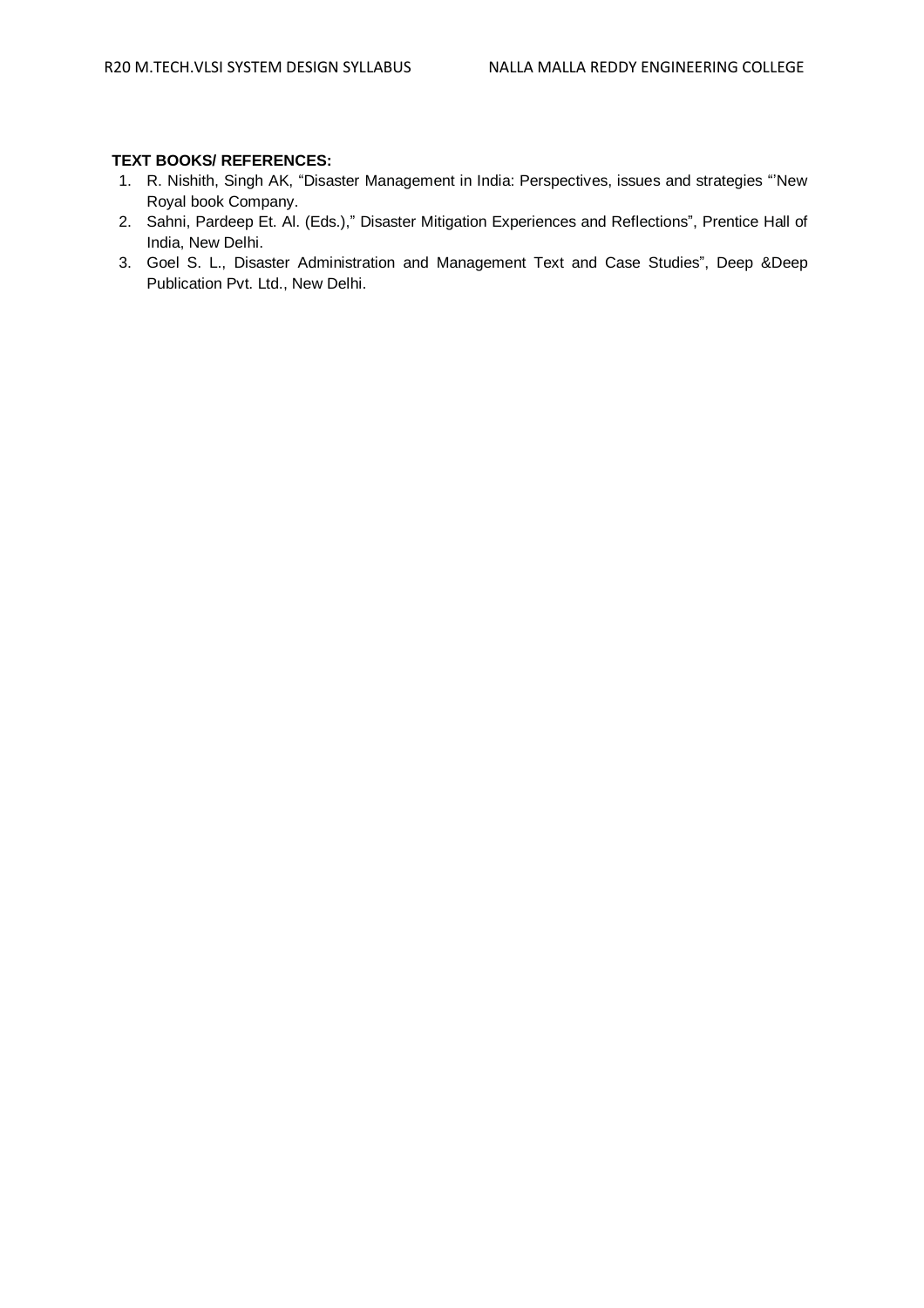# **SANSKRIT FOR TECHNICAL KNOWLEDGE (Audit Course - I & II)**

# **Prerequisite:** None

# **Course Objectives:**

- To get a working knowledge in illustrious Sanskrit, the scientific language in the world
- Learning of Sanskrit to improve brain functioning
- Learning of Sanskrit to develop the logic in mathematics, science & other subjects enhancing the memory power
- The engineering scholars equipped with Sanskrit will be able to explore the huge knowledge from ancient literature

# **Course Outcomes:** Students will be able to

- Understanding basic Sanskrit language
- Ancient Sanskrit literature about science & technology can be understood
- Being a logical language will help to develop logic in students

# **UNIT-I:**

Alphabets in Sanskrit,

**UNIT-II:** Past/Present/Future Tense, Simple Sentences

**UNIT-III:**

Order, Introduction of roots,

# **UNIT-IV:**

Technical information about Sanskrit Literature

# **UNIT-V:**

Technical concepts of Engineering-Electrical, Mechanical, Architecture, Mathematics

- 1. "Abhyaspustakam" Dr. Vishwas, Samskrita-Bharti Publication, New Delhi
- 2. "Teach Yourself Sanskrit" Prathama Deeksha-Vempati Kutumbshastri, Rashtriya Sanskrit Sansthanam, New Delhi Publication
- 3. "India's Glorious Scientific Tradition" Suresh Soni, Ocean books (P) Ltd., New Delhi.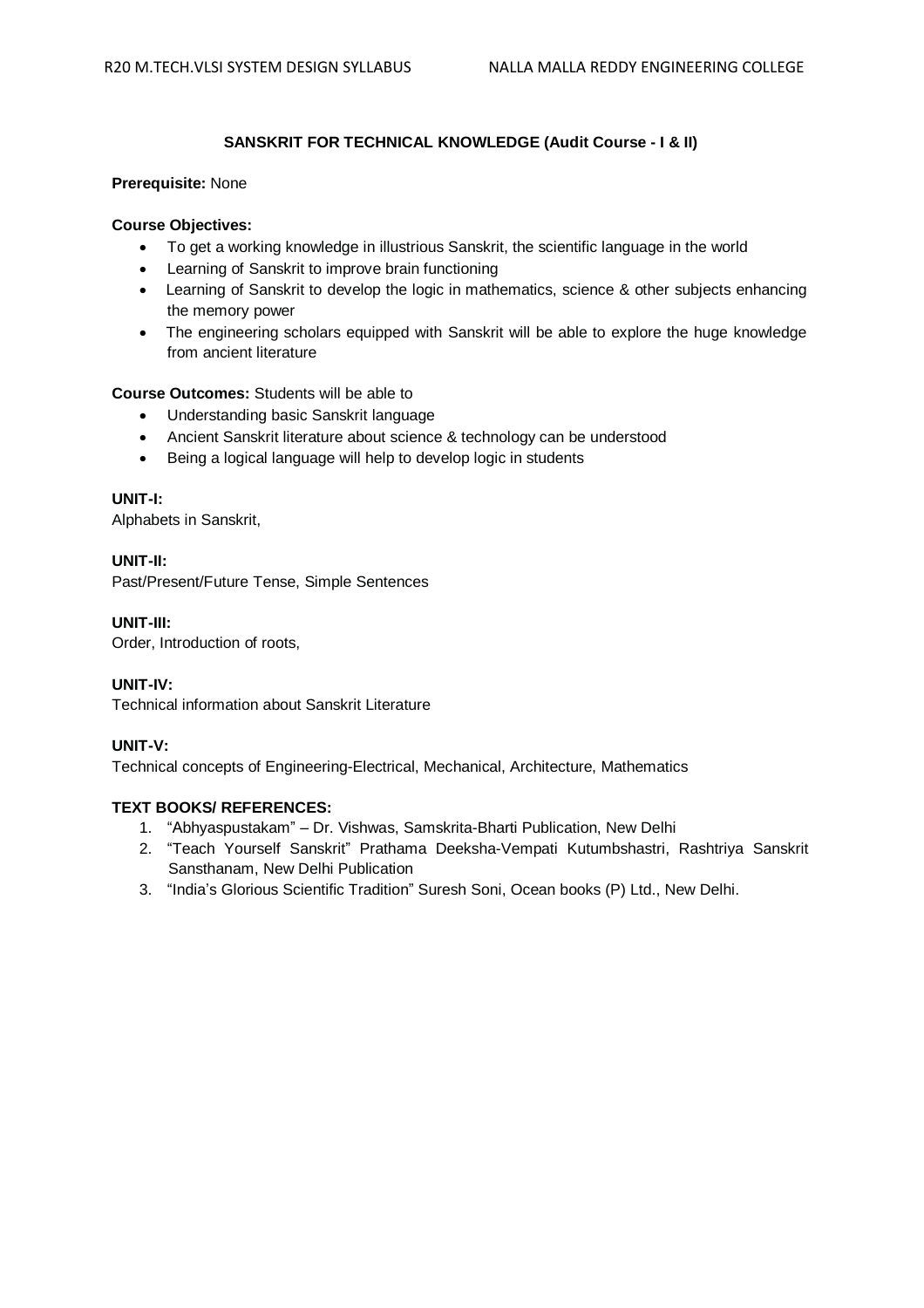# **VALUE EDUCATION (Audit Course - I & II)**

# **Prerequisite:** None

**Course Objectives:** Students will be able to

- Understand value of education and self- development
- Imbibe good values in students
- Let the should know about the importance of character

# **Course outcomes:** Students will be able to

- Knowledge of self-development
- Learn the importance of Human values
- Developing the overall personality

# **UNIT-I:**

Values and self-development –Social values and individual attitudes. Work ethics, Indian vision of humanism. Moral and non- moral valuation. Standards and principles. Value judgements

# **UNIT-II:**

Importance of cultivation of values. Sense of duty. Devotion, Self-reliance. Confidence, Concentration. Truthfulness, Cleanliness. Honesty, Humanity. Power of faith, National Unity. Patriotism. Love for nature, Discipline

# **UNIT-III:**

Personality and Behavior Development - Soul and Scientific attitude. Positive Thinking. Integrity and discipline, Punctuality, Love and Kindness.

# **UNIT-IV:**

Avoid fault Thinking. Free from anger, Dignity of labour. Universal brotherhood and religious tolerance. True friendship. Happiness Vs suffering, love for truth. Aware of self-destructive habits. Association and Cooperation. Doing best for saving nature

# **UNIT-V:**

Character and Competence –Holy books vs Blind faith. Self-management and Good health. Science of reincarnation, Equality, Nonviolence, Humility, Role of Women. All religions and same message. Mind your Mind, Self-control. Honesty, Studying effectively

# **TEXT BOOKS/ REFERENCES:**

1. Chakroborty, S.K. "Values and Ethics for organizations Theory and practice", Oxford University Press, New Delhi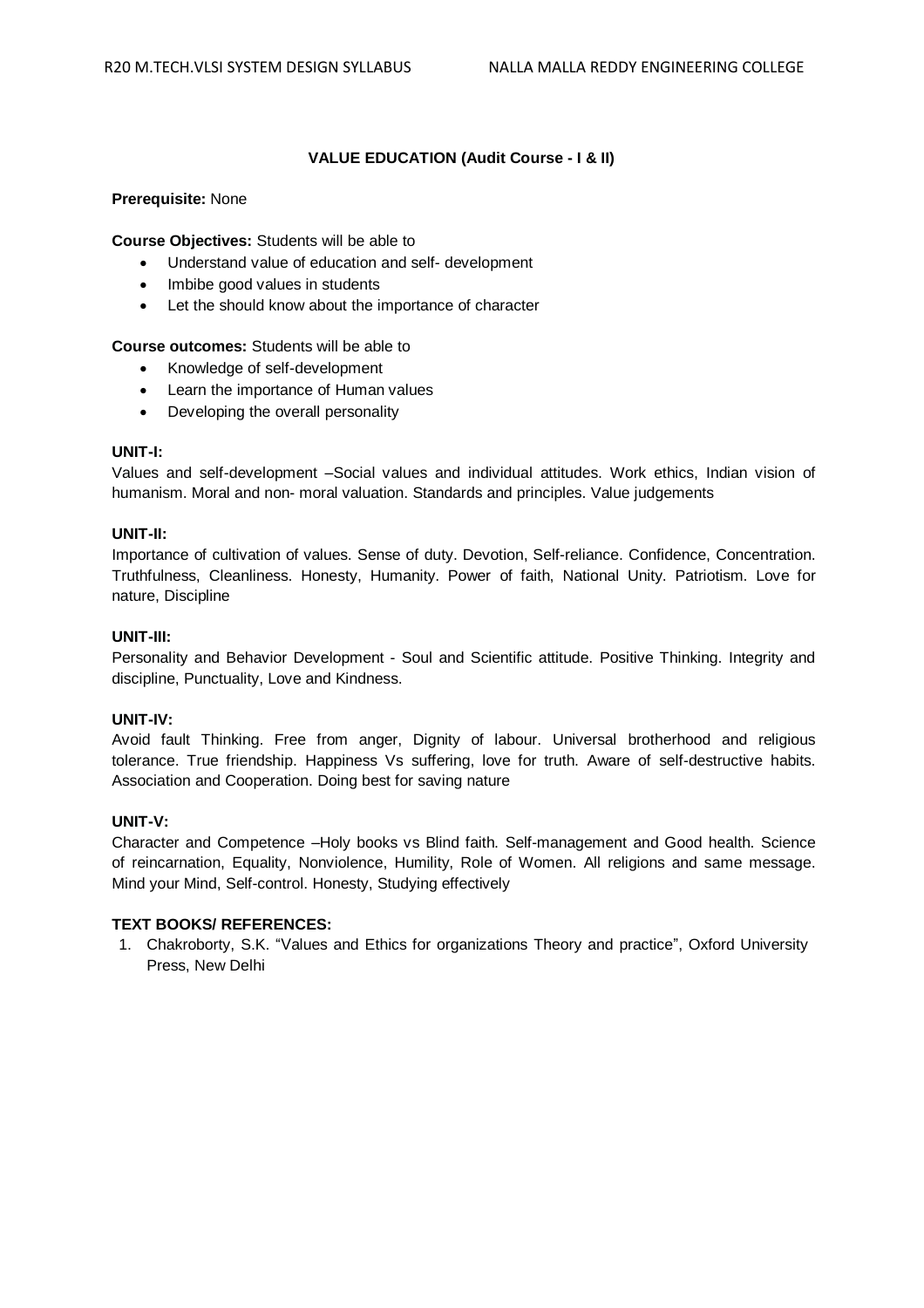# **CONSTITUTION OF INDIA (Audit Course - I & II)**

# **Prerequisite:** None

### **Course Objectives:** Students will be able to:

- Understand the premises informing the twin themes of liberty and freedom from a civil rights perspective.
- To address the growth of Indian opinion regarding modern Indian intellectuals' constitutional role and entitlement to civil and economic rights as well as the emergence of nationhood in the early years of Indian nationalism.
- To address the role of socialism in India after the commencement of the Bolshevik Revolution in 1917 and its impact on the initial drafting of the Indian Constitution.

# **Course Outcomes:** Students will be able to:

- Discuss the growth of the demand for civil rights in India for the bulk of Indians before the arrival of Gandhi in Indian politics.
- Discuss the intellectual origins of the framework of argument that informed the conceptualization of social reforms leading to revolution in India.
- Discuss the circumstances surrounding the foundation of the Congress Socialist Party [CSP] under the leadership of Jawaharlal Nehru and the eventual failure of the proposal of direct elections through adult suffrage in the Indian Constitution.
- Discuss the passage of the Hindu Code Bill of 1956.

# **UNIT-I:**

**History of Making of the Indian Constitution:** History Drafting Committee, (Composition & Working), **Philosophy of the Indian Constitution:** Preamble**,** Salient Features.

# **UNIT-II:**

**Contours of Constitutional Rights & Duties:** Fundamental Rights Right to Equality**,** Right to Freedom**,** Right against Exploitation**,** Right to Freedom of Religion**,** Cultural and Educational Rights**,**  Right to Constitutional Remedies, Directive Principles of State Policy**,** Fundamental Duties.

# **UNIT-III:**

**Organs of Governance:** Parliament**,** Composition**,** Qualifications and Disqualifications**,** Powers and Functions**,** Executive**,** President**,** Governor**,** Council of Ministers, Judiciary, Appointment and Transfer of Judges, Qualification, Powers and Functions.

#### **UNIT-IV:**

**Local Administration:** District's Administration head: Role and Importance, Municipalities: Introduction, Mayor and role of Elected Representative, CEO of Municipal Corporation. Pachayati raj: Introduction, PRI: Zila Pachayat. Elected officials and their roles, CEO Zila Pachayat: Position and role. Block level: Organizational Hierarchy (Different departments), Village level: Role of Elected and Appointed officials, Importance of grass root democracy.

# **UNIT-V:**

**Election Commission:** Election Commission: Role and Functioning. Chief Election Commissioner and Election Commissioners. State Election Commission: Role and Functioning. Institute and Bodies for the welfare of SC/ST/OBC and women.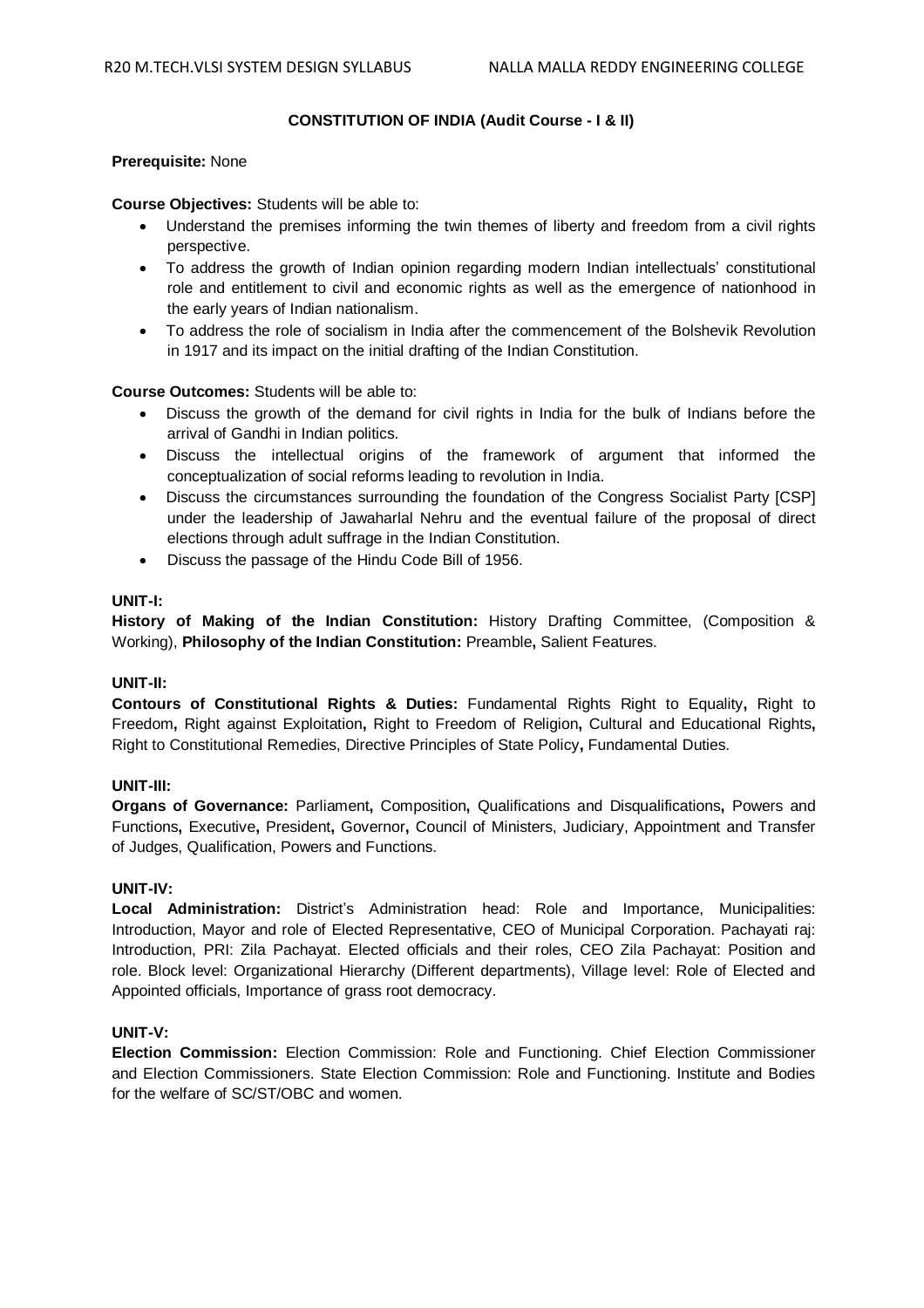- 1. The Constitution of India, 1950 (Bare Act), Government Publication.
- 2. Dr. S. N. Busi, Dr. B. R. Ambedkar framing of Indian Constitution, 1st Edition, 2015.
- 3. M. P. Jain, Indian Constitution Law, 7th Edn., Lexis Nexis, 2014.
- 4. D.D. Basu, Introduction to the Constitution of India, Lexis Nexis, 2015.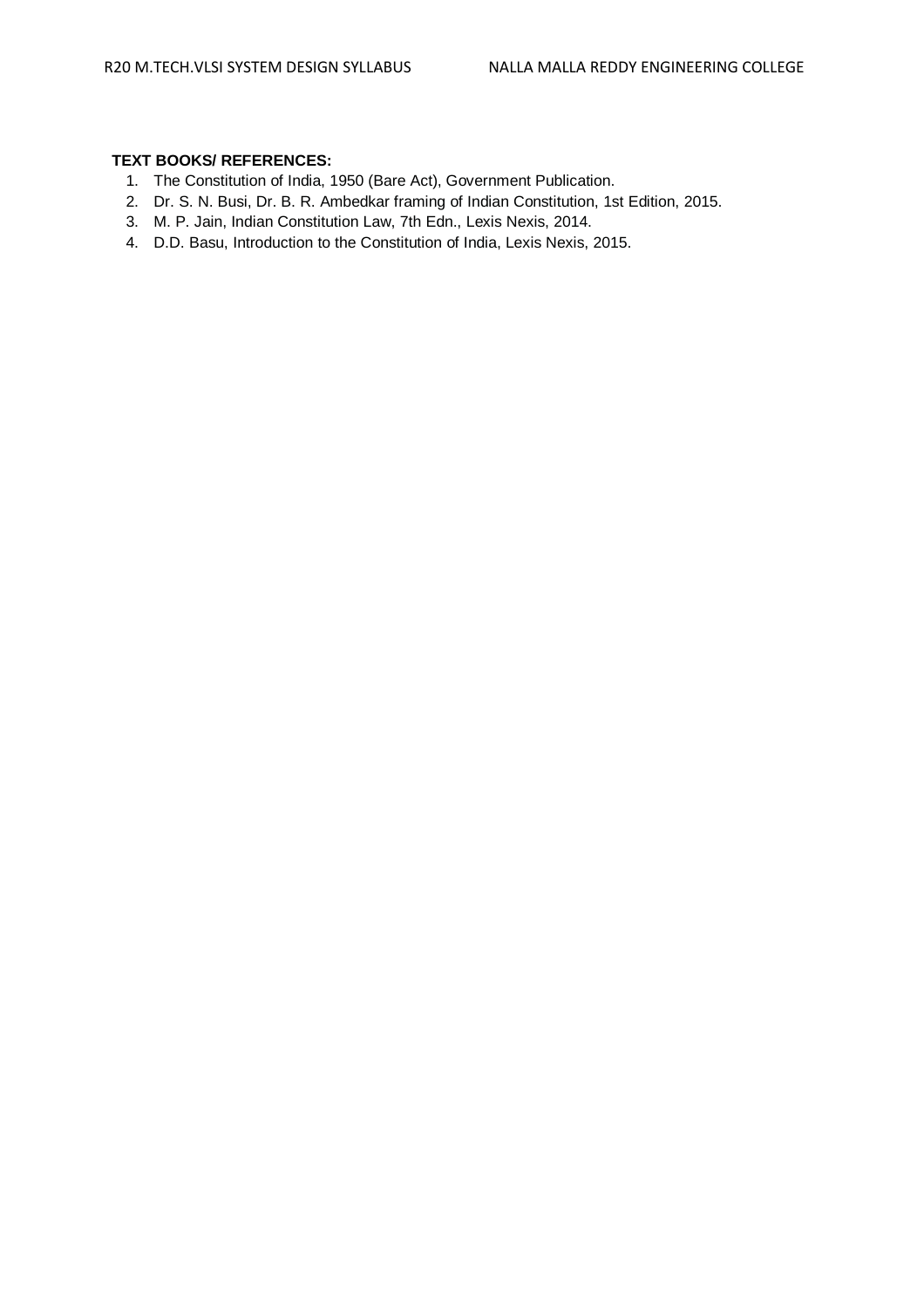# **PEDAGOGY STUDIES (Audit Course - I & II)**

# **Prerequisite:** None

**Course Objectives:** Students will be able to:

- Review existing evidence on the review topic to inform programme design and policy making undertaken by the DfID, other agencies and researchers.
- Identify critical evidence gaps to guide the development.

**Course Outcomes:** Students will be able to understand:

- What pedagogical practices are being used by teachers in formal and informal classrooms in developing countries?
- What is the evidence on the effectiveness of these pedagogical practices, in what conditions, and with what population of learners?
- How can teacher education (curriculum and practicum) and the school curriculum and guidance materials best support effective pedagogy?

# **UNIT-I:**

**Introduction and Methodology:** Aims and rationale, Policy background, Conceptual framework and terminology Theories of learning, Curriculum, Teacher education. Conceptual framework, Research questions**.** Overview of methodology and Searching.

# **UNIT-II:**

**Thematic overview:** Pedagogical practices are being used by teachers in formal and informal classrooms in developing countries. Curriculum, Teacher education.

#### **UNIT-III:**

Evidence on the effectiveness of pedagogical practices, Methodology for the indepth stage: quality assessment of included studies. How can teacher education (curriculum and practicum) and the scho curriculum and guidance materials best support effective pedagogy? Theory of change. Strength and nature of the body of evidence for effective pedagogical practices. Pedagogic theory and pedagogical approaches. Teachers' attitudes and beliefs and Pedagogic strategies.

# **UNIT-IV:**

**Professional development:** alignment with classroom practices and follow-up support, Peer support, Support from the head teacher and the community. Curriculum and assessment, Barriers to learning: limited resources and large class sizes

# **UNIT-V:**

**Research gaps and future directions:** Research design**,** Contexts**,** Pedagogy**,** Teacher education**,** Curriculum and assessment**,** Dissemination and research impact.

- 1. Ackers J, Hardman F (2001) Classroom interaction in Kenyan primary schools, Compare, 31 (2): 245-261.
- 2. Agrawal M (2004) Curricular reform in schools: The importance of evaluation, Journal of Curriculum Studies, 36 (3): 361-379.
- 3. Akyeampong K (2003) Teacher training in Ghana does it count? Multi-site teacher education research project (MUSTER) country report 1. London: DFID.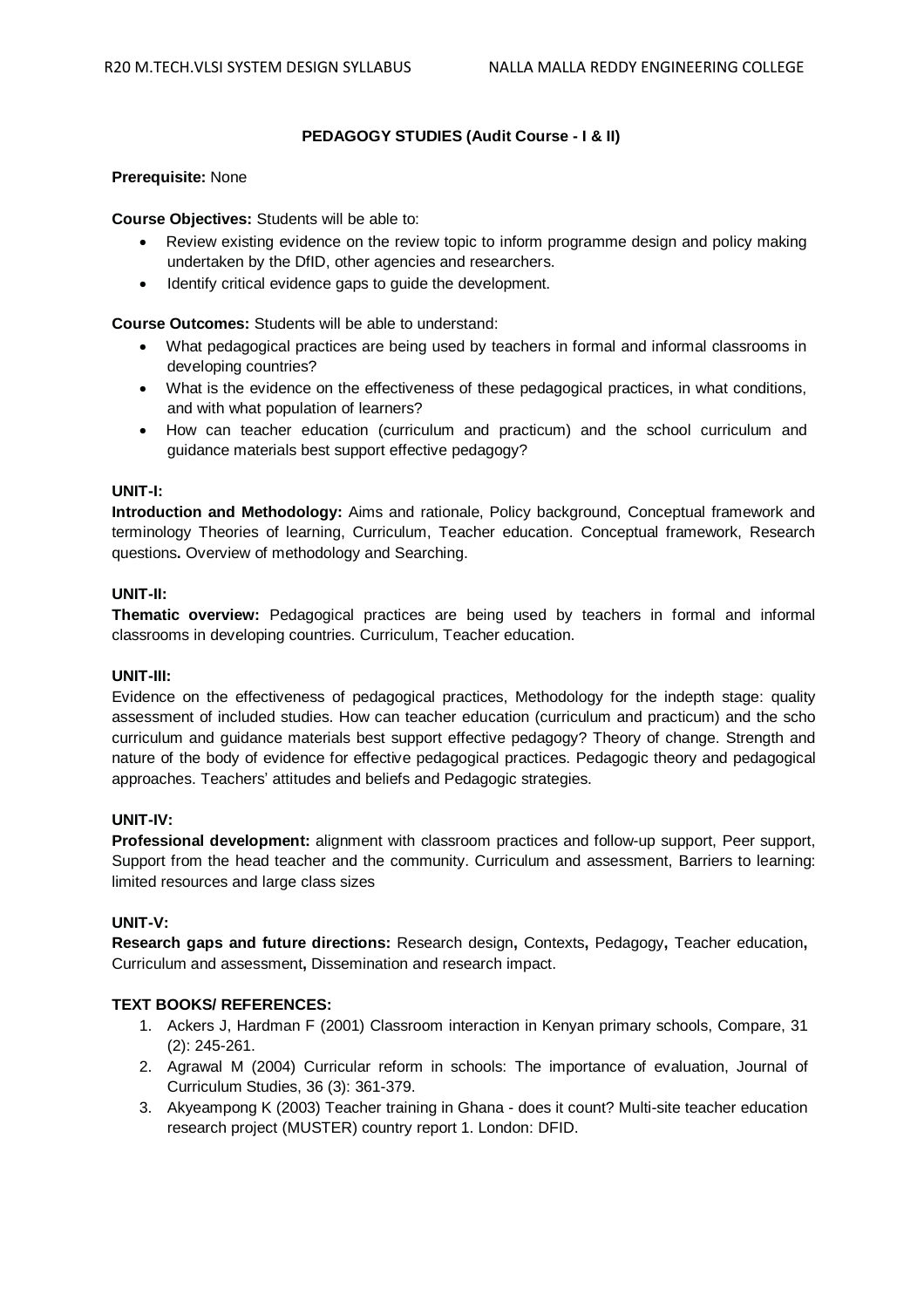- 4. Akyeampong K, Lussier K, Pryor J, Westbrook J (2013) Improving teaching and learning of basic maths and reading in Africa: Does teacher preparation count? International Journal Educational Development, 33 (3): 272–282.
- 5. Alexander RJ (2001) Culture and pedagogy: International comparisons in primary education. Oxford and Boston: Blackwell.
- 6. Chavan M (2003) Read India: A mass scale, rapid, 'learning to read' campaign.
- **7.** [www.pratham.org/images/resource%20working%20paper%202.pdf.](http://www.pratham.org/images/resource%20working%20paper%202.pdf.)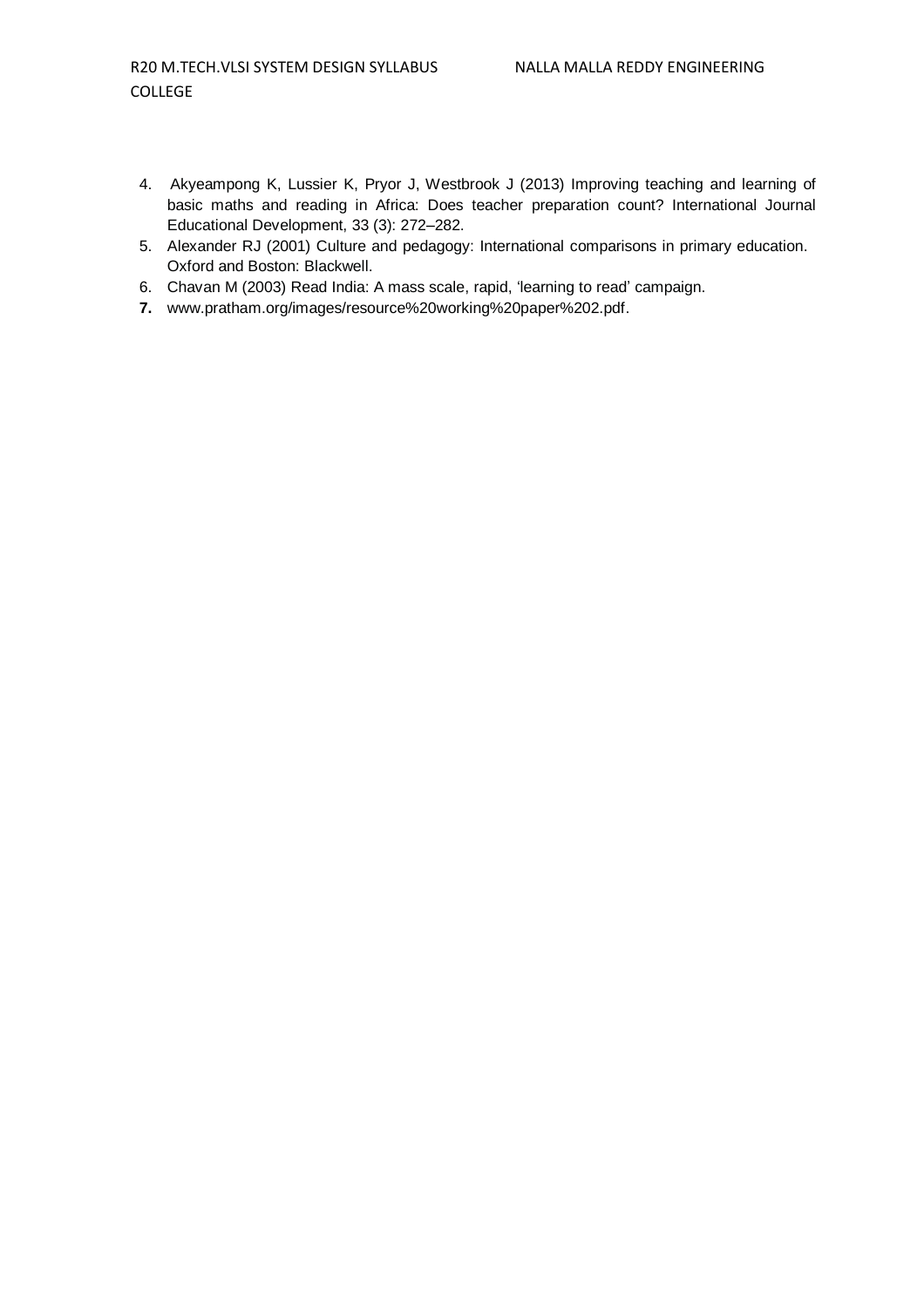# **STRESS MANAGEMENT BY YOGA (Audit Course - I & II)**

# **Prerequisite:** None

# **Course Objectives:**

- To achieve overall health of body and mind
- To overcome stress

### **Course Outcomes:** Students will be able to:

- Develop healthy mind in a healthy body thus improving social health also
- Improve efficiency

# **UNIT-I:**

Definitions of Eight parts of yog. (Ashtanga)

**UNIT-II:**

Yam and Niyam.

# **UNIT-III:**

Do`s and Don't's in life. i) Ahinsa, satya, astheya, bramhacharya and aparigraha ii) Shaucha, santosh, tapa, swadhyay, ishwarpranidhan

# **UNIT-IV:**

Asan and Pranayam

# **UNIT-V:**

- i) Various yog poses and their benefits for mind & body
- ii) Regularization of breathing techniques and its effects-Types of pranayam

- 1. 'Yogic Asanas for Group Tarining-Part-I": Janardan Swami Yogabhyasi Mandal, Nagpur
- 2."Rajayoga or conquering the Internal Nature" by Swami Vivekananda, Advaita Ashrama (Publication Department), Kolkata